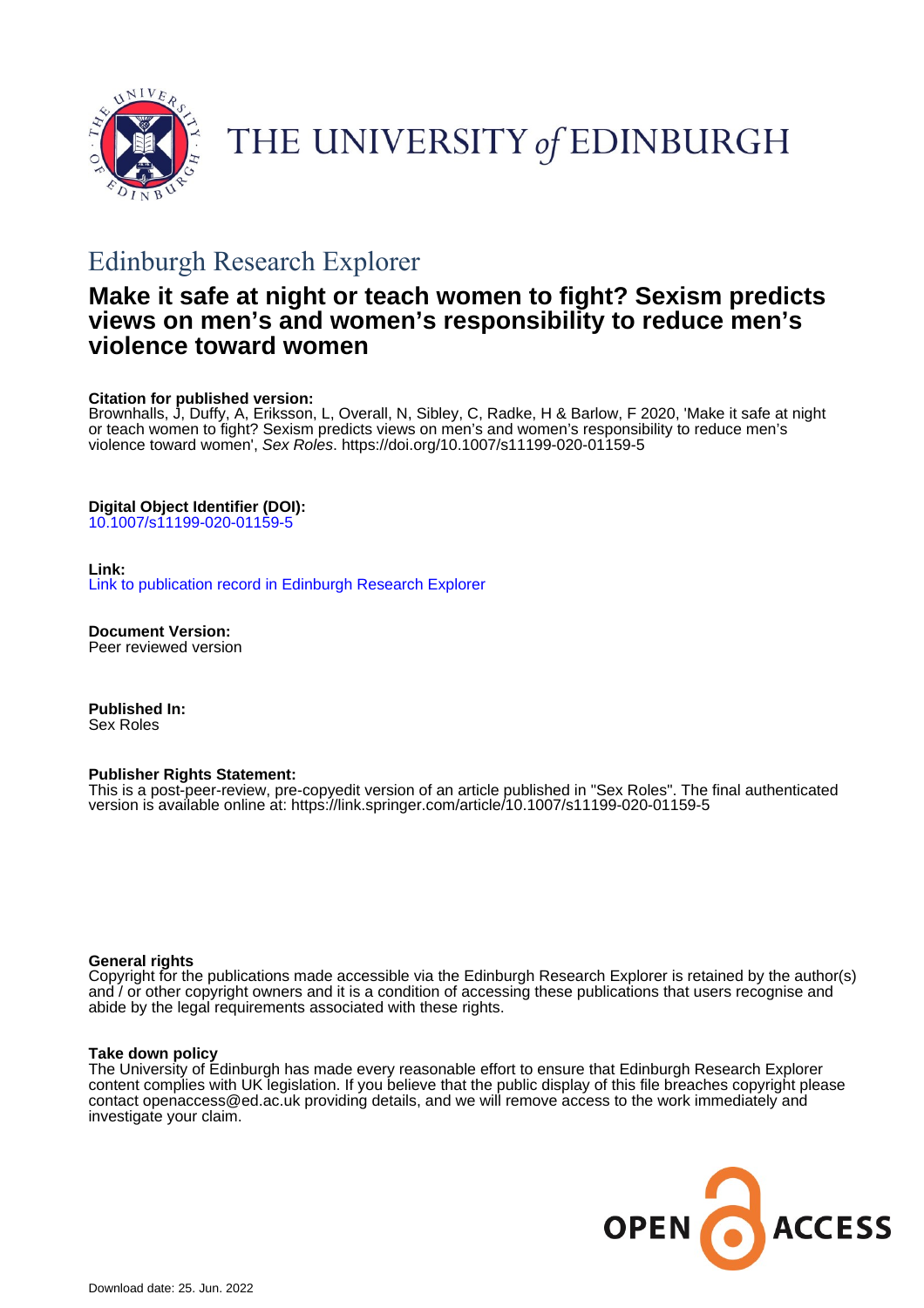Make It Safe at Night or Teach Women to Fight? Sexism Predicts Views on Men's and Women's Responsibility to Reduce Men's Violence toward Women Jessica Brownhalls, Amanda Duffy, and Li Eriksson Griffith University Nickola Overall and Chris G. Sibley University of Auckland Helena R. M. Radke University of Edinburgh Fiona Kate Barlow University of Queensland

# Author Note

Jessica Brownhalls, School of Applied Psychology, Griffith University; Amanda Duffy, School of Applied Psychology, Griffith University; Li Eriksson, School of Criminology and Criminal Justice, Griffith University; Nickola Overall, School of Psychology, University of Auckland; Chris G. Sibley, School of Psychology, University of Auckland; Helena R. M. Radke, School of Philosophy, Psychology, and Language Sciences, University of Edinburgh; Fiona Kate Barlow, School of Psychology, University of Queensland

Correspondence concerning this manuscript should be addressed to Jessica Brownhalls, Griffith University, School of Applied Psychology, Gold Coast QLD 4222. Email: jessica.brownhalls@griffithuni.edu.au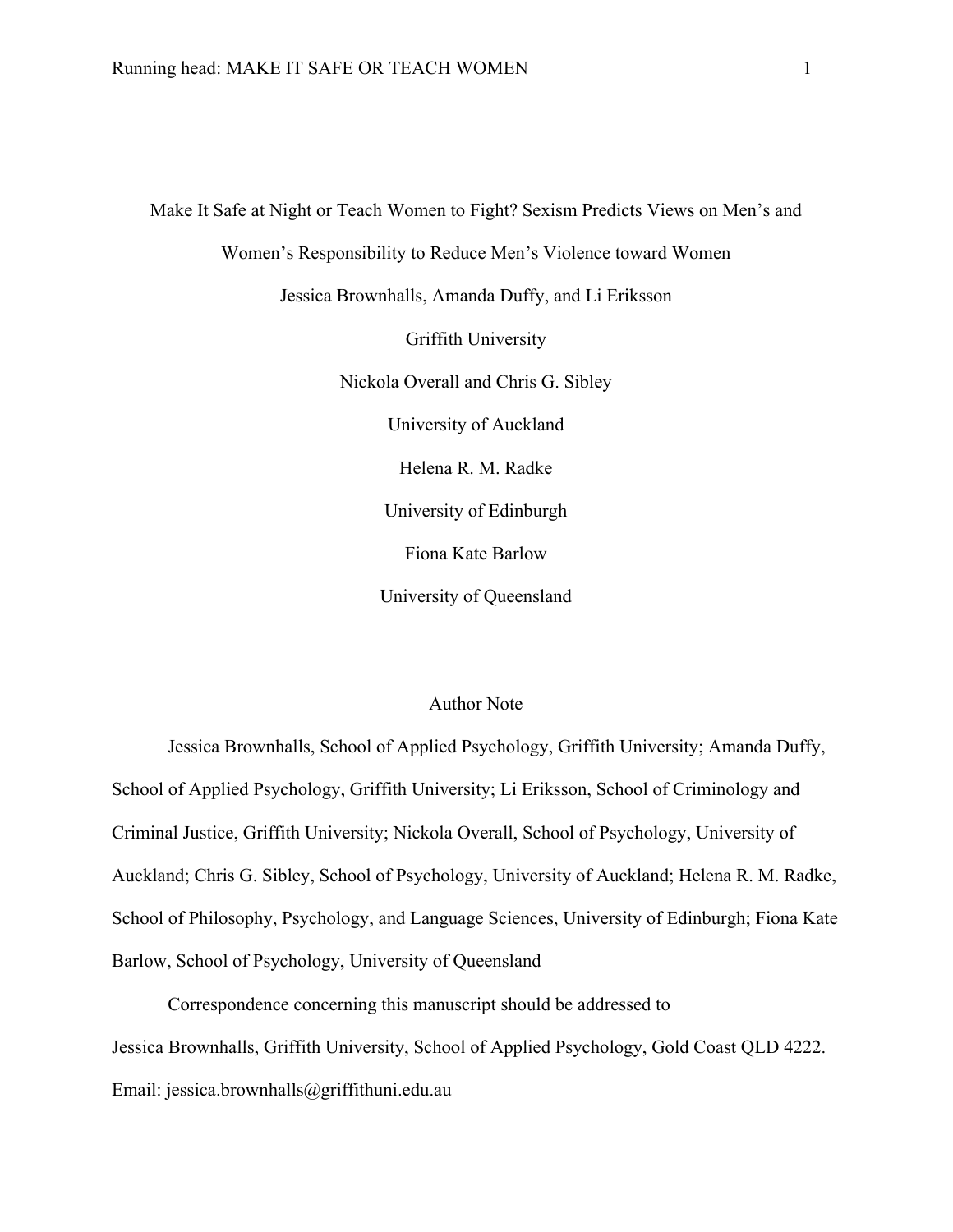#### Abstract

The current study explores associations among sexism, gender, and support for two approaches to reduce men's violence toward women targeting (a) men's behavior to reduce male violence toward women and (b) women's behavior so that they can avoid male violence. The associations between sexism and support for these two interventions were examined in 21,937 participants in the New Zealand Attitudes and Values Survey. For both women and men, hostility toward nontraditional women (hostile sexism) was associated with lower support for targeting men to reduce men's violence against women. To a lesser degree, stronger attitudes that women who adhere to traditional feminine roles should be rewarded (benevolent sexism) were associated with greater support for targeting men to reduce men's violence. In contrast, both hostile and benevolent sexism were positively associated with support for targeting women to avoid men's violence. These complex and nuanced relationships could suggest that sexism perpetuates the idea that women are responsible for keeping themselves safe from men's violence while excusing men from accountability. This possibility has implications for addressing how society can be best engaged in the campaign against men's violence toward women.

*Keywords:* ambivalent sexism, hostile sexism, benevolent sexism, sexual and non-sexual violence, gender inequality, gendered violence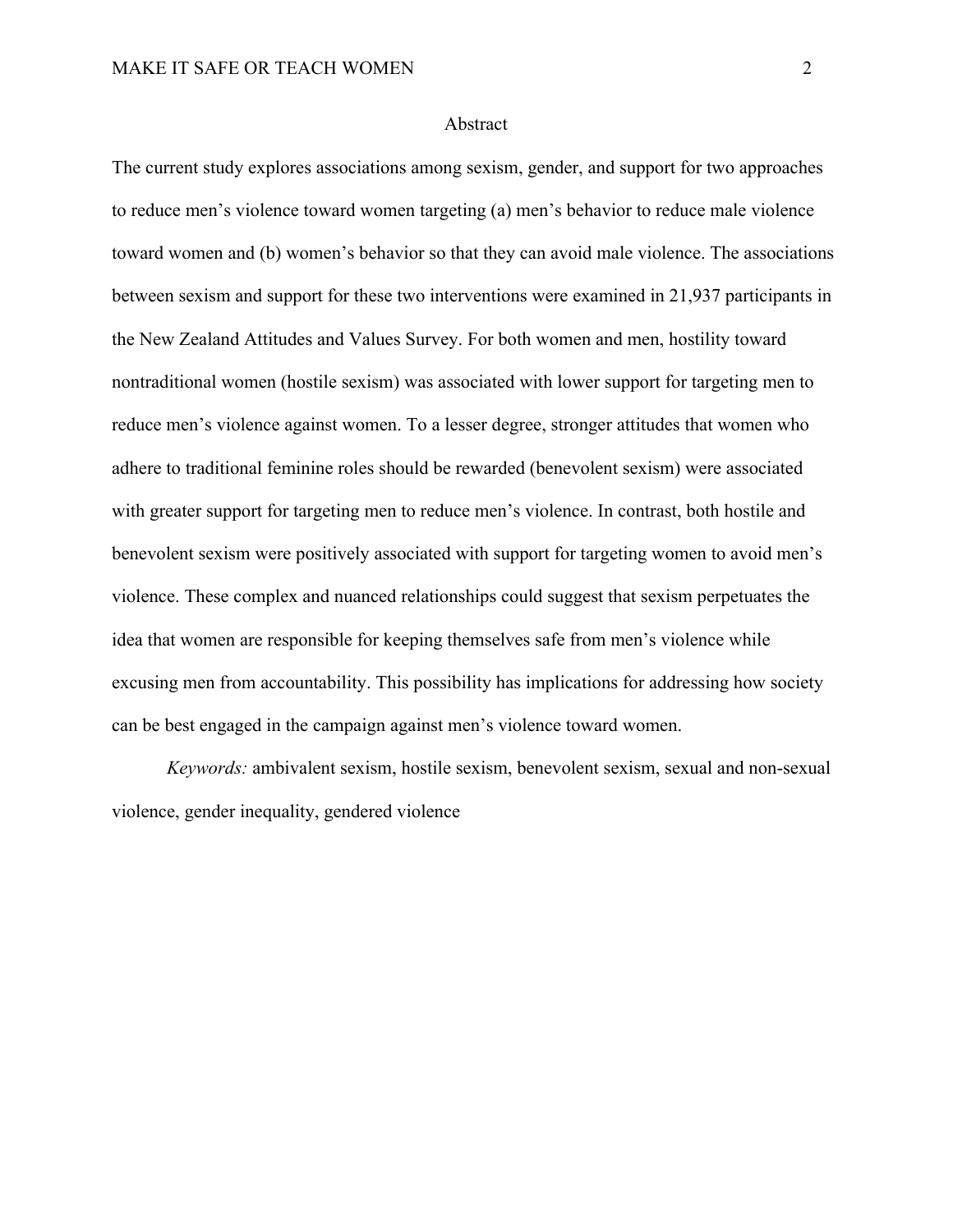Make It Safe at Night or Teach Women to Fight? Sexism Predicts Views on Men's and

Women's Responsibility to Reduce Men's Violence toward Women

Within a 7-month period in 2018-2019, two women, Eurydice Dixon and Aiia Maasarwe, were physically and sexually assaulted and then murdered by male strangers in Melbourne, Australia (Cuthbertson, 2019). In both cases, the women had been walking home alone at night and had used their phones to notify a loved one of their whereabouts shortly before the attacks. In response to the death of Ms. Dixon, a senior police officer made a public statement that appeared to place responsibility on women to avoid men's violence. He encouraged women to consider their own personal safety, carry their mobile phones, and be aware of their surroundings (Davey, 2018). Conversely, the Victorian State Premier responded by suggesting women should go about their daily activities and that men should change their behavior to reduce such violence toward women.

Evidently these and similar incidents typically elicit two distinct responses: that women should take measures to avoid and protect themselves from men's violence and that men should take measures to stop being violent toward women. These responses are not necessarily mutually exclusive, but the point of intervention is different in each: one targets women as a mechanism of change whereas the other targets men as a mechanism of change. It seems likely that support for each response may be linked to underlying attitudes toward the group most impacted by this violence: women. In the present study we aim to clarify the roles played by gender and hostile and benevolent sexism toward women in determining support for intervening with men and women in the prevention of men's violence against women. Findings of the study provide insight relevant to the campaign against men's violence toward women.

# **Men's Violence toward Women**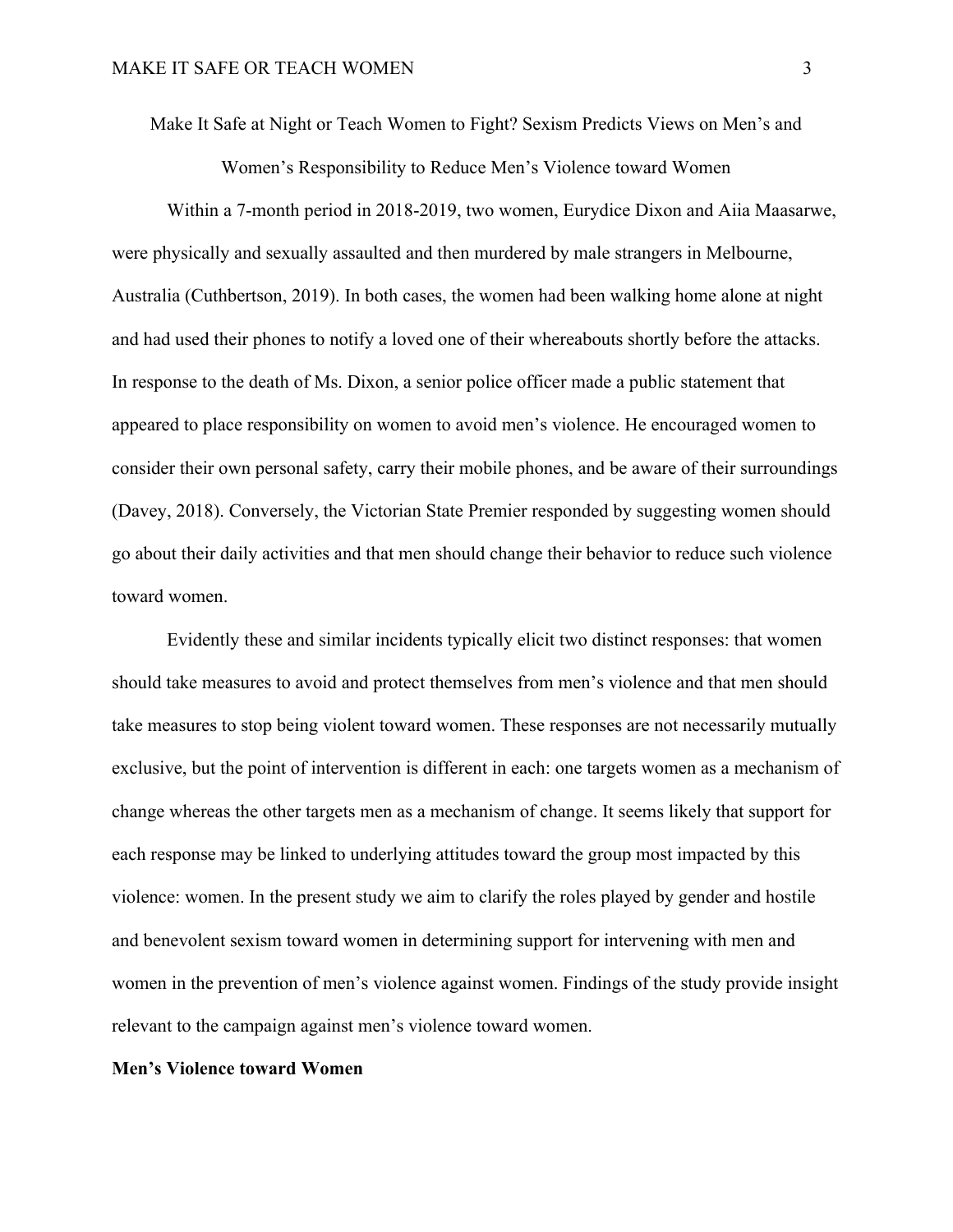In the current study, we focus specifically on men's physical and sexual violence toward women because these behaviors act as dangerous and extreme manifestations of gender inequality that maintain the status quo of a patriarchal society (Turquet et al., 2011). For the purpose of the current research, the terms "men" and "women" are primarily used to refer to cisgender men and cisgender women (i.e., men and women whose gender identity matches their biological sex or sex assigned at birth). We want to note, however, that we recognize that men's violence is often enacted on transgender women (Rodrígues-Madera et al., 2016; Wirtz, Poteat, Malik, & Glass, 2020). Further, gender identities beyond the male/female binary are worthy of study and attention. Within the present work, however, we focus narrowly on understanding responses to cisgender men's violence toward cisgender women.

Population studies conducted within New Zealand (where participants in the present study are located) suggest that over the course of their lifetime an estimated 12% to 17% of women are targeted with sexual and/or physical violence by a stranger or acquaintance and 39% of women are sexually and/or physically abused by a male intimate partner (Fanslow & Robinson, 2004). In North America, estimates suggest approximately 25% of young adult men (18 to 35 years) self-report that they have knowingly forced or coerced a woman to engage in some form of sexual activity to which she did not, or was not able to, consent (Jacques-Tiura et al., 2015). Women targeted with sexual and physical violence by men have an increased risk of emotional and health problems (Fanslow & Robinson, 2004), with mental health problems such as anxiety and depression being the most common (Ayre, Lum On, Webster, Gourley, & Moon, 2016). Furthermore, the risk of suicide attempts is significantly elevated among women who have been physically or sexually abused (Fanslow & Robinson, 2004). The cost to society in policing, legal, and healthcare provisions for violence against women is estimated to be \$22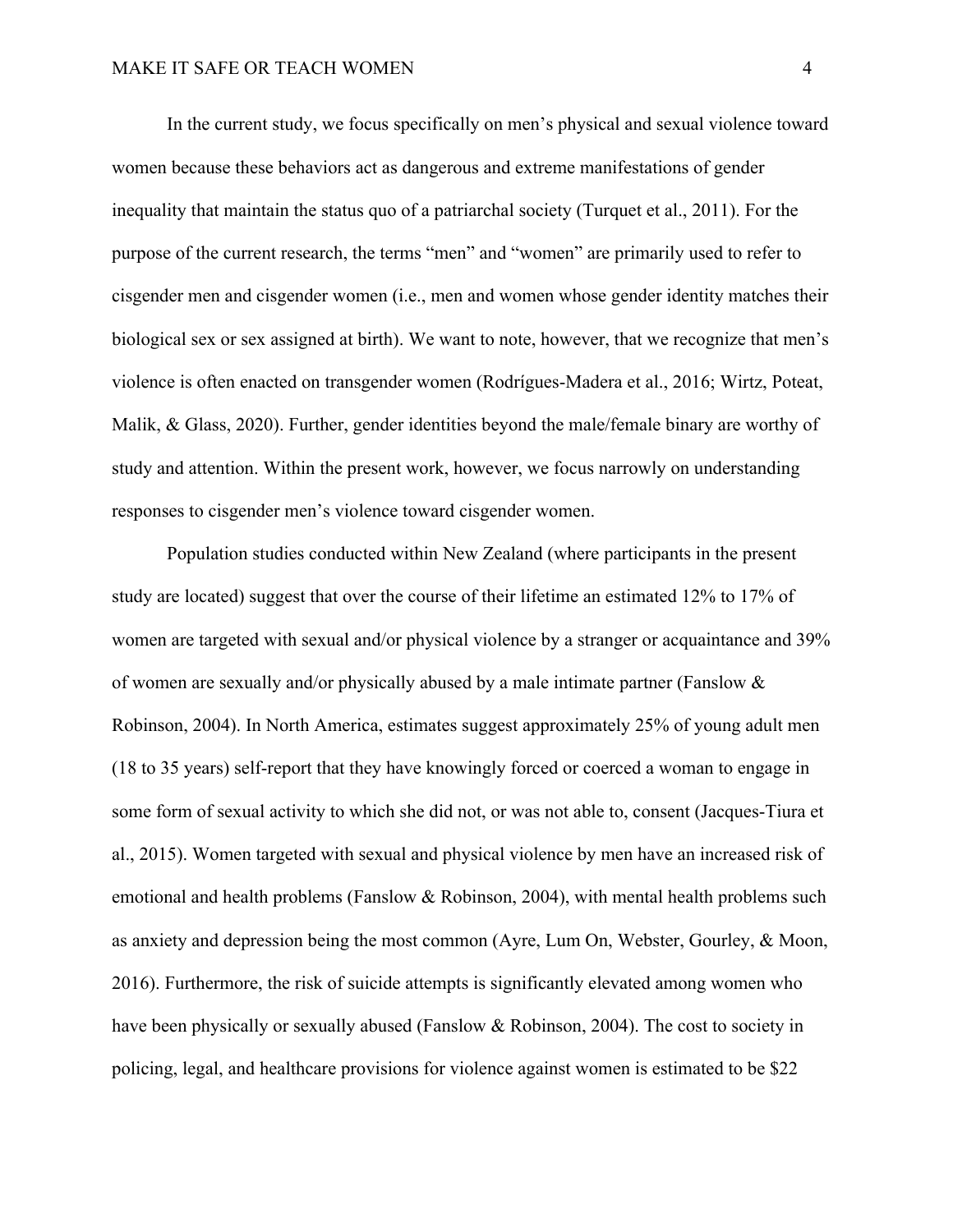billion over a 12-month period in Australia (KPMG, 2016). Thus, men's violence toward women carries severe costs for the impacted individual, women as a group, and the broader community.

#### **Addressing Men's Violence**

Although men's violence toward women is a pervasive and enduring issue at the individual and societal level, exploration of what solutions people see as appropriate is understudied. To contribute to the growing body of literature in this field, the present study identifies two possible approaches to preventing men's violence toward women: (a) target men to not be violent and (b) target women to avoid men's violence. Although both interventions may appear to share a common goal of reducing men's violence, they vary in the specific means by which this change in conditions is achieved—targeting men or targeting women—which has important implications for assigning or communicating responsibility for men's violence toward women.

Intervening by targeting men to reduce their violence toward women considers men, broadly, as the mechanism of change. This strategy does not imply that all men are violent toward women or that all men are responsible for men's violence toward women. Rather, it positions men's violence toward women within a larger societal structure where norms implicitly allow or even encourage men's physical dominance over women. In line with this notion, research suggests the ways in which women, sexual behavior, and sexual consent are discussed in male peer groups influences men's violence behaviors. For example, male perpetrators of sexual violence toward women report perceived pressure from male peers to have sex "by any means" and identify that, within male friendship groups, there is frequent use of language that objectifies women (Jacques-Tiura et al., 2015). Public movements, such as the White Ribbon Campaign, aim to eradicate violence toward women by focusing on the roles of peer pressure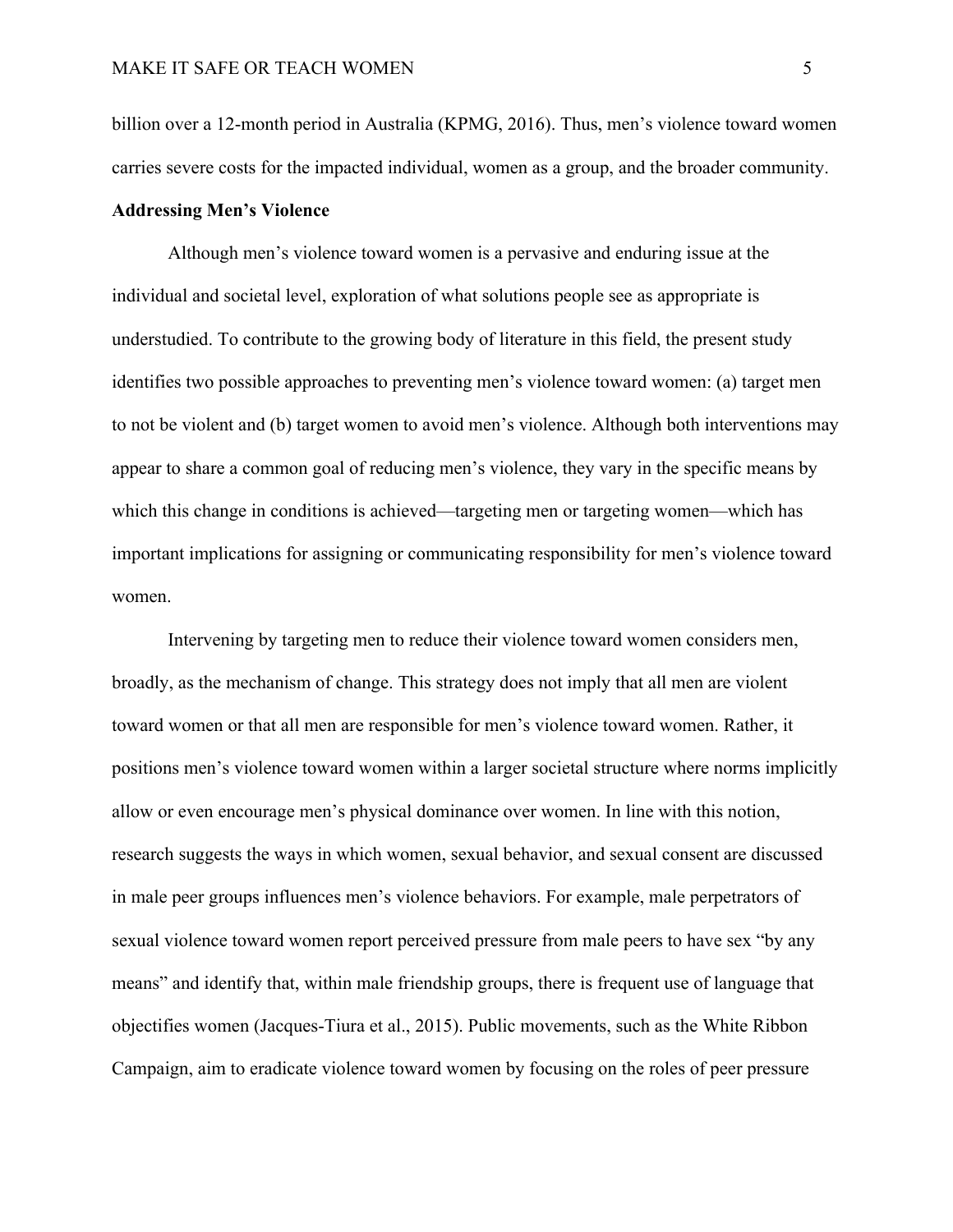# MAKE IT SAFE OR TEACH WOMEN 6

and male norms in either promoting or preventing violence against women (White Ribbon Campaign, 2019). Such campaigns appeal to all men to participate in education programs and to be advocates and activists in the prevention of violence toward women (Flood, 2011).

Intervening by targeting women to protect themselves from men's violence toward women considers women, broadly, as the mechanism of change. This approach suggests that women should be encouraged to avoid (e.g., don't walk alone at night) or protect themselves from (e.g., carry pepper spray or learn self-defense) men's violence. In doing so, women are tasked with taking responsibility for securing their own safety from men's violence. This perspective positions male violence as inevitable (at least in the current social environment) and may reflect common beliefs about male sexuality: that men (but not women) have an uncontrollable need to have sex and a right to act violently if disrespected (Messerschmidt, 2000; Torbenfeldt Bengtsson, 2016). Popular media, a common reflection of social and cultural expectations (Rakow, 2001), often adopts this viewpoint by suggesting that (some) women are guilty of putting themselves in the wrong place at the wrong time and, thus, make themselves vulnerable to men's sexual and dominance desires (Nettleton, 2011). Hence, if men's violence toward women is to be prevented, from this perspective, it is women who are responsible for avoiding such behavior.

# **Gender**

Limited literature explores differences in men's and women's beliefs about, and responses to, men's violence toward women. Radke, Hornsey, and Barlow (2018) labelled behaviors associated with responses to gender inequality as *feminist actio*n (i.e., action that intends to challenge sexism) and *protective action* (i.e., action that intends to guard women from men's inevitable violence), and they conducted preliminary studies exploring gender differences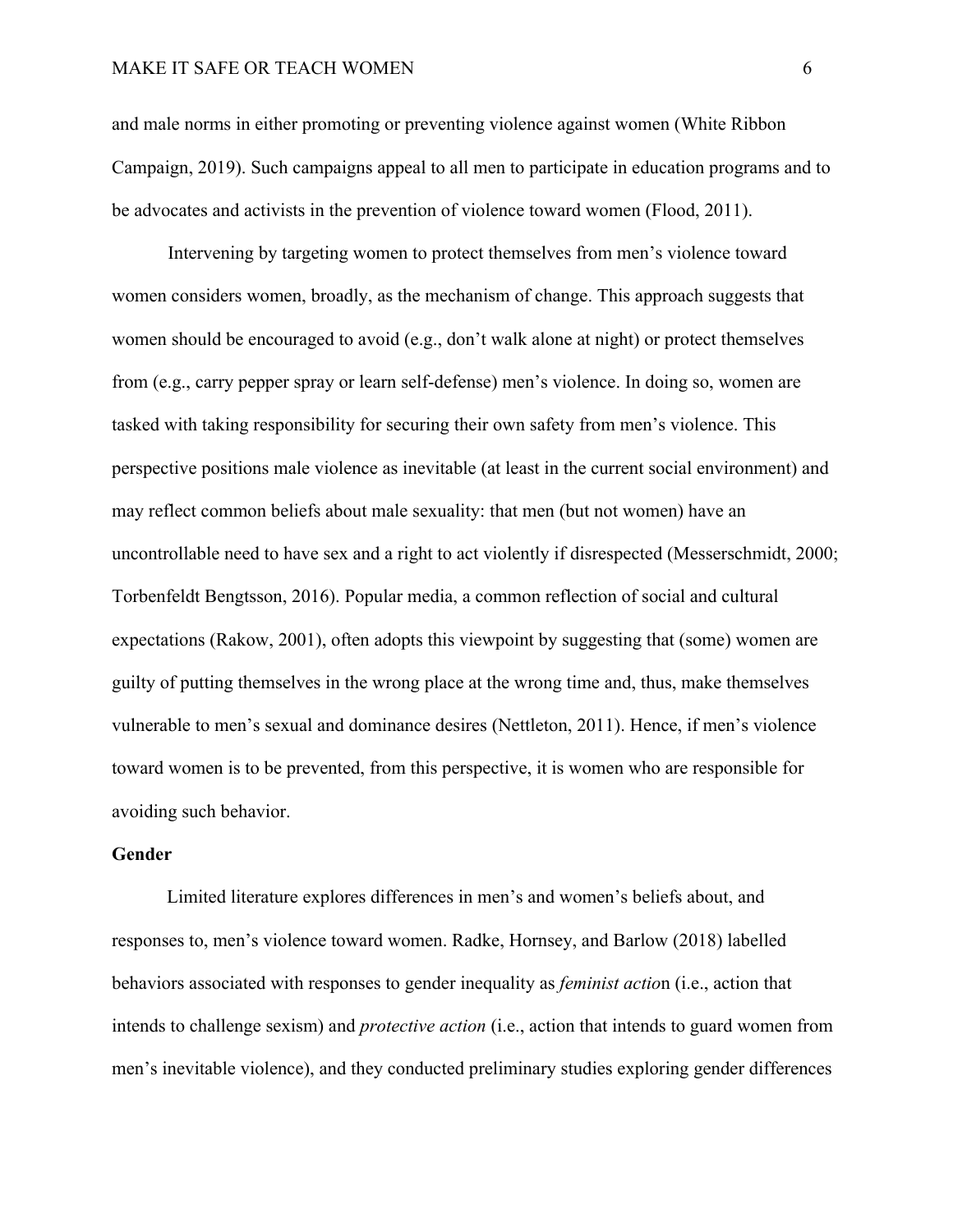in willingness to engage in either of these responses. They identified that women and men were equally likely to report willingness to engage in behaviors that guard women from men's violence (protective action, such as sponsor a woman to take self-defense classes) and that women, compared to men, were more likely to report willingness to engage in actions that challenge gender inequality (feminist action, such as boycott companies that do not support women's rights). Thus, it seems men and women equally believe that women need protection, and thus they may be equally supportive of educating women to avoid men's violence. Extending from Radke et al., however, women may be more supportive than men of efforts to challenge the existing gender status quo. Finally, given that the ways in which women and men broadly view women is likely involved in such responses, we also explore how sexism interacts with gender to predict support for educating women or men to prevent men's violence toward women.

## **Sexism**

Benevolent sexism and hostile sexism are components of ambivalent sexism (Glick & Fiske, 1996), a construct that conceptualizes sexism as comprising both negative and positive appraisals of women that serve to maintain male dominance. *Hostile sexi*sm fits with a classic conceptualization of discrimination that views the disadvantaged group (in this case, women) negatively, and it frames women's rejection of a patriarchal society (e.g., feminist ideology, campaigning for equal pay) as a threat to men. Consequently, from a hostile sexism perspective, women who violate traditional gender norms should be punished (Glick & Fiske, 2000). On the other hand, *benevolent sexism* refers to a subjectively positive, although patronizing, appraisal of women that is characterized by the idealization of women who embrace traditional, stereotypically feminine gender roles. Thus, benevolently sexist ideas suggest that women who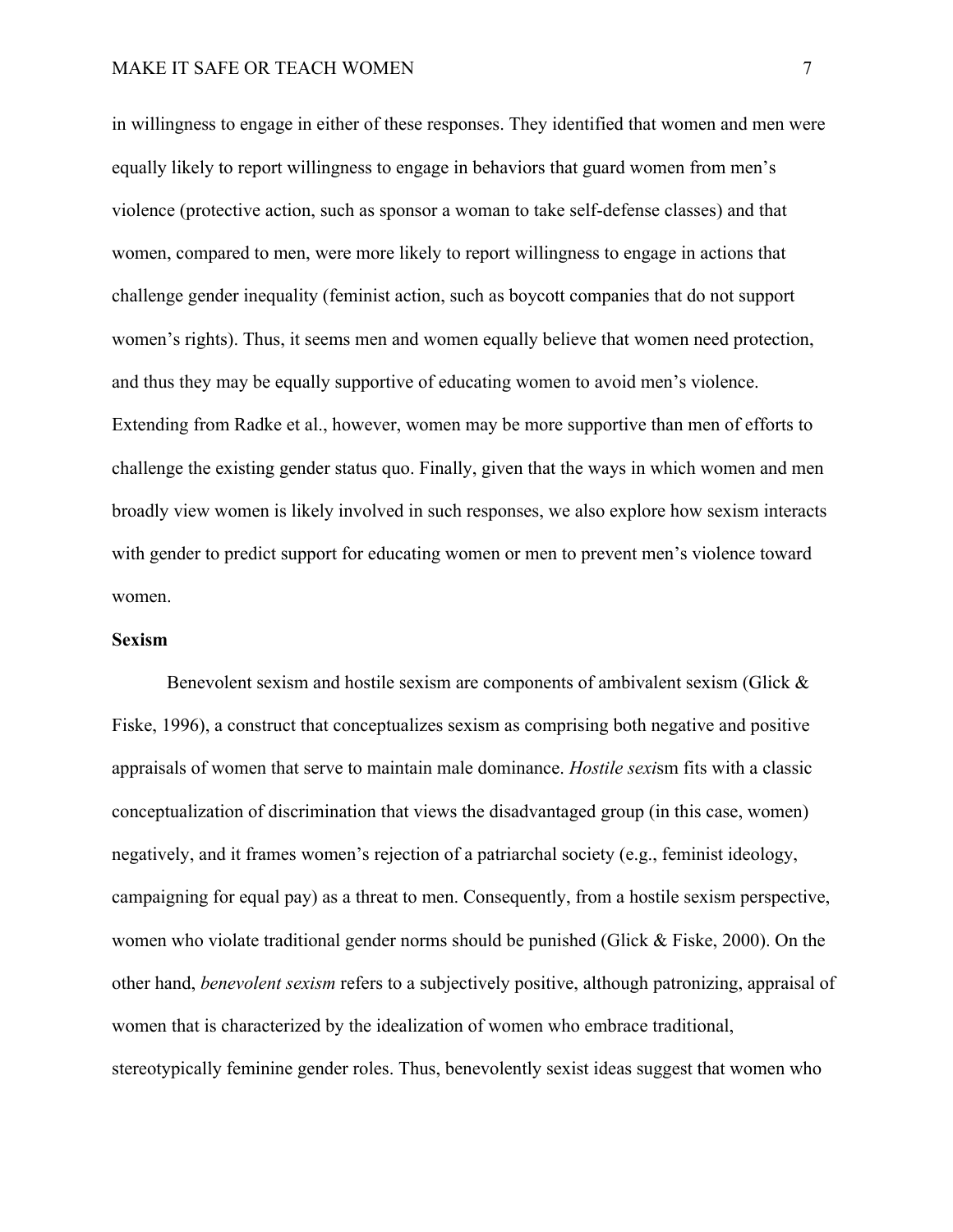adhere to roles that support male dominance and express femininity (e.g., damsel in distress, sexually chaste) should be rewarded with protection and care from men (Glick & Fiske, 2000).

Both men and women can and do hold sexist attitudes toward women (Glick & Fiske, 1996; Glick et al., 2000) and, consequently, although we explore possible interactions with participants' gender, we make all our predictions about how sexism should be related to responses to men's violence toward women for both men *and* women. With hostile sexism, our predictions are relatively clear. Targets of men's sexual violence are frequently subjected to victim-blaming and rape myth acceptance in which their character, motives, and prior behavior are scrutinized in a way that minimizes harm to the victim and attempts to diminish perpetrator responsibility (Chapleau, Oswald, & Russell, 2007; Koepke, Eyssel, & Bohner, 2014). In such cases, high levels of hostile sexism among men are associated with victim-blaming and approval of the aggressor's behavior (Koepke et al., 2014), which tends to shift responsibility for preventing such violence onto female victims. Consequently, we propose that people who report higher levels of hostile sexism would be less supportive of targeting men's behavior to reduce violence against women.

Predictions around benevolent sexism are more closely associated with support for targeting women to avoid male violence. There is some evidence that people who have high levels of benevolent sexism view a woman who leaves herself vulnerable to rape as having violated her expected role of chastity and purity (Viki, Abrams, & Masser, 2004). From this perspective a "good" woman is one who can navigate the bestial world of men and avoid sexual assault, an idea which places the responsibility for avoiding men's violence with women. An examination of the table of correlations reported in Radke et al. (2018) further reveals that men high in benevolent sexism were more willing to sponsor women to protect themselves (e.g.,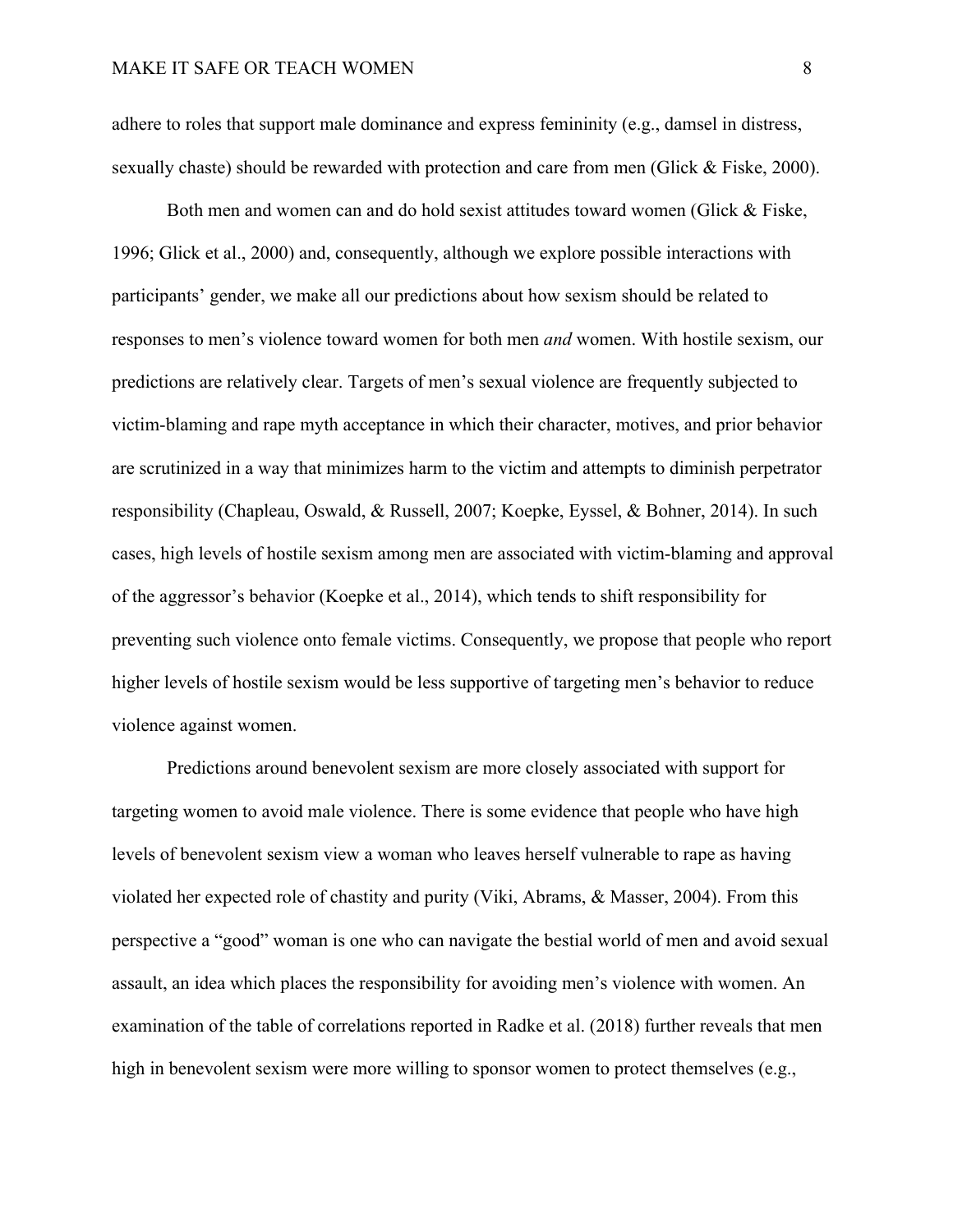through self-defense classes). Thus, we propose that benevolent sexism may be associated with higher levels of support for educating women to avoid male violence.

#### **The Current Study**

In the current study we examined the degree to which hostile sexism, benevolent sexism, and gender were associated with support for two responses to men's violence toward women: targeting men to reduce men's violence toward women and targeting women to avoid men's violence. We also explored the degree to which gender, hostile sexism and benevolent sexism interact to predict differences in support for these two responses to men's violence toward women.

Consistent with past research (Koepke et al., 2014), in Hypothesis 1a, we expect that hostile sexism will be negatively associated with support for targeting men to reduce men's violence toward women. In terms of targeting women's behavior, the predictions are less clear. Although it is possible that those high in hostile sexism are simply more likely to oppose any effort to reduce male violence, some work suggests that hostile sexism is associated with victimblaming (Koepke et al., 2014) and, thus, it is possible that those high in hostile sexism would expect women to change their behavior to avoid the possibility of men's violence. Therefore, in Hypothesis 1b we propose that hostile sexism will be positively associated with support for targeting women to avoid men's violence.

Hypotheses 2a and 2b relate to benevolent sexism. Benevolently sexist ideas position women as weak and dependent on men who take the role of strong protectors. Indeed, benevolent sexism is theorized to appeal to some men and women based on the guise of protection it offers women (Glick et al., 2000). This reasoning suggests those high in benevolent sexism may also believe men should modify their behavior to reward and protect the perceived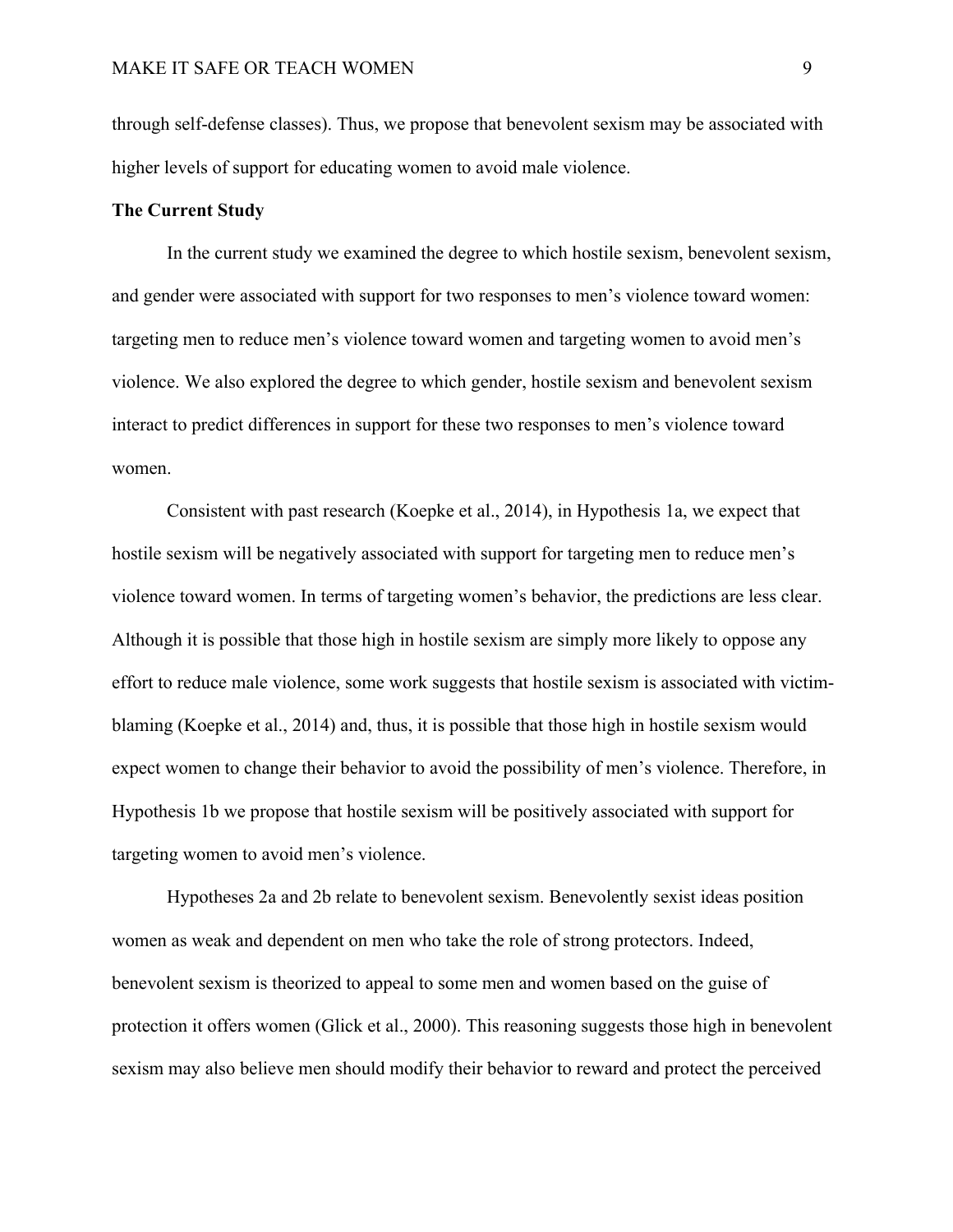weaker sex. Therefore, we expect benevolent sexism to be positively associated with support for targeting men to reduce men's violence toward women (Hypothesis 2a). Further, people high in benevolent sexism tend to see women's behavior as crucial in determining whether sexual assault takes place or not (Viki et al., 2004) and so we propose that benevolent sexism will be positively associated with support for targeting women to change their behavior to avoid male violence (Hypothesis 2b).

In relation to gender, Hypothesis 3a predicts that women will be more likely than men to believe that men's behavior should be targeted to reduce men's violence toward women. This hypothesis is based on prior research (i.e., Radke et al., 2018) which suggests men are less inclined to support action that challenges male dominance. As per Radke et al. (2018), we expect men and women to display similar levels of support for encouraging women to avoid men's violence. As we expect there to be no variation within our explored variables here (i.e., we expect to find support for the null hypothesis) we label this as Prediction 3b.

Finally, a series of exploratory research questions investigated interactions among hostile sexism, benevolent sexism, and participants' gender in the prediction of both dependent variables. We make no specific predictions in relation to these exploratory research questions. There is research to support links between both types of sexism and rape myth acceptance (Chapleau et al., 2007), although there is little clarity on whether hostile sexism and benevolent sexism interact. Thus, in Research Question 1 we explore whether hostile sexism and benevolent sexism interact when predicting support for targeting men and targeting women to reduce men's violence toward women (i.e., Is there a two-way interaction between hostile sexism and benevolent sexism?). Much research focuses on men's sexist attitudes and perceptions of women's culpability in relation to men's violence (Koepke et al., 2014). Thus, in the current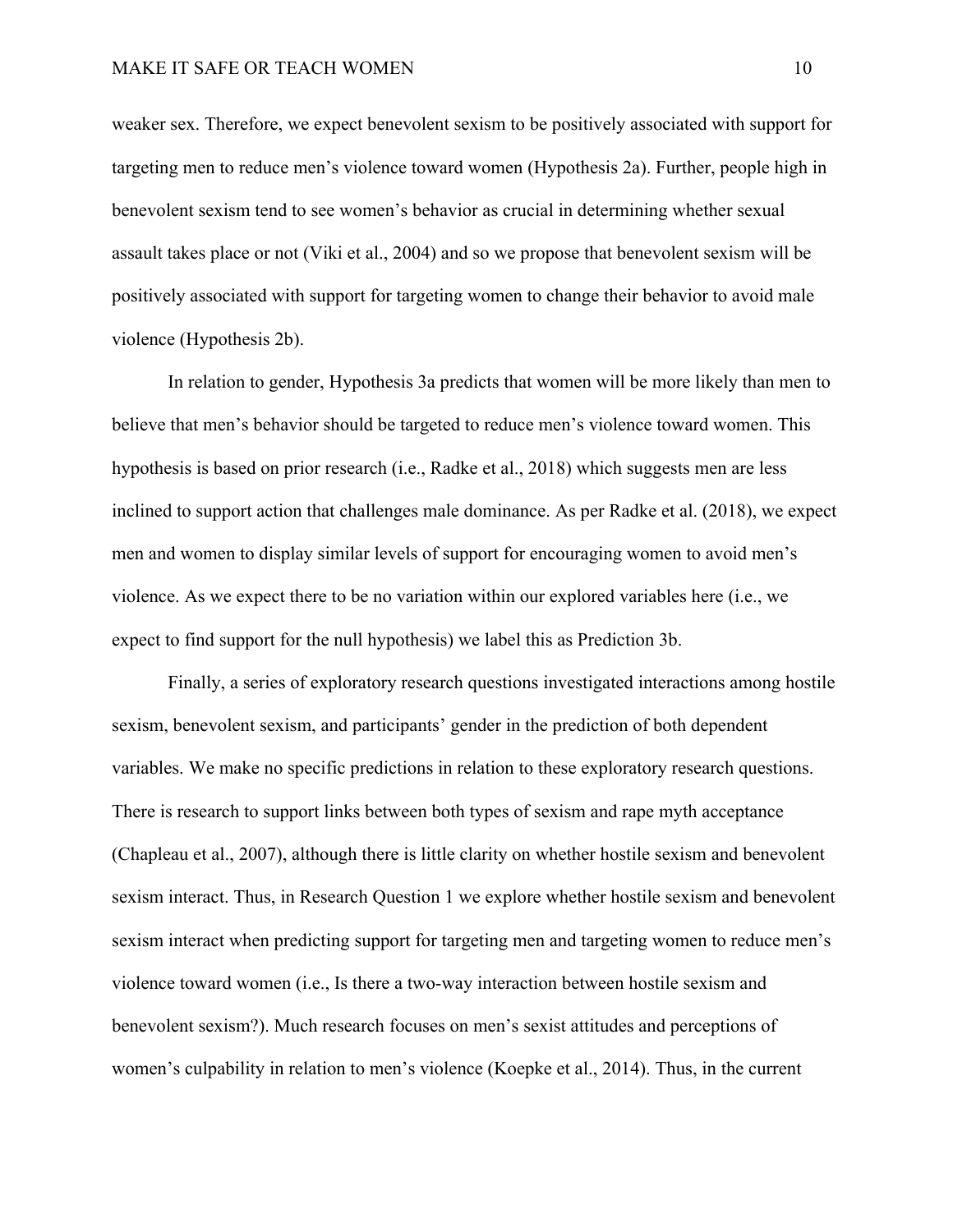study, we also test two-way interactions between hostile sexism and participants' gender (Research Question 2) and benevolent sexism and gender (Research Question 3) to explore the possibility that hostile sexism and benevolent sexism may be more relevant to either men's or women's support for targeting men and targeting women to deal with men's violence toward women. Similarly, to the authors' knowledge, there is no existent literature from which to draw in order to understand whether the relationship between hostile and benevolent sexism might be more relevant to either men or women (i.e., gender) in relation to their support for interventions that target men or women. Therefore, in Research Question 4, we explore the three-way interaction among hostile sexism, benevolent sexism, and participants' gender in predicting targeting men and targeting women to reduce men's violence toward women.

#### **Method**

## **Sampling Procedure**

The data were drawn from Wave 8 of the New Zealand Attitudes and Values Study (NZAVS), which is conducted by the University of Auckland. The NZAVS commenced in 2009 and is an annual, longitudinal, national probability study of New Zealand's adult residents randomly selected from the electoral roll. The University of Auckland Human Participants Ethics Committee reviews the NZAVS approximately every 3 years. Wave 8 of the data is covered by the most recent renewal, which was initiated in September 2017 and lasts until June 2021 (reference number: 014889). All participants provided written informed consent and identifying details were removed from questionnaires prior to analysis.

The initial wave of NZAVS surveys was posted to participants by mail, with a follow up copy posted 2 months later. In Wave 8, participants who had completed earlier waves of the study and had provided an email address were also emailed and invited to complete the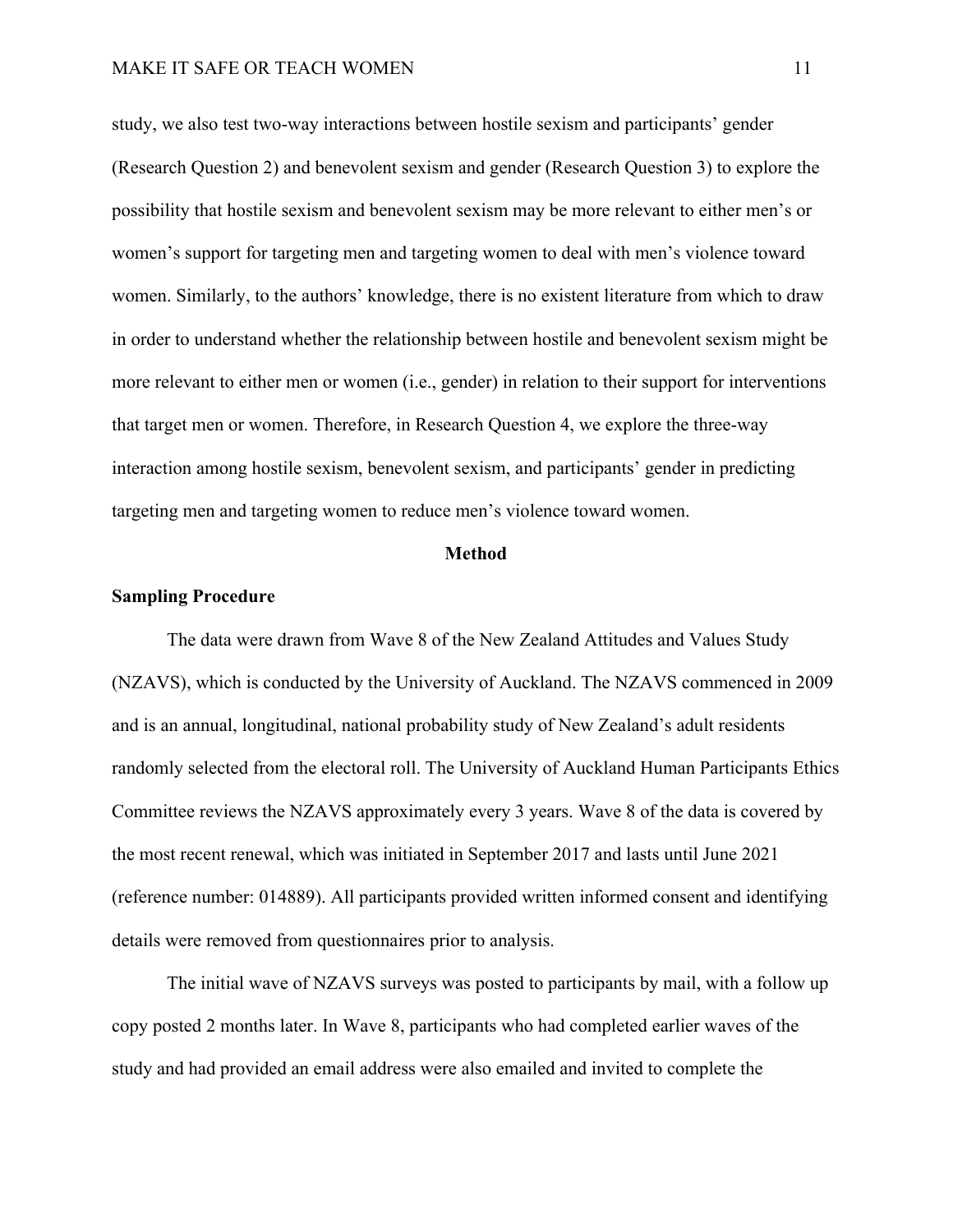questionnaire online if preferred. The NZAVS survey included measures assessing a range of attitudes and values and, from these, scales and items used to test the current research questions were drawn. Note that the items included in the present study were designed by the research team and only introduced in this wave.

# **Participants**

A total of 21,937 participants aged 18 to 97 years-old  $(M = 49.62, SD = 13.93)$  completed the targeted items in Wave 8 and were included in the current study. The final sample included more women  $(n = 13,722, 62.61\%)$  than men, with the majority of the sample being born in New Zealand (*n* = 17, 396, 79.32%) and of European (Pākēha) ethnicity (*n* = 17,417, 79.44%). The remainder were of Maori (*n* = 2544, 11.60%), Asian (*n* = 943, 4.3%), Pacific (*n* = 504, 2.3%), or other  $(n = 526, 2.3\%)$  ethnicity. At the time of completing the survey, most participants were in a serious relationship (*n* = 16,540, 75.4%) and were parents (*n* = 16, 079, 73.3%).

# **Measures**

**Hostile and benevolent sexism**. Hostile and benevolent sexism toward women were measured as separate constructs using a subset of items from the corresponding subscales of the Ambivalent Sexism Inventory (ASI; Glick & Fiske, 1996). The use of short forms of the ASI has been validated via previous EFA of full-scale data within community samples (Bendixen & Kennair, 2017; de Lemus, Moya, & Glick, 2010; Rollero, Glick, & Tartaglia, 2014). Further, extensive pilot testing was conducted to ensure the suitability of the 10 ASI items included within the current survey (Sibley, 2009). Participants used a 7-point response scale from 1 (*Strongly Disagree*) to 7 (*Strongly Agree*) to rate five items that formed the hostile sexism scale (i.e., women are too easily offended; women exaggerate problems they have at work; women seek to gain power by getting control over men; once a woman gets a man to commit to her; she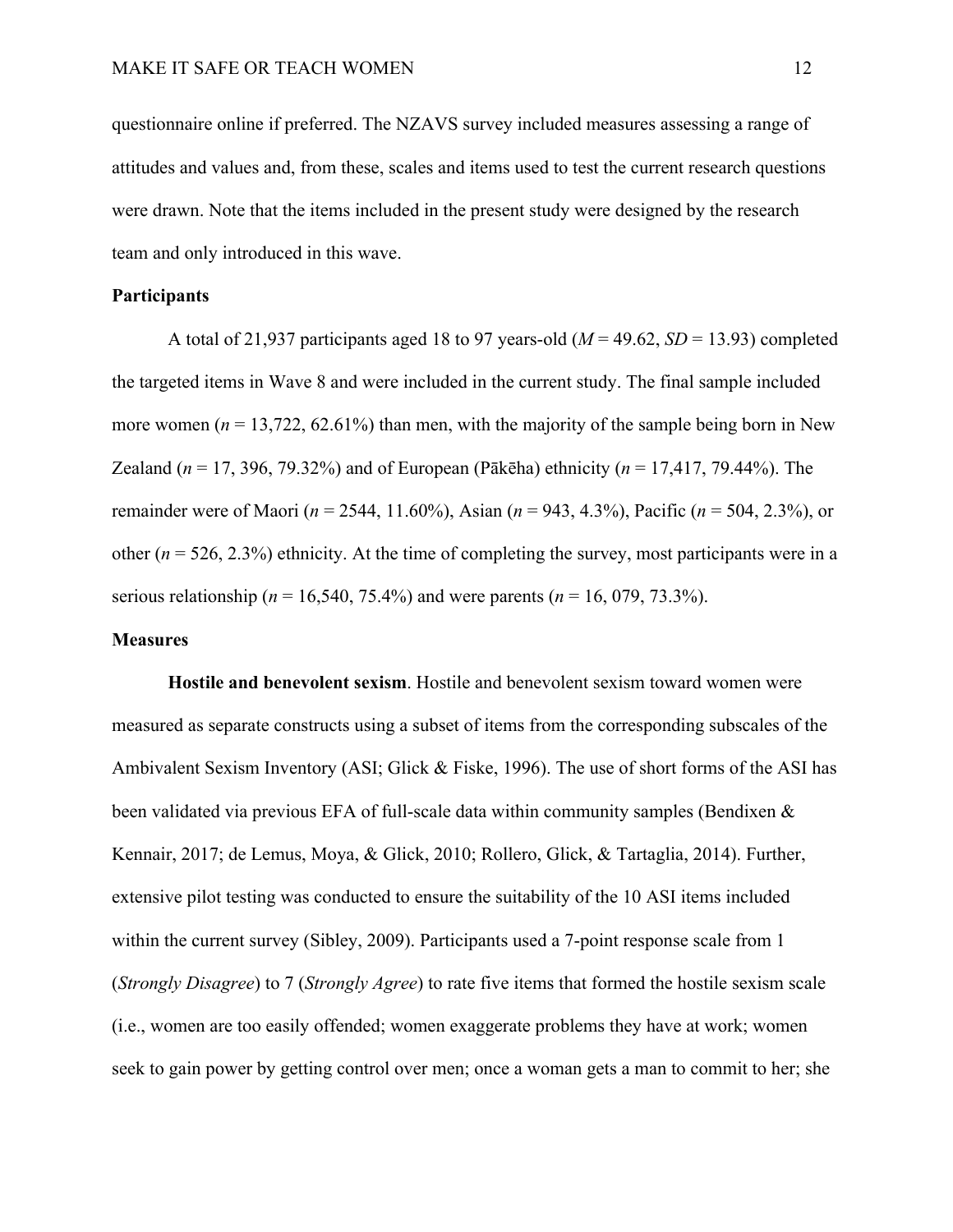usually tries to put him on a short leash; when women lose to men in a fair competition they typically complain about being discriminated against;  $\alpha$  = .84) and five items that formed the benevolent sexism scale (i.e., women, compared to men, tend to have greater moral sensibility; many women have a quality of purity that few men possess; women, as compared to men, tend to have a more refined sense of culture and good taste; women should be cherished and protected by men; every man ought to have a woman whom he adores;  $\alpha$  = .75). Each scale provided a composite measure for hostile sexism and benevolent sexism, separately, such that higher averaged scores indicated stronger endorsement of sexism.

**Responses to men's violence toward women.** Two separate outcome measures were developed specifically for the NZAVS to assess endorsement of targeting men and targeting women as mechanisms of change to prevent men's violence toward women. Drawing from previous research (Radke et al., 2018) and public discussion surrounding men's violence toward women, a single item was developed for each outcome variable. (Note that only one item for each construct was possible, due to space constraints in the nationally representative survey.) The item targeting men was developed to measure the belief that men's behavior should be the focus in reducing men's violence toward women: "We should invest more in educating men to not be physically/sexually violent toward women." The item targeting women was developed to measure the belief that women's behavior should be the focus in reducing men's violence toward women: "We should invest more in educating women how to avoid physical/sexual violence from men." Each of the items was rated on a 7-point response scale from 1 (*Strongly Disagree*) to 7 (*Strongly Agree*).

**Control variables**. We suspected there could be some overlap between the two dependent variables (i.e., targeting men and targeting women) that could reflect a general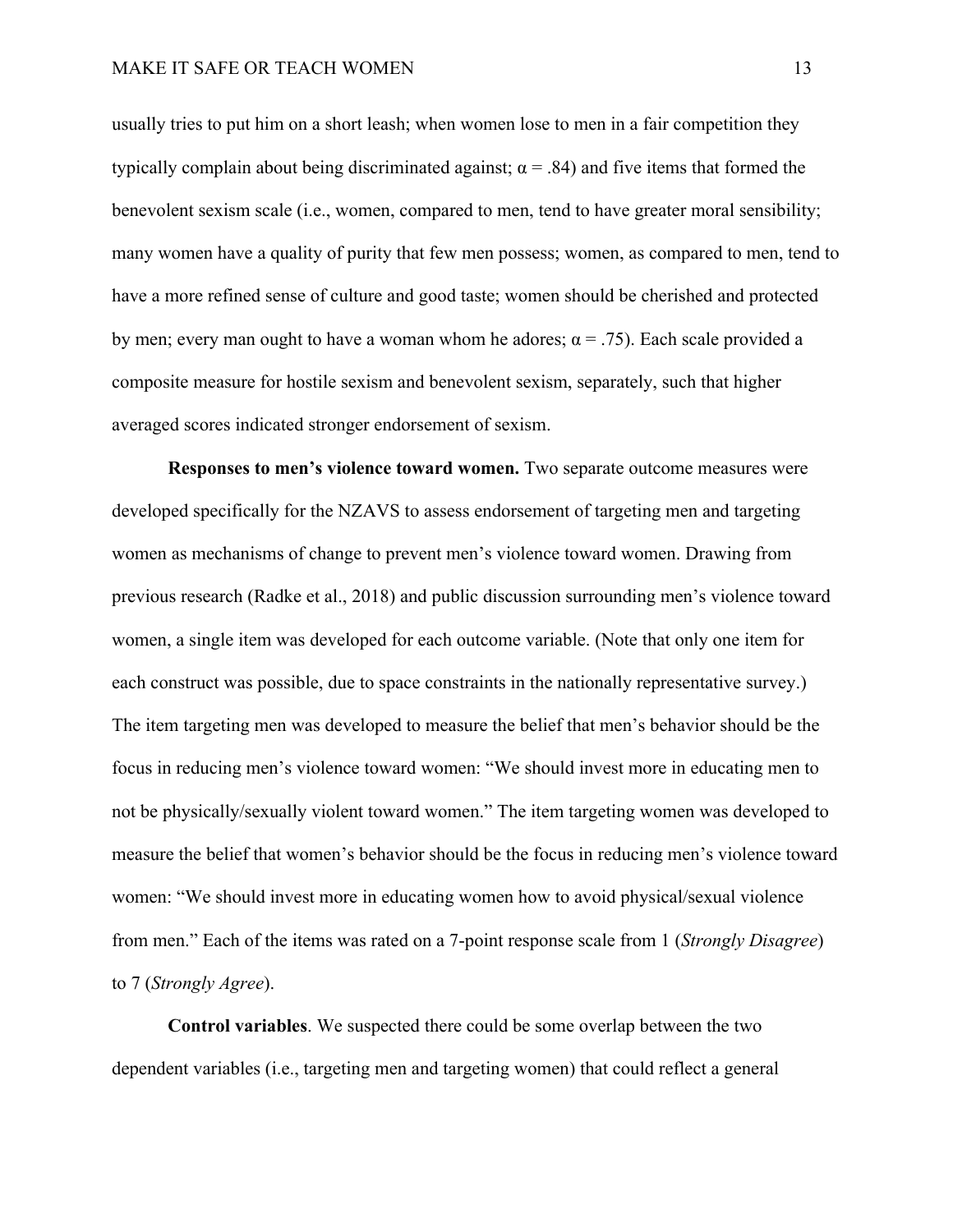willingness to support any intervention to reduce men's violence. Thus, to partial out any shared variance between the two dependent variables, we controlled for support for targeting women when predicting support for targeting men and vice versa. Additionally, several factors were expected to potentially influence results, so these were included as control variables. These controls were age, country of birth, relationship status (whether a participant was involved in a serious romantic relationship such as de facto or marriage at the time of responding), and parental status (whether a participant had children). We controlled for age due to the large age range in our sample (18–97 years-old), and country of birth (New Zealand = 1, Other = 0) was included to control for cultural influence. Relationship status (Serious Relationship  $= 1$ , Other  $=$ 0) and parental status (Parent = 1, Non-Parent = 0) were controlled for because close interpersonal relationships between men and women (i.e., husband – wife, mother – son) might influence an individual's perceptions and expectations of gendered interactions.

#### **Analysis Strategy**

We used a series of hierarchical regressions to assess the relationships among hostile sexism, benevolent sexism, participants' gender, and participants' expectations that interventions should target men or target women to reduce violence toward women. All control variables were entered at Block 1 of the regressions. At Block 2, participants' gender, benevolent sexism, and hostile sexism were added. Two-way interactions (i.e., hostile sexism x benevolent sexism, gender x hostile sexism, and gender x benevolent sexism) were entered at Block 3, with the three-way interaction among hostile sexism, benevolent sexism, and gender added at Block 4. For any significant interactions, simple slopes analysis was conducted to determine the nature of the interaction.

To confirm results, we also conducted follow-up analyses in which the alternate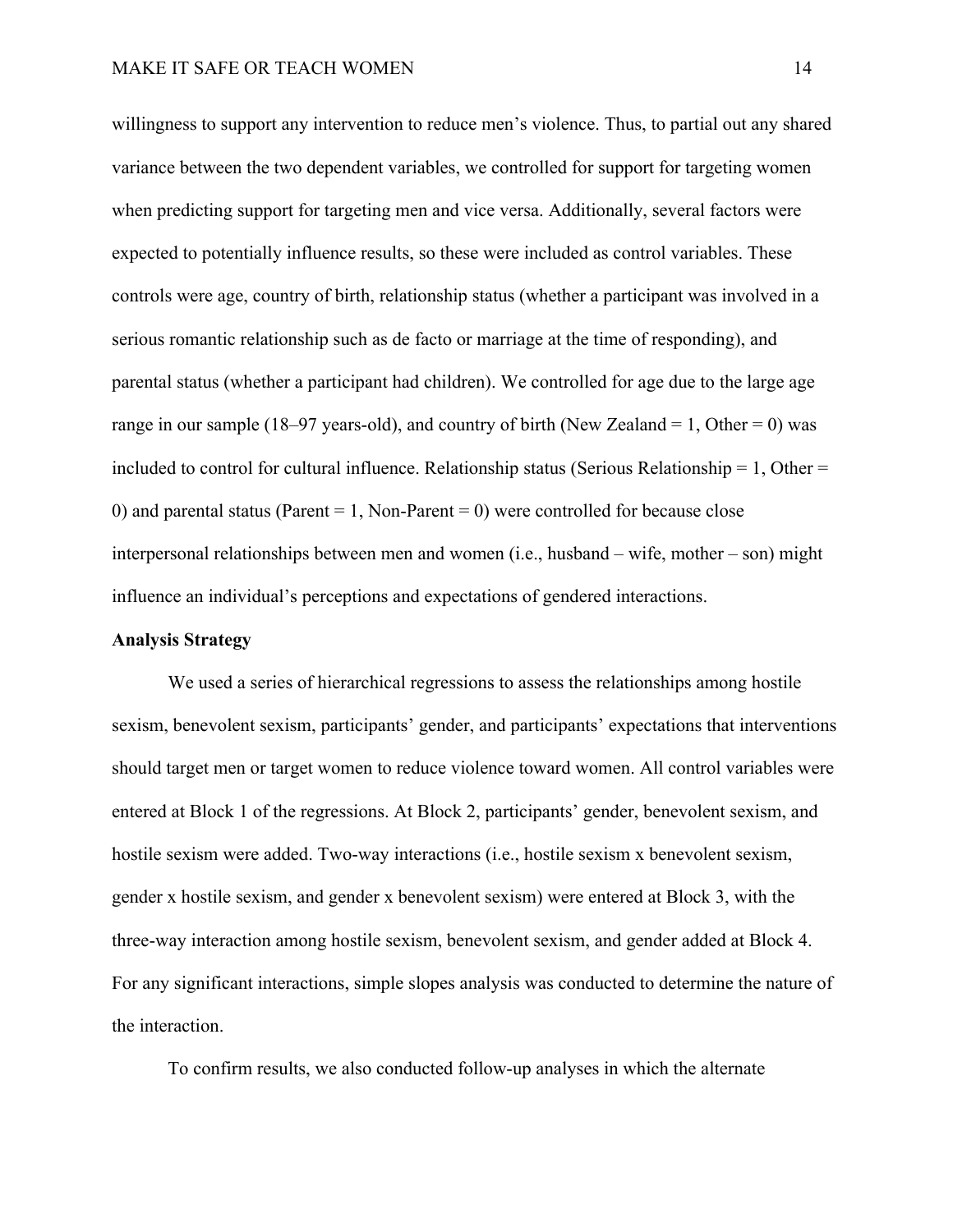dependent variable was not controlled for in Block 1 of each regression. For full analyses without controlling for the alternate dependent variables, refer to Online Resource 1 in our online supplement. The pattern of results remained consistent with the exception of two interactions (see Online Resource 1, Table 2s, parts a and b in the online supplement). When predicting support for targeting women without controlling for support for targeting men (Online Resource 1, Table 2s, part b), the interaction between hostile sexism and benevolent sexism, and also between gender and hostile sexism, differed to results (reported here) that did control for support for targeting men. Consequently, on the following, we interpret these interactions cautiously. To depict the unique effects of predictor variables on each specific type of intervention, we report herein the analyses controlling for the other targeted intervention.

### **Results**

Means, standard deviations, and bivariate correlations for all relevant variables are displayed in Table 1. There was a positive association between targeting men to reduce men's violence toward women and targeting women to avoid violence from men. Hostile sexism was negatively associated with support for targeting men to not be violent toward women and positively associated with support for targeting women to avoid violence from men. Benevolent sexism was positively associated with support for targeting both men and women to reduce men's violence toward women. Prior to further analysis, gender was contrast coded (women = -1 and men  $= 1$ ), and hostile and benevolent sexism were mean centered to aid in the interpretation of results. Table 2 displays beta values and change statistics for the hierarchical regressions.

As displayed in Tables 2a and 2b, a significant amount of variance in targeting men (Block 2, Adj.  $R^2 = .20$ ),  $F(3, 20301) = 626.61$ ,  $p < .001$ , and targeting women (Block 2, Adj.  $R^2$ )  $=$  .25),  $F(3, 20301) = 859.77$ ,  $p < .001$ , to reduce men's violence toward women was accounted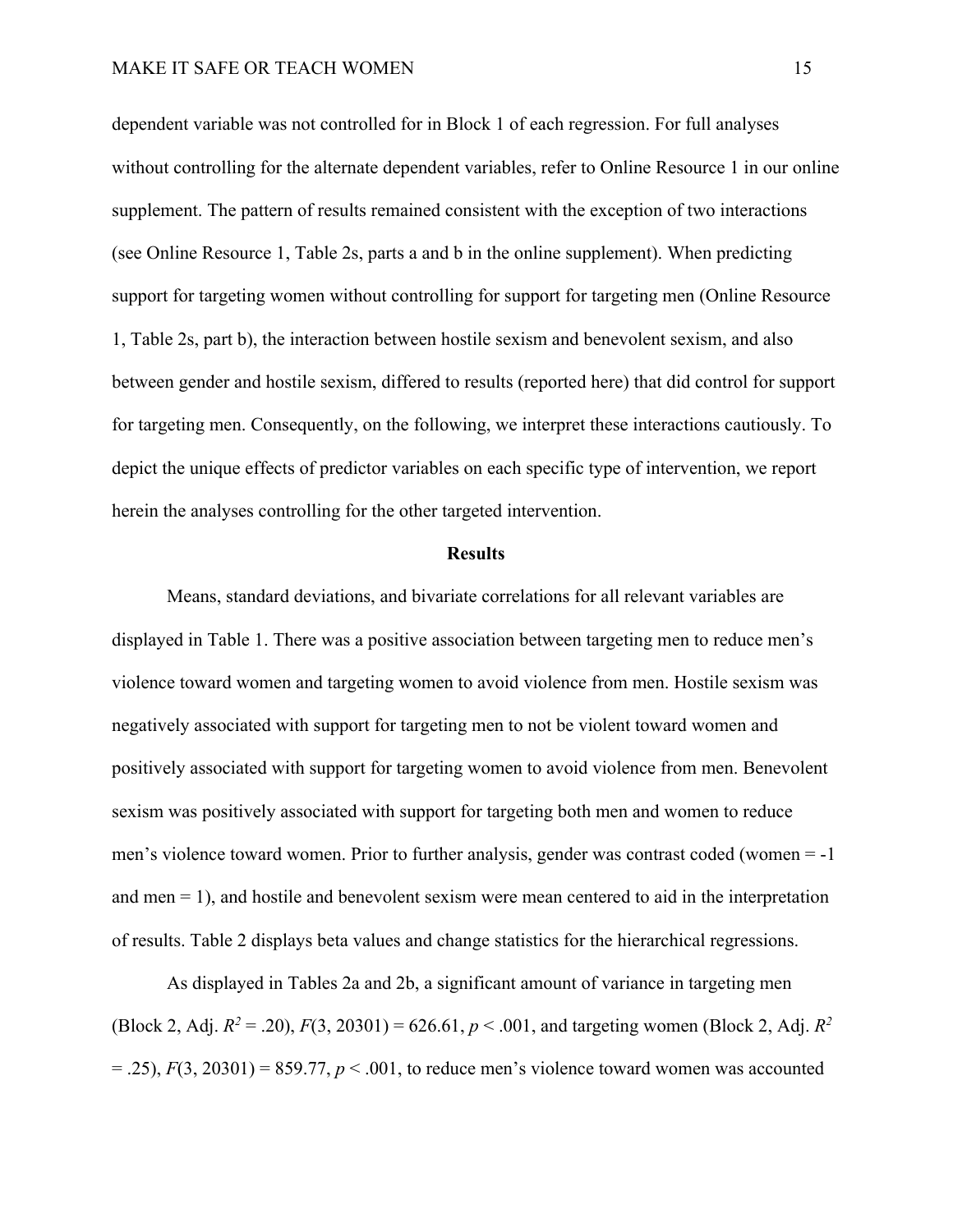for by hostile sexism, benevolent sexism, and participants' gender. In Hypothesis 1a we predicted that hostile sexism would be negatively associated with support for targeting men to reduce men's violence toward women, whereas in Hypothesis 1b we predicted that hostile sexism would be positively associated with support for targeting women to reduce men's violence toward women. In relation to Hypothesis 1a and as displayed in Table 2a, results indicated that higher levels of hostile sexism were associated with less support for targeting men to reduce men's violence toward women ( $β = -.32, p < .001$ ). According to guidelines for effect sizes in multiple regression (small  $= .10$ , medium  $= .30$ , large  $= .50$ ; Cohen, 1992), the variance explained by hostile sexism in relation to targeting men was of medium effect size (i.e.,  $> .30$ ) and < .50). In relation to Hypothesis 1b and as displayed in Table 2b, results indicated higher levels of hostile sexism were associated with more support for targeting women to avoid men's violence ( $β = .20, p < .001$ ). Here, in relation to predicting support for targeting women to reduce men's violence, the variance explained by hostile sexism was of small effect size (i.e., > .10 and < .30). Thus, the specific effects of hostile sexism support both Hypotheses 1a and 1b, with hostile sexism having a stronger relationship with (low support for) targeting men than with targeting women.

In Hypotheses 2a and 2b we expected benevolent sexism to be positively associated with support for targeting men as well as targeting women to reduce men's violence toward women. In relation to Hypothesis 2a and as displayed in Table 2a, higher levels of benevolent sexism were positively associated with support for targeting men ( $\beta = .10, p < .001$ ). In relation to Hypothesis 2b and as displayed in Table 2b, higher levels of benevolent sexism were also positively associated with targeting women ( $\beta = 0.15$ ,  $p < 0.001$ ). The specific effects of benevolent sexism support Hypotheses 2a and 2b, although with small effect sizes in both cases (Cohen,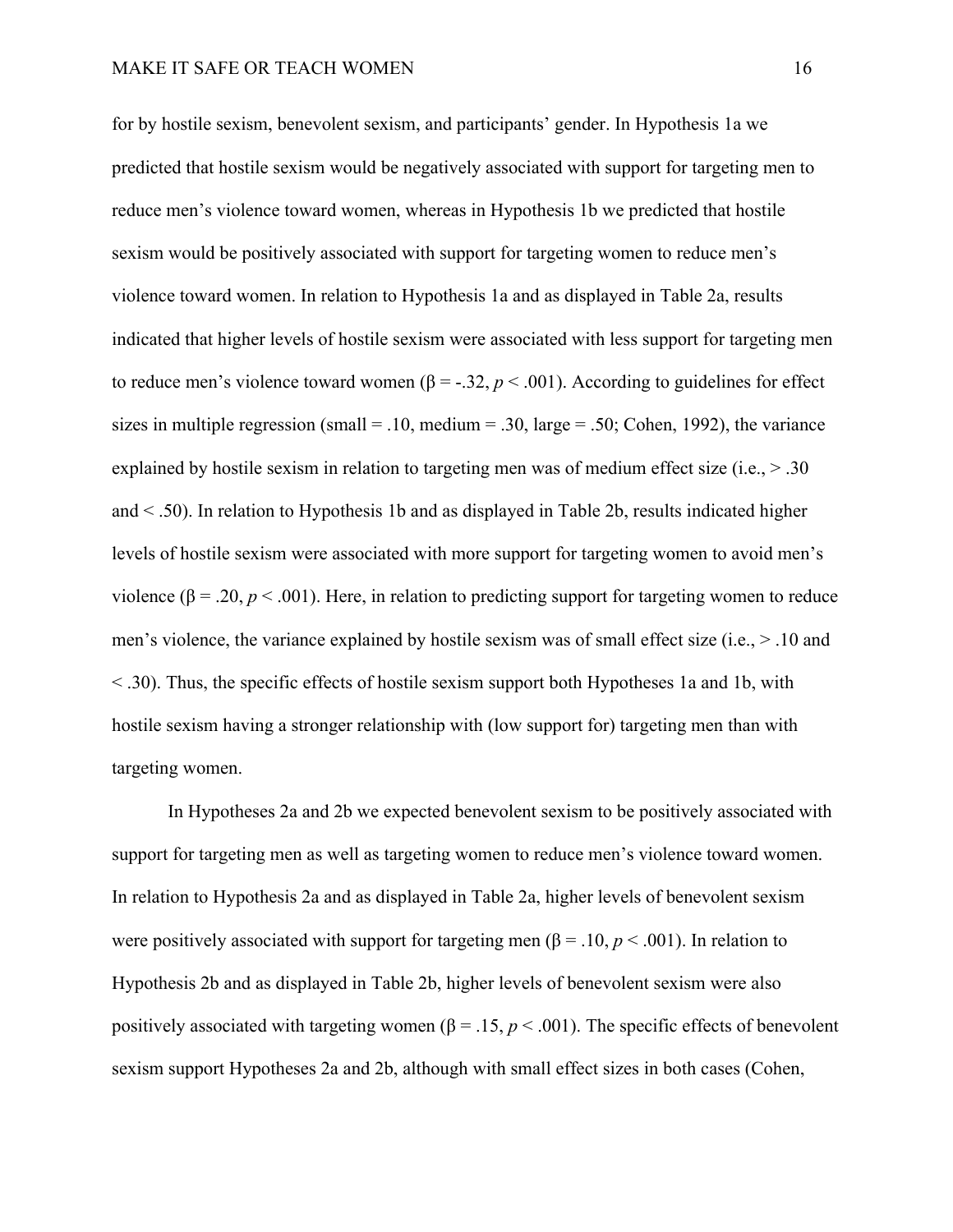1992).

In Hypothesis 3a we predicted that women, more so than men, would support targeting men to reduce men's violence toward women. In Prediction 3b, however, we did not expect gender to impact support for targeting women to reduce men's violence. In relation to Hypothesis 3a and as displayed in Table 2a, gender did not account for a significant amount of variance in targeting men to reduce men's violence toward women. In relation to Prediction 3b, women, more so than men, expected that women should be targeted to avoid men's violence ( $\beta$  =  $-11$ ,  $p = .001$ ) although this produced only a small effect size (Cohen, 1992). Thus, the specific effects for gender did not support Hypothesis 3a or Prediction 3b.

Research Question 1 involved exploring the two-way interaction between hostile sexism and benevolent sexism in relation to support for targeting men and targeting women to reduce men's violence toward women. The two-way interactions entered at Block 3 (see Tables 2a and 2b) accounted for a significant amount of variance in relation to targeting men (Adj.  $R^2 = .22$ ), *F*(3, 20298) = 509.93, *p* < .001, and targeting women (Adj.  $R^2 = .26$ ),  $F(3, 20297) = 636.37$ ,  $p \le$ .001. For targeting men and as displayed in Table 2a, there was a significant two-way interaction between hostile and benevolent sexism ( $\beta = 0.13$ ,  $p < 0.001$ ). Simple slopes analysis indicated that when benevolent sexism was low, hostile sexism was negatively associated with targeting men  $(\beta = -.45, p < .001)$ . The negative association between hostile sexism and support for targeting men remained, but was weaker, when benevolent sexism was high ( $\beta$  = -.20,  $p$  < .001).

In relation to targeting women and as displayed in Table 2b, a significant two-way interaction between hostile and benevolent sexism ( $β = -.06, p < .001$ ) also emerged. Simple slopes analysis indicated that when benevolent sexism was low, hostile sexism was associated with support for targeting women to reduce men's violence  $(\beta = .25, p < .001)$ . The association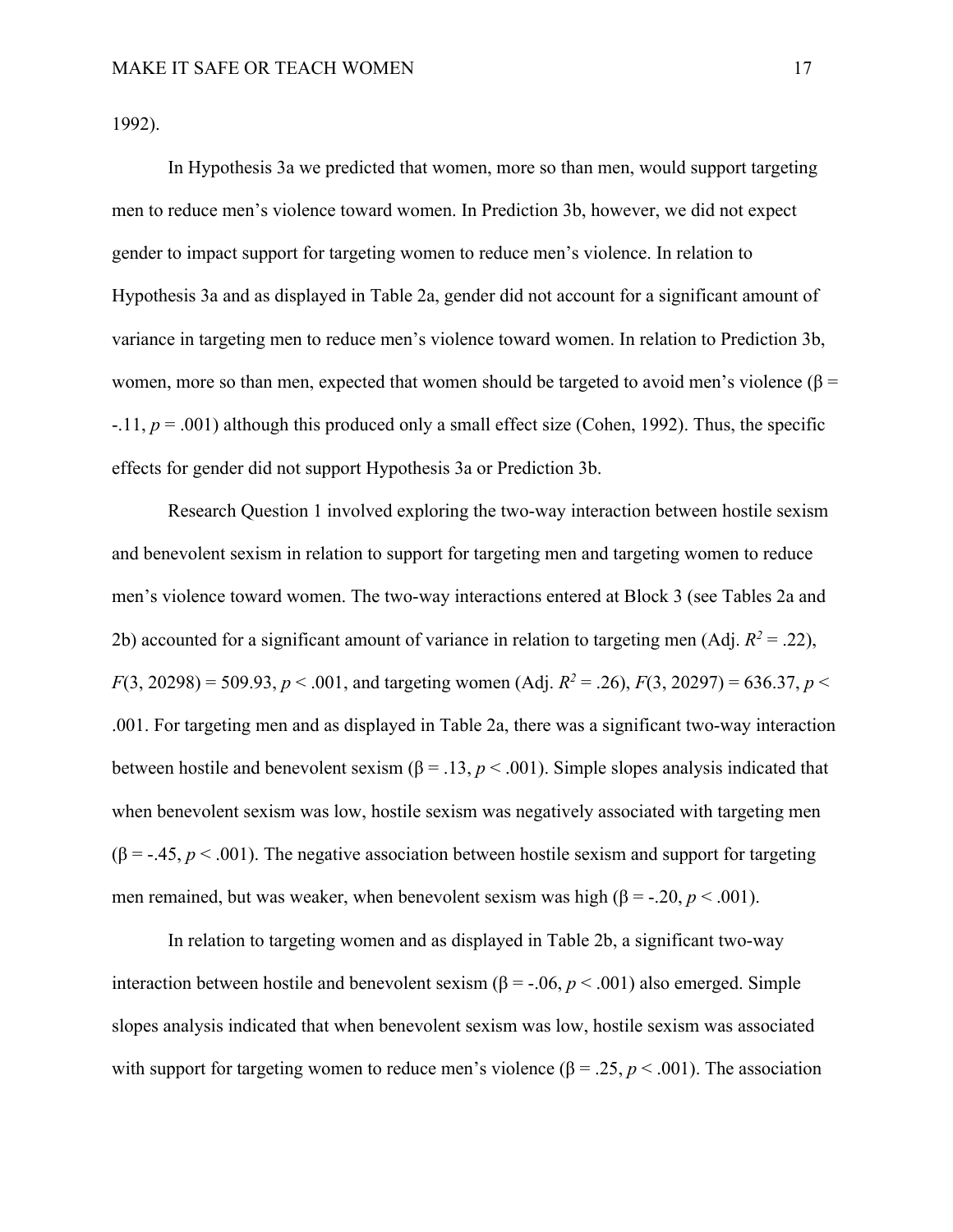between hostile sexism and support for targeting women remained, but was weaker, when benevolent sexism was high ( $\beta = 0.15$ ,  $p < 0.001$ ). The variance explained by this interaction does not reach the threshold of a small effect (Cohen, 1992) and is smaller than the same interaction in relation to targeting men. Therefore, analyses examining Research Question 1 revealed that benevolent sexism appears to slightly dampen the effects of hostile sexism in relation to support for both targeting men and targeting women to reduce men's violence toward women.

Research Question 2 involved exploring the two-way interaction between gender and hostile sexism in relation to support for targeting men and targeting women to reduce men's violence toward women. This interaction was only significant in relation to targeting men, as displayed in Table 2a ( $\beta$  = -.02,  $p < .001$ ). The association between hostile sexism and support for targeting men was slightly stronger among men ( $\beta$  = -.33, *p* < .001) than women ( $\beta$  = -.30, *p*  $\leq$  0.01). The variance explained was below the threshold of a small effect (i.e.,  $\leq$  10; Cohen, 1992). Therefore, analyses for Research Question 2 indicated that hostile sexism might be slightly more relevant to men than women in relation to predicting support for targeting men but, in relation to support for targeting women to reduce men's violence toward women, the impact of hostile sexism did not differ across men and women.

Research Question 3 involved exploring the two-way interaction between gender and benevolent sexism in relation to support for targeting men and targeting women to reduce men's violence toward women. This interaction was only significant in relation to targeting men, as displayed in Table 2a ( $\beta$  = .02,  $p$  = .002). Benevolent sexism was a slightly better predictor for women ( $\beta$  = .11, *p* < .001) than for men ( $\beta$  = .10, *p* < .001). This effect was below the threshold of a small effect (i.e., <.10; Cohen, 1992). Therefore, analyses for Research Question 3 indicated that benevolent sexism might be slightly more relevant to women than men in relation to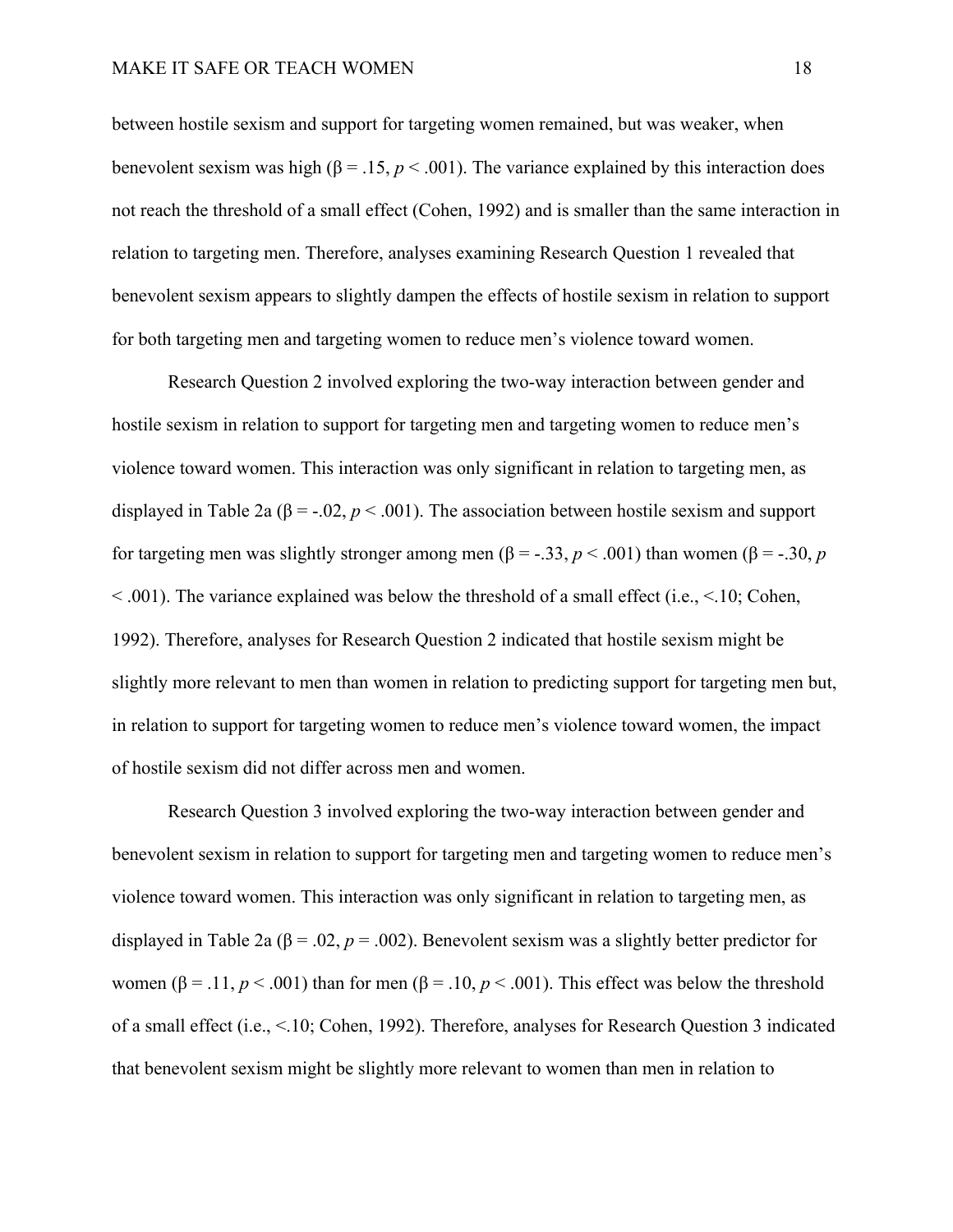predicting support for targeting men but, in relation to support for targeting women to reduce men's violence toward women, the impact of benevolent sexism did not differ across women and men.

Research Question 4 involved exploring the three-way interactions among gender, hostile sexism, and benevolent sexism in relation to support for targeting men and targeting women to reduce men's violence toward women. There were no significant three-way interactions at Block 4.

# **Discussion**

In the present paper we looked at how sexism and gender related to support for two approaches to reduce men's violence toward women: (a) targeting men to not be physically and sexually violent toward women and (b) targeting women to avoid men's physical and sexual violence. Results were broadly in line with our hypotheses, with the most substantial finding being the support for Hypotheses 1a and 1b. This pattern of findings saw the emergence of hostile sexism as a predictor of reduced support for intervening with men to reduce men's violence toward women, but *increased* support for intervening with women to caution them to avoid men's violence. The effects for benevolent sexism were weaker but also supported Hypotheses 2a and 2b: Greater benevolent sexism predicted increased support for intervening with both men and women to reduce male violence. In terms of gender, Hypotheses 3a and 3b were not supported because we found that women were slightly more supportive than men of tackling violence against women by targeting women to avoid such behavior, but both men and women were equally supportive of intervening with men.

Additionally, several significant, although weak, interactions emerged in our examination of our exploratory research questions. Higher levels of benevolent sexism attenuated the strength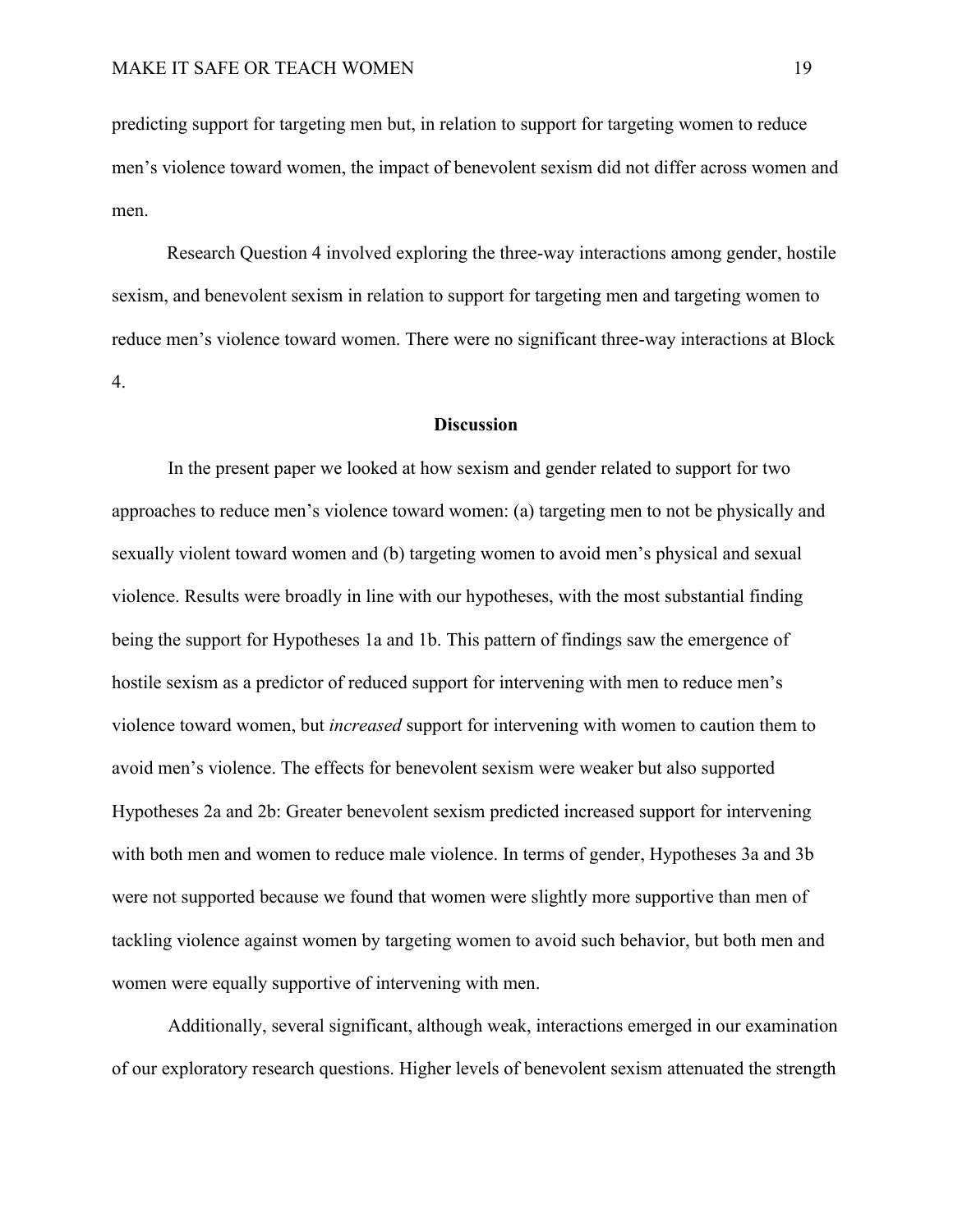with which hostile sexism related to both of the approaches to reducing men's violence. In our data, the association between hostile sexism and support for intervening with men was slightly larger for men than for women, whereas benevolent sexism was a slightly stronger predictor for women. It is also important to note that, in general, levels of support for both forms of intervention (i.e., targeting men, targeting women) were very high and that support for targeting men to reduce violence toward women approached the ceiling (5.80 on a possible 7-point scale). Consequently, there appears to be a public appetite for reducing male violence toward women, in particular by talking to and engaging men.

As we mentioned, and consistent with our predictions, participants who expressed greater hostility toward women who challenge male dominance (i.e., high hostile sexism) were less supportive of targeting men to change their behavior around violence toward women, while also being more supportive of targeting women to avoid men's violence. It seems logical that people who believe women deserve punishment if they step out of line (i.e., report high levels of hostile sexism) would also be less inclined to value the physical safety of women. From this perspective, men's violence toward women may be viewed as a viable means to maintain male dominance or the result of aberrant female behavior (i.e., she must have done something to deserve punishment). Accordingly, both men and women with high levels of hostile sexism are likely to oppose the idea that intervening with men is either appropriate or necessary (at least compared to those with lower levels of hostile sexism). Comparatively, the expectation that women should modify their own behavior to avoid men's violence removes the onus from men to reduce violence and aligns with the motives underpinning hostile sexism (i.e., to protect men from women who threaten men's power). This competitive picture of gender relations is consistent with the victim-blaming literature showing that women targeted with sexual violence by men are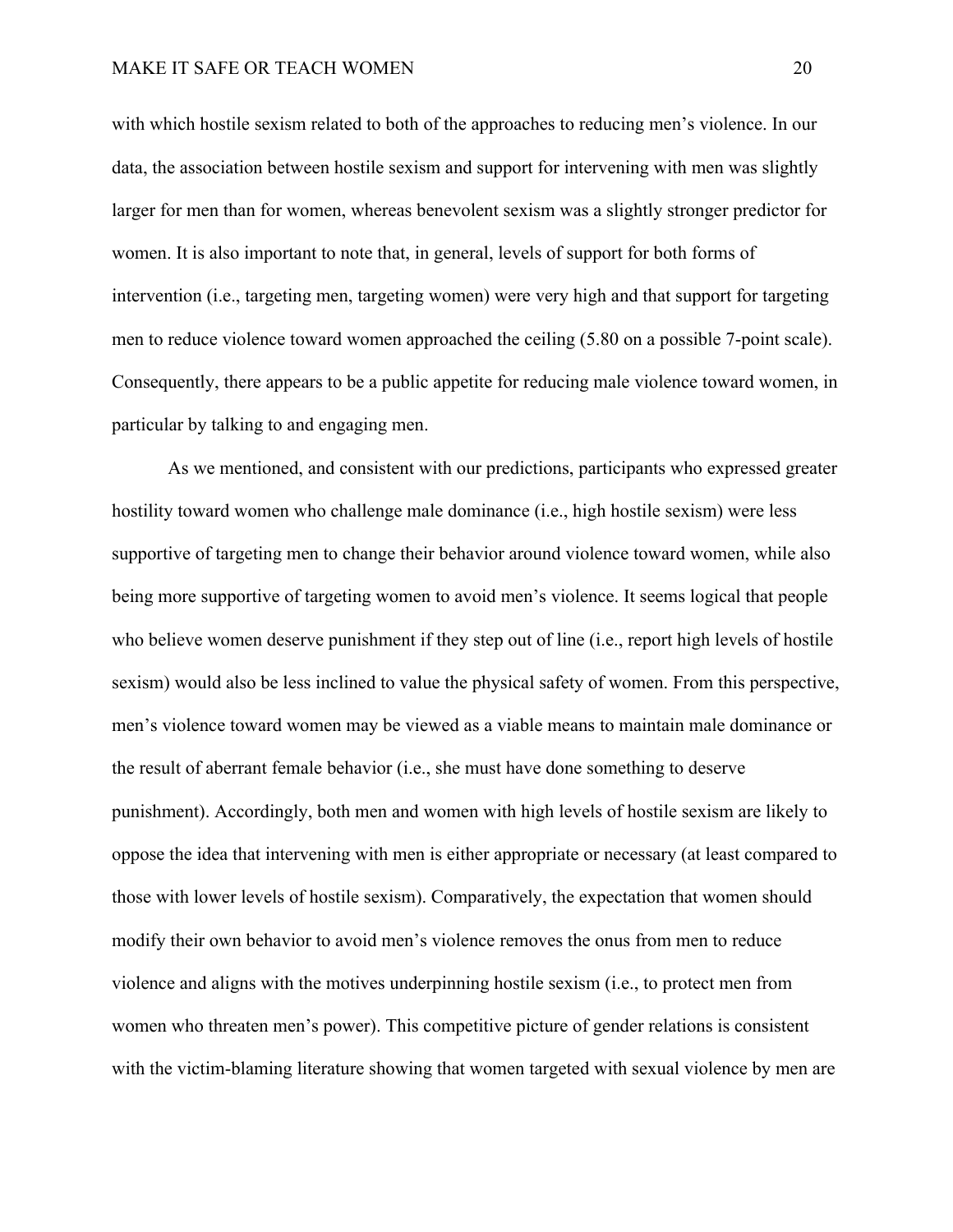often condemned whereas the man's culpability is minimized (Chapleau et al., 2007; Koepke et al., 2014; Viki et al., 2004). The current results extend that literature by providing support that, when it comes to interventions to reduce men's violence, both men and women high in hostile sexism excuse men's responsibility and place obligation on women to accept and adapt to the inevitability of men's violence.

Our results also revealed that participants with stronger beliefs that women should be cherished and protected by men (i.e., high benevolent sexism) were more supportive of targeting both men and women to make changes to reduce men's violence toward women. The harm of benevolent sexism to women is well documented: It predicts greater blame of female victims for men's sexual violence (Abrams, Viki, Masser, & Bohner, 2003; Viki et al., 2004), lack of support for abortion of rape-related pregnancy (Osborne & Davies, 2012), and general restriction of women to remain in traditional gender roles (Dardenne, Dumont, & Bollier, 2007). The current results, however, indicate that higher levels of benevolent sexism appear to promote interventions that benefit women by reducing men's violence. As we speculated in the introduction, it could be that people who view men as the protectors of women (i.e., endorse high benevolent sexism) oppose violations of this role (e.g., men's violence against women) and endorse any action that reinstates women being guarded by men. However, this likely comes at a "cost" to women; namely that in order to receive men's protection, women must adhere to a restrictive, traditional, stereotyped role of a "good woman." Indeed, our results are consistent with the idea that benevolent sexism coerces women into accepting gender inequality.

Theoretically, benevolent sexism is conceived to be the "carrot" to the "stick" of hostile sexism; that is, benevolent sexism affords benefits to women and protects them from the harsh consequences of hostile sexism (Glick & Fiske, 2000). Our results fit with this understanding, as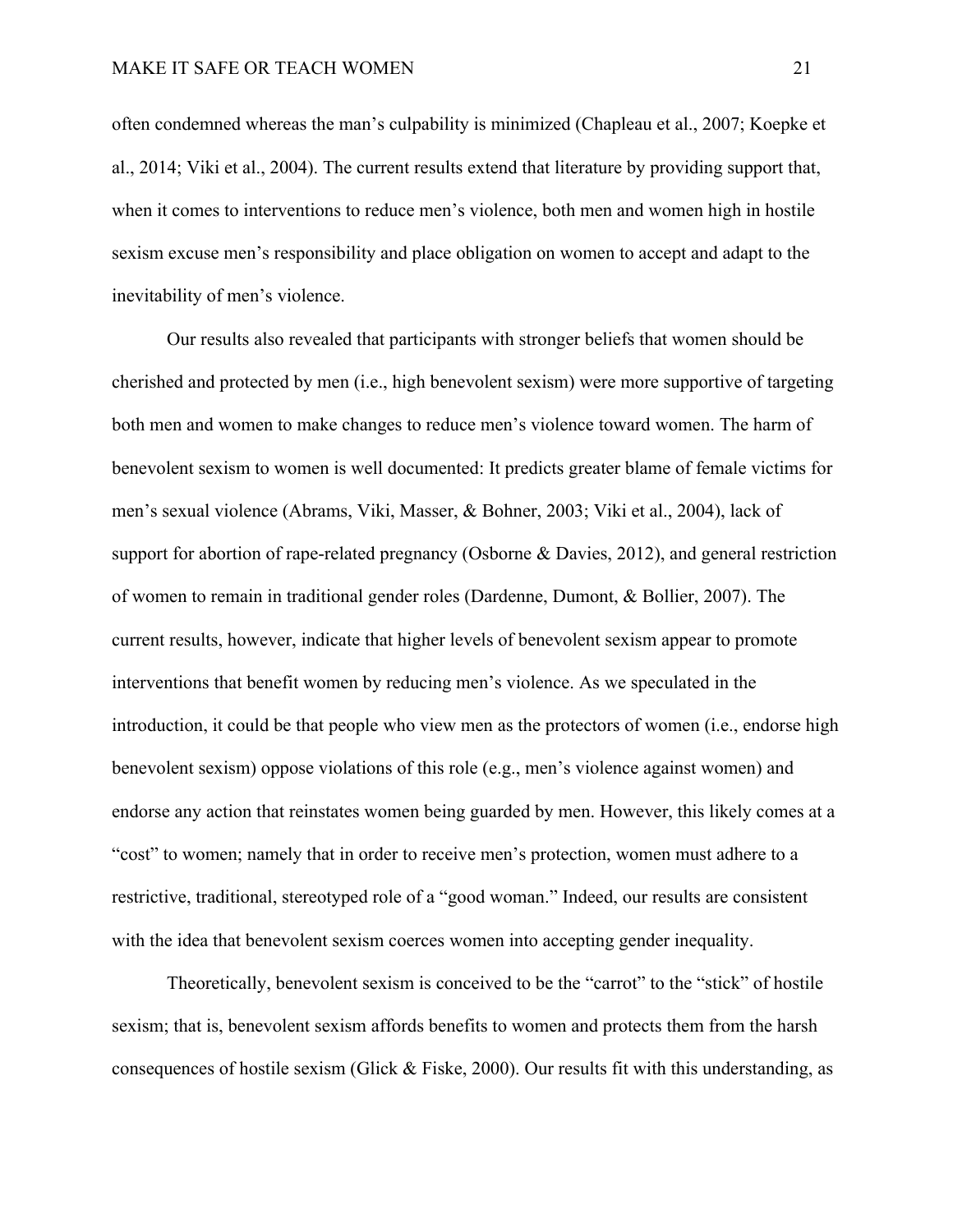does the two-way interaction between hostile and benevolent sexism that we found. Higher levels of benevolent sexism attenuated the strength with which hostile sexism related to both support for targeting men to not be violent toward women as well as support for targeting women to avoid men's violence. Past work has established that when hostile sexism is high, women are likely to accept benevolent sexism as a means of reducing the negative impact (punishment) of hostile sexism (Fischer, 2006; Glick et al., 2000). In practical terms, this means that women modify their behavior to seek protection (benevolent sexism) from the very group (i.e., men) who are perceived to pose a threat (hostile sexism). Thus, consistent with our results, benevolent sexism reduces the impact of hostile sexism, and together hostile and benevolent sexism operate in tandem to maintain a cycle of male dominance.

Turning to participants' gender, we found that women were slightly more supportive than men of tackling violence against women by targeting women's behavior. In retrospect, this finding seems obvious. Women, compared to men, likely have a greater personal awareness and fear of the personal costs of men's violence (e.g., physical and psychological injury, victimblaming) and as a consequence may be more invested in, and willing, to learn to stay out of the pathway of male violence as a means of self-defense. We note, however, that in past work men have been more willing than women to sponsor women to attend self-defense classes and gun safety training (Radke et al., 2018). Although the difference between men's and women's support for targeting women in the current study was small, the pattern is inconsistent with Radke et al. (2018). It is possible that when thinking about intervening with women to avoid male violence, participants in our study were thinking about a vast range of behaviors (e.g., walking with groups of friends, avoiding certain areas late at night). It may be the case that whereas men see physical self-defense as a viable route to avoiding male violence (the dependent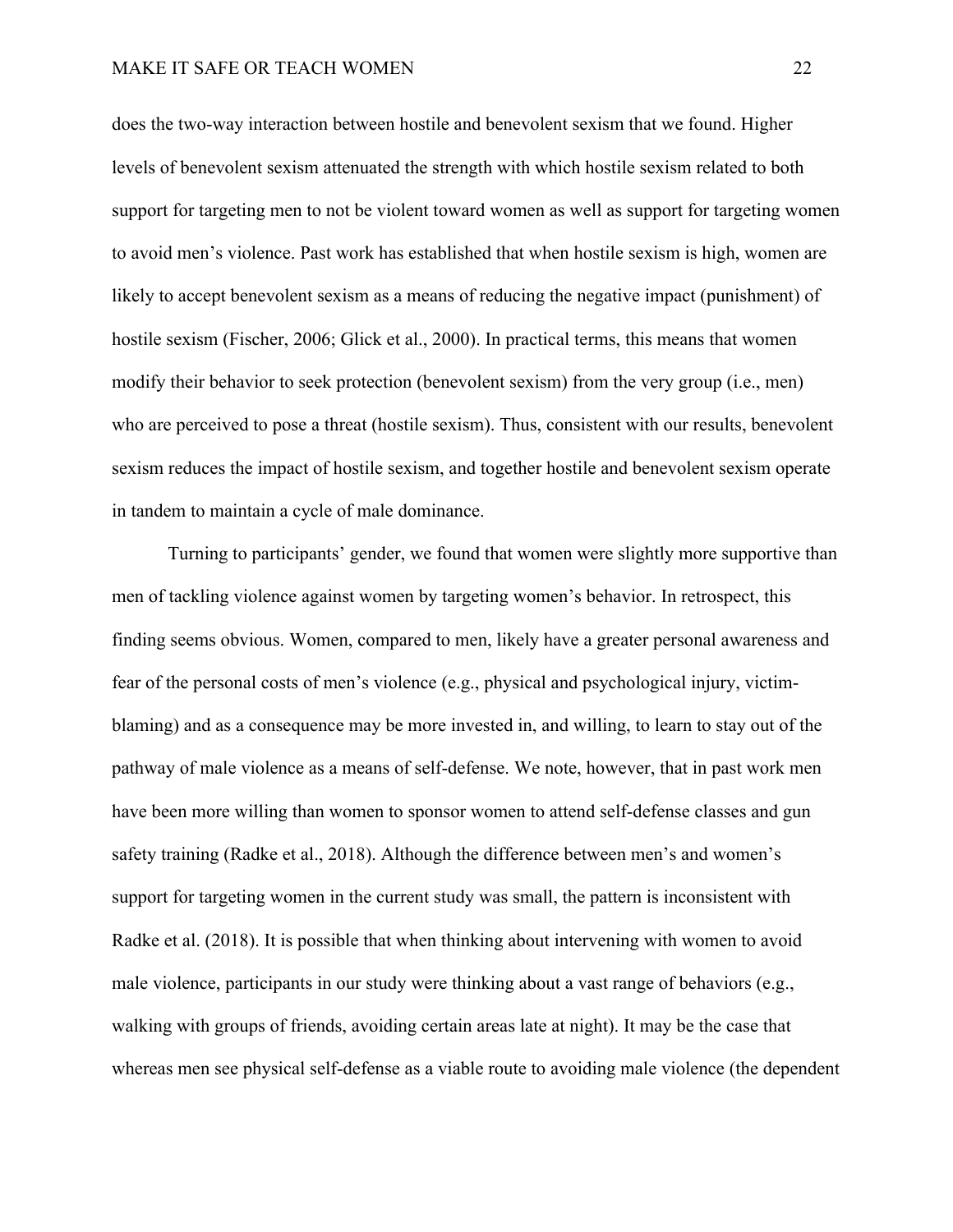variable in Radke et al., 2018), in relative terms, women do not. A broader definition of avoidance, however, appears to see women showing more support for the initiative than men.

Gender was also found to interact with each type of sexism in relation to targeting men to reduce men's violence toward women. As previously established, both men and women can hold benevolent and hostile sexism toward women and, for both genders, these attitudes are linked to perceptions of men's violence toward women (Koepke et al., 2014; Viki et al., 2004). In our data, the association between hostile sexism and support for targeting men was slightly larger for men than for women, whereas benevolent sexism was a slightly stronger predictor for women. Although these gender differences were small, it is possible that, when considering intervening with men to not be violent, hostile sexism is more impactful for men because men with this attitude perceive gender equality to be a threat. Conversely, benevolent sexism may be more impactful for women because women with this perspective view men as potential protectors from threat and so would expect men's behavior to change accordingly.

#### **Limitations and Future Research Directions**

The current study is limited in the sense that it did not explicitly explore violence or sexism within lesbian, gay, bisexual, transgender or queer (LGBTQ) populations, and it relied on a narrow conceptualisation of gender. Thus, it is unclear if sexism toward women would have a similar impact on support for men's violence interventions when specifically explored among members of the LGBTQ population or outside cisgender populations. It could be that attitudes toward women and perspectives of responsibility for change in relation to men's violence vary according to sexual and gender identities. We know that violence toward transgender women is extremely high (Wirtz et al., 2020), and so future work would benefit by working to understand how people decide what action is appropriate when aiming to target this problem. Similarly, the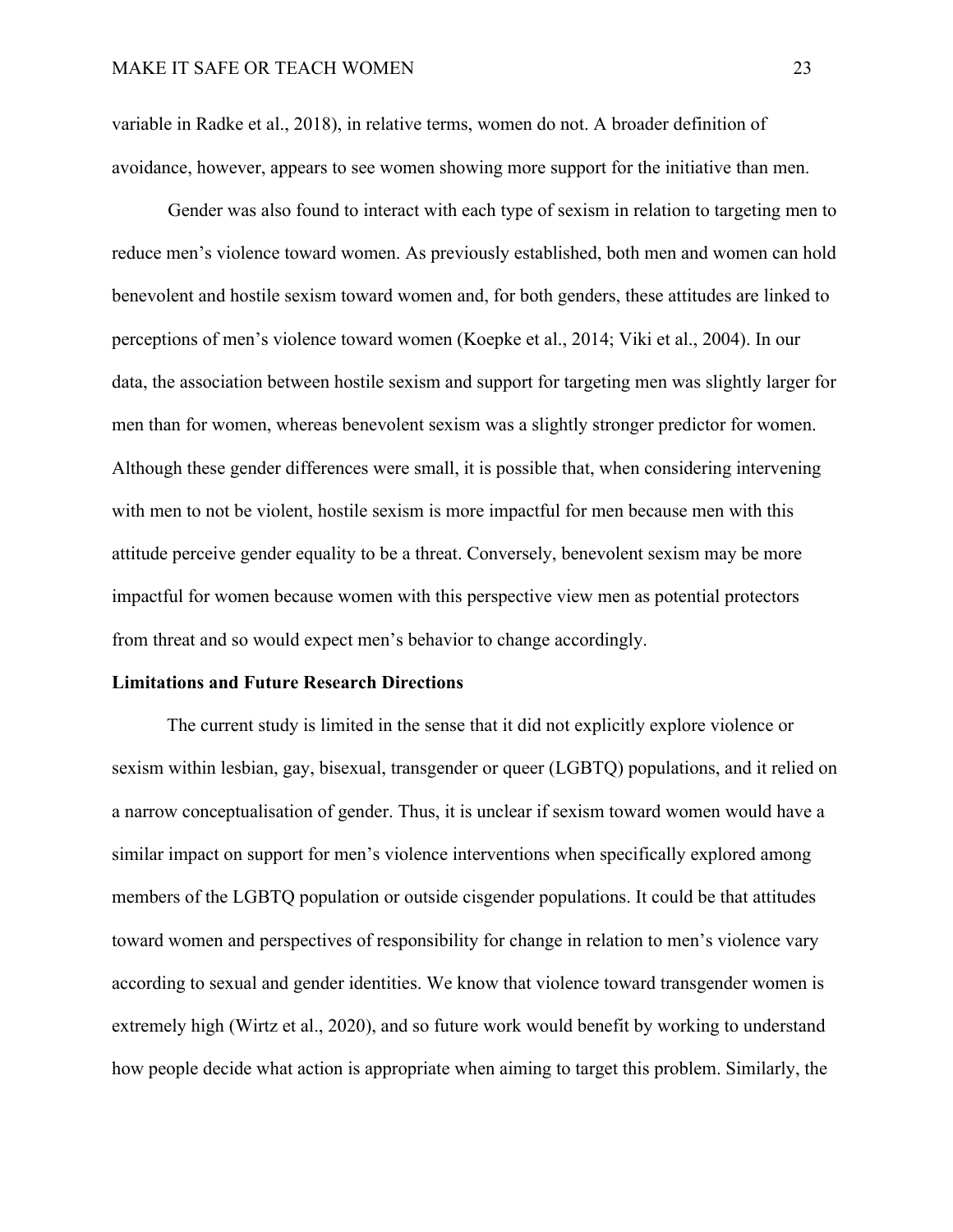current study does not explore sexism and support for targeting men and women to reduce men's violence among other dimensions of identity (e.g., race, ethnicity, socioeconomic status). An intersectional perspective recognises that people face disadvantage (and advantage) on multiple fronts (Cole, 2009; Crenshaw, 1991). Future research could benefit from taking an intersectional approach to understand how people respond to gendered violence.

Because the data in the current study were drawn from a larger survey, abbreviated versions of sexism measures were essential to avoid attrition. This limits the current study because we could not explore the three sub-domains of benevolent sexism (i.e., protective paternalism, complementary gender differentiation, and heterosexual intimacy; Glick & Fiske, 1996; Glick et al., 2000). Given that each subdomain of benevolent sexism relates differently to rape myth acceptance (Chapleau et al., 2007), it seems reasonable to expect these constructs might also differentially relate to perspectives of whether men or women should be held responsible for making changes to reduce men's violence toward women. It could be that protective paternalism, specifically, drives the belief that men, as women's protectors, should be responsible for keeping them safe from violence. We encourage future research to incorporate the full-scale versions of hostile and benevolent sexism measures to enable precise evaluation of the mechanisms that drive relationships between benevolent sexism and beliefs regarding preventing men's violence toward women. Further, we recommend future studies explore the relationship between sexism toward men (e.g., Ambivalence toward Men Inventory, Glick & Fiske, 2006) and support for targeting men and women in relation to reducing men's violence. The current study was limited to the exploration of sexism toward women, and it could be that sexism toward men also plays a role in how men and women are held accountable in reducing men's violence toward women.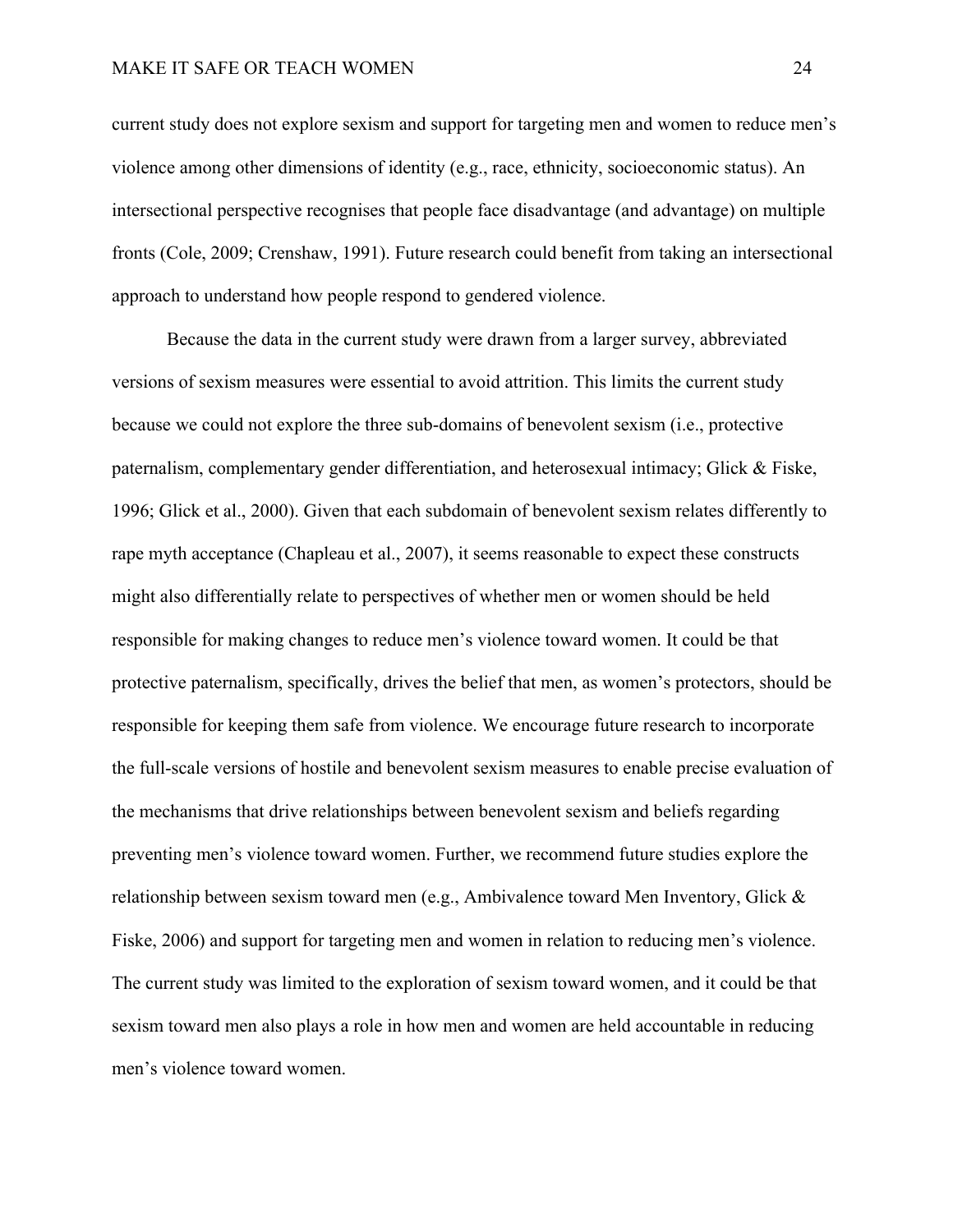Also related to the avoidance of attrition from the larger survey, the dependent measures used in the current study were single-item measures that were developed specifically for the NZAVS. It is possible that these targeting constructs were not adequately described by these single items, suggesting that participants could have interpreted the items with slightly different meanings. Thus, further work to validate these items is required. Additionally, these items were introduced to the NZVAS at Wave 8 and, as such, the constructs cannot yet be analysed longitudinally from our sample. The current study is also limited by the cross-sectional and selfreport nature of the data, which means causality cannot be inferred. Given the significance of results that emerged in our study, future longitudinal and observational research is encouraged to determine possible changes in these relationships over time.

# **Practice Implications**

Our findings have implications for the social campaigns against men's violence toward women. The strongest and most relevant finding from the current study was that both men and women who hold prejudices about women who challenge the status quo (i.e., those who report high levels of hostile sexism) are less likely to expect men to play a role in reducing men's violence toward women and, so, likely excuse violent men from accountability. Providing education to reduce hostile sexism in the general public could improve public dialogue around gender equality and increase expectations for men to be accountable for their own, and their group's, violence toward women. This approach is consistent with the work of the White Ribbon Campaign (2019), who aim to engage boys and men in the movement against men's violence. However, given that hostile sexism is relevant to both men's and women's beliefs about men's role in reducing male violence, it seems such campaigns could be better supported by engaging both men and women to challenge their perceptions of women.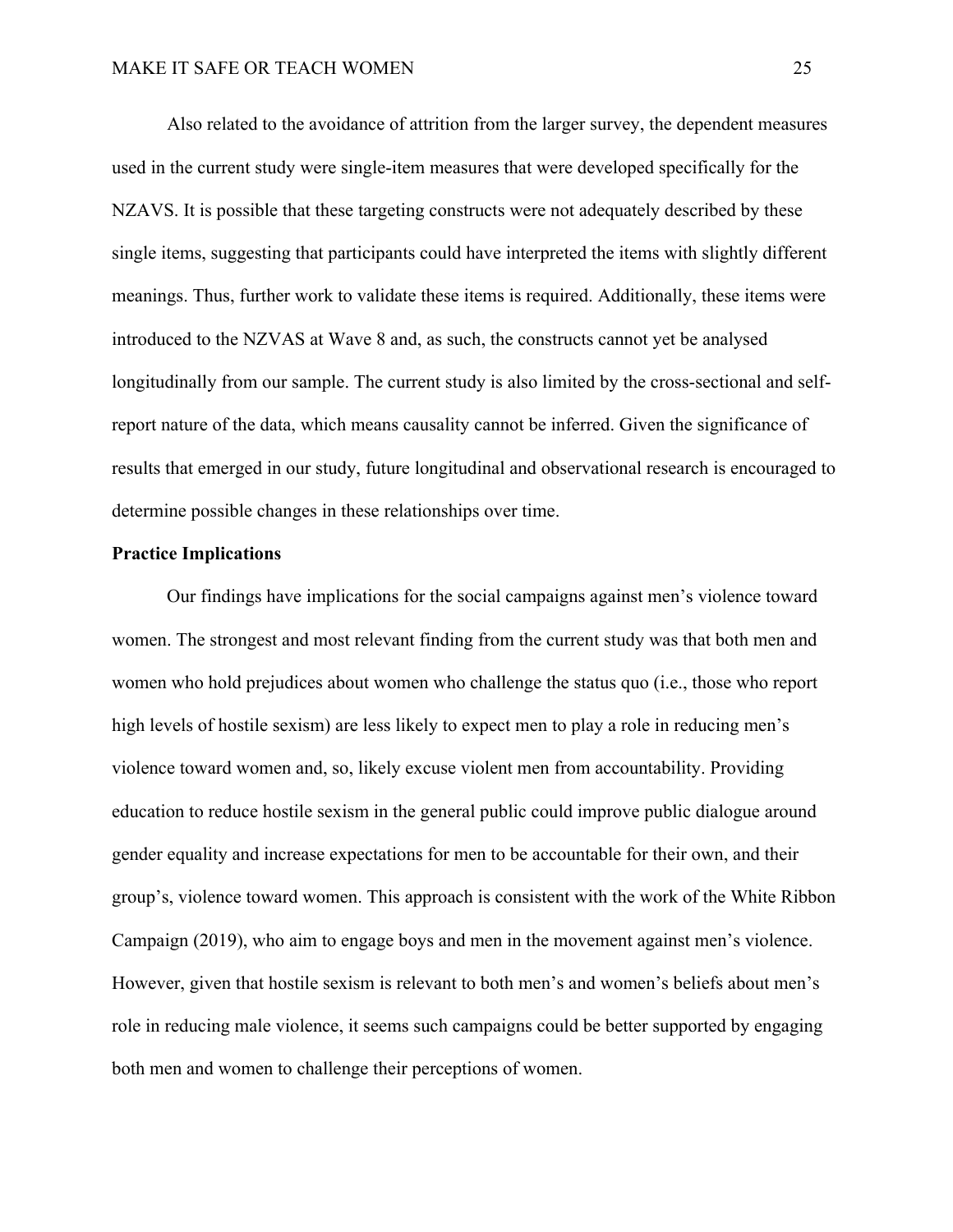Further, peer group discussions that disrespect women are known to have an impact on how male perpetrators of violence justify their actions (Jacques-Tiura et al., 2015). Addressing hostile sexism among male and female peer groups is likely to promote more gender-equal discussions that challenge such justifications and, therefore, make the behavior less socially acceptable. Additionally, education that addresses hostile sexism by challenging traditional role norms to promote respect for women and their autonomy could reduce both public and selfdirected stigma and shame for women targeted by men's violence. This might liberate women to feel less vilified (either by themselves or others), promote help-seeking behaviors, and increase offence reporting. Overall, it seems addressing hostile sexism is crucial if we are to create a society in which women can live without fear of men's violence.

From a clinical perspective, the current findings support the implementation of therapeutic interventions that target sexist attitudes for men who enact violence toward women as well as for those who are complicit in men's violence. This proposition is consistent with recent research that revealed that men who are high in hostile sexism tend to become aggressive toward female intimate partners in contexts where they perceive male power is being undermined (e.g., perceived low relationship commitment by female partner; Cross, Overall, Hammond, & Fletcher, 2017). Thus, therapy that targets hostile sexism might reduce the perception of gender equality as a threat and, consequently, reduce aggression toward women who actually have or are perceived to have power. Our suggested approach is consistent with the Duluth Model, a commonly used court-sanctioned intervention for male offenders of intimate partner violence (Corvo, Dutton, & Chen, 2009). The Duluth Model views that male privilege promotes men's violence toward female intimate partners as a means of control, however, its application is most commonly specific to intimate partner violence rather than men's violence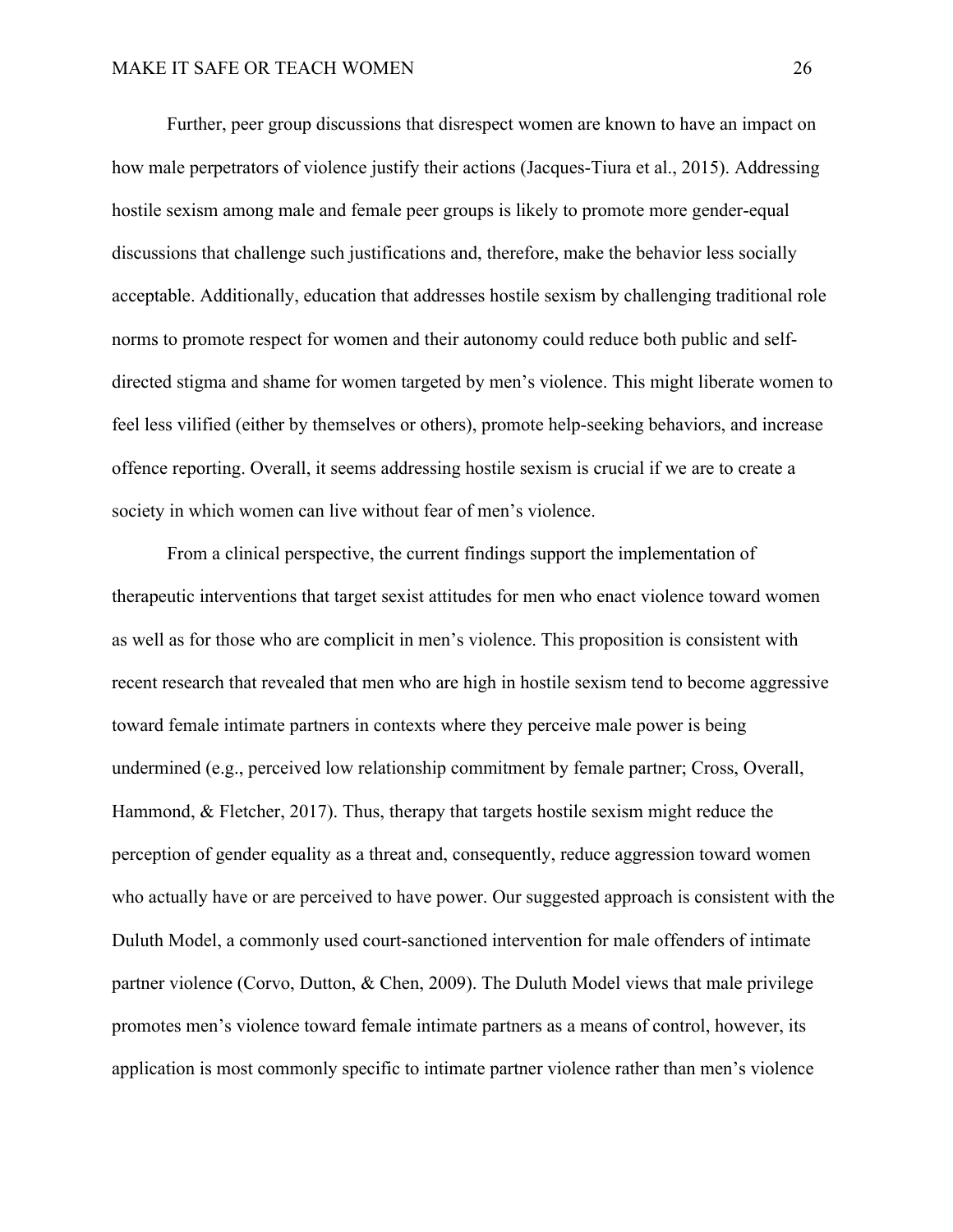toward women more broadly. Thus, according to the current findings, there is scope for similar programs to be extended to men's violence toward all women.

Additionally, links have been established between the unwanted pursuit of a romantic partner (a form of dating violence) and the defense mechanisms by which an individual justifies and legitimizes such pursuit behaviors (Brownhalls, Duffy, Eriksson, & Barlow, 2019). In relation to the current study, hostile sexism could be viewed as a rationalization defense that serves to justify and legitimize men's violence (i.e. she deserves it as punishment for not complying with male dominance). In legitimizing his violence, a man may be able to avoid negative feelings that he would otherwise experience for being violent toward a woman (e.g., guilt, shame). In the absence of these negative feelings, the man's violent behavior is able to continue. Interventions such as Intensive Short-Term Dynamic Psychotherapy (ISTDP; Davanloo, 1990) support clients to identify and turn against unhelpful defenses (in this case rationalizations) and to process the emotions that lie underneath. It could be, then, that men's violence toward women can be reduced with ISTDP that assists perpetrators to recognize and turn against the underlying processes on which they rely to legitimize violence toward women (e.g., hostile sexism) and then deal with the emotions underneath.

Lastly, it has been established that men have lower intentions to be sexually violent toward women when they also experience positive interactions with counter-stereotypical women (e.g., women who do not adhere to traditional feminine stereotypes such as feminists, activists, and career-focused women) and that hostile sexism mediates this relationship (Taschler & West, 2017). Thus, we suggest therapy could include either *in vivo* or imagined contact (see Crisp & Turner, 2012 for a full review) with such counter-stereotypical women to challenge hostile sexism and, possibly, increase beliefs that men should stop being violent toward women.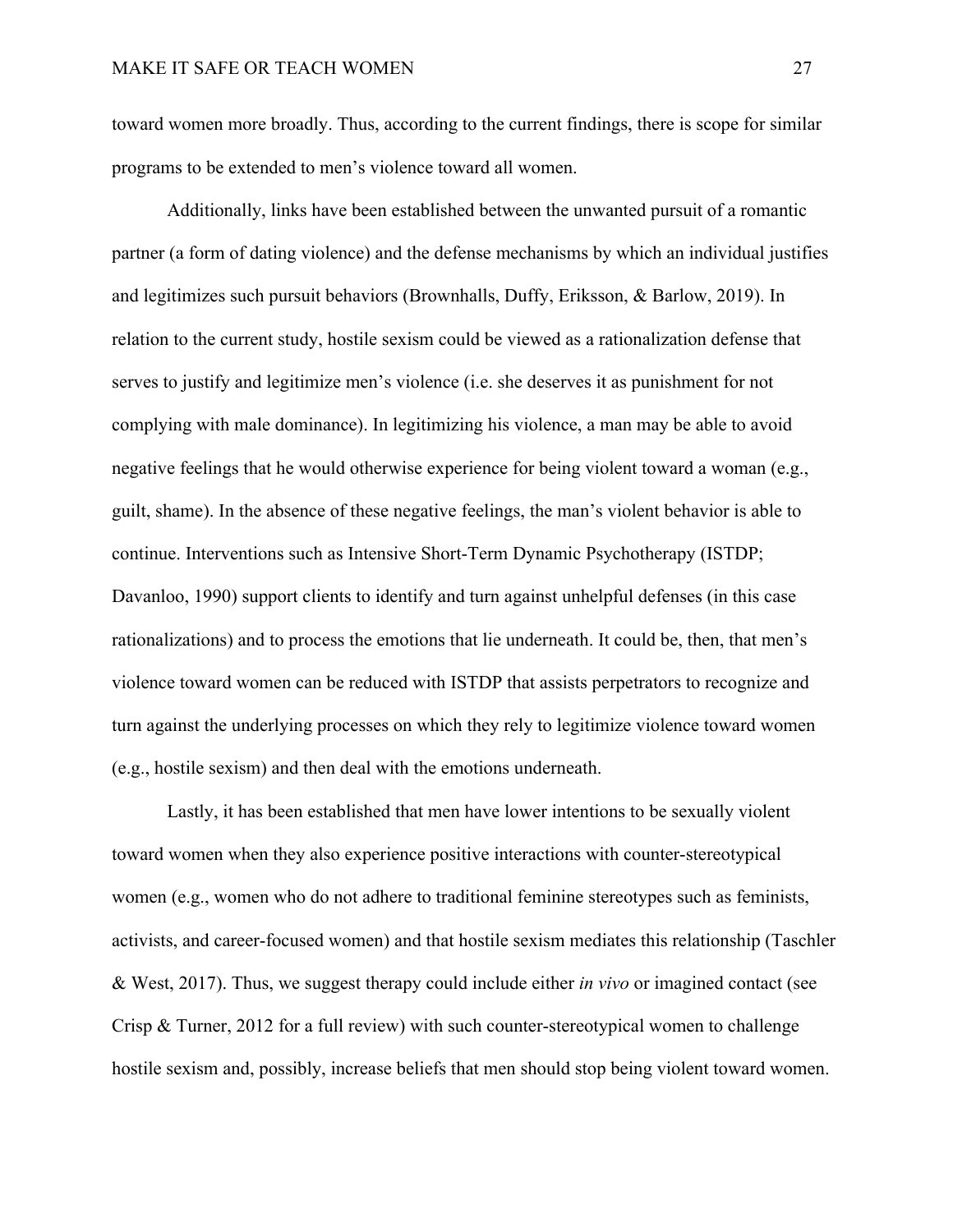# **Conclusion**

The current study examined the associations among sexism, gender, and support for holding men and women accountable for reducing men's violence toward women. Our results demonstrate that men's and women's sexist attitudes toward women are key to understanding support for interventions to reduce men's violence toward women. Specifically, men and women who express hostility (i.e., hostile sexism) toward women who challenge male dominance demonstrated greater support for targeting women's behavior to reduce male violence, but not men's. However, men and women who agreed that women who comply with traditional feminine behavior should be protected and cherished (i.e., benevolent sexism) were generally supportive of targeting men and women to reduce male violence. To a lesser degree, exploratory analyses also suggest that benevolent sexism reduces. but does not eliminate, the association between hostile sexism and support for targeting both men and women to reduce violence toward women.

Our results build upon and extend literatures on sexism and violence by demonstrating that the impact of hostile sexism, in particular, extends to attributions of men's and women's responsibility for change in reducing men's violence. Further, our findings provide insight to societal reactions to men's violence toward women, such as the murders of Eurydice Dixon and Aiia Maasarwe (Cuthbertson, 2019). Extending from the current results, reactions that push men to consider their behavior and that of their male peers (e.g., make it safe at night) and reactions that appear to place responsibility on women to avoid men's violence (e.g., teach women to fight) might be driven by sexism toward women. In sum, our findings confirm that both men's and women's sexist attitudes toward women are associated with beliefs about how society should respond to men's violence toward women, and they provide a guide for future interventions and policies in helping reduce this significant problem.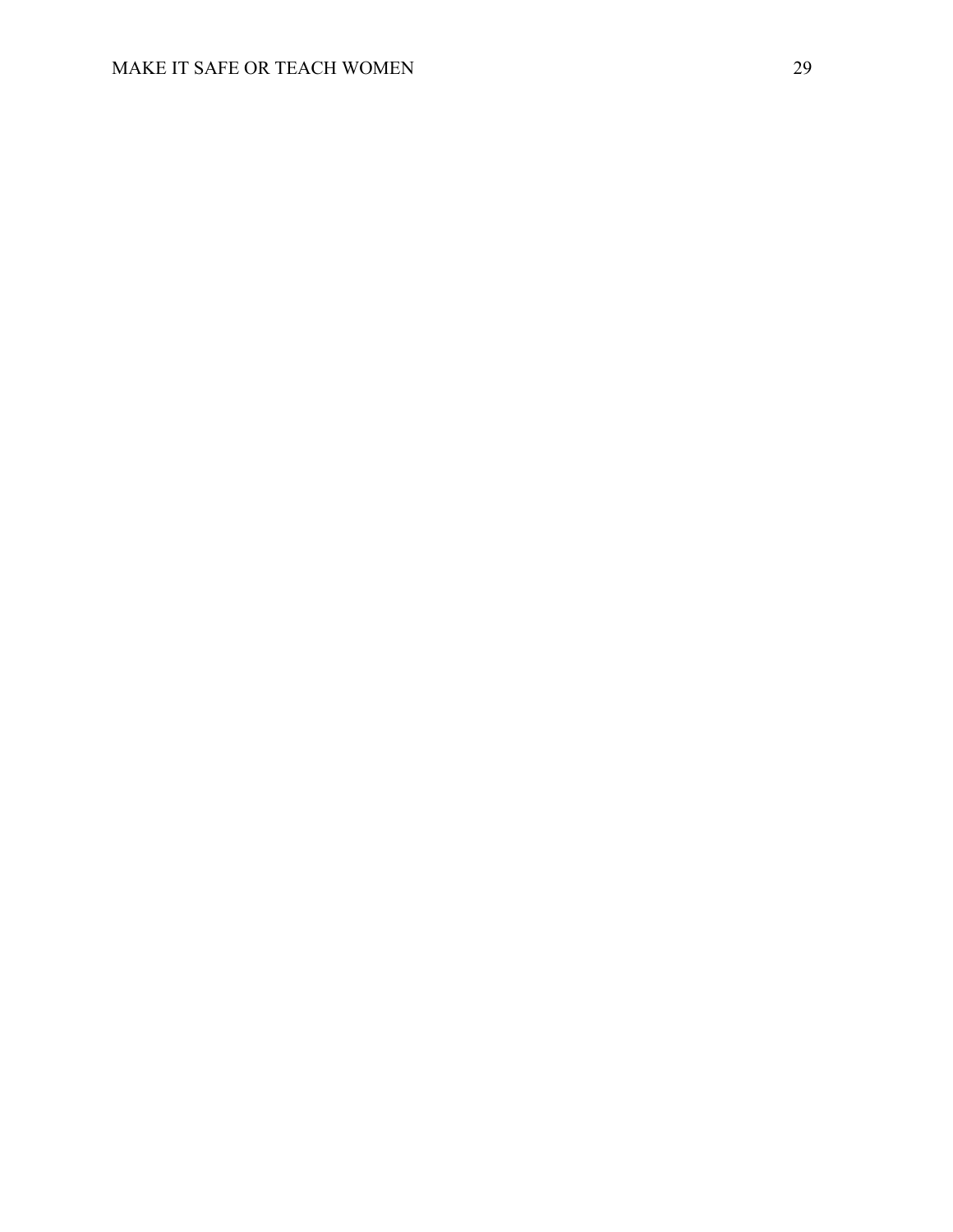#### References

- Abrams, D., Viki, G. T., Masser, B., & Bohner, G. (2003). Perceptions of stranger and acquaintance rape: The role of benevolent and hostile sexism in victim blame and rape proclivity. *Journal of Personality and Social Psychology, 84,* 111-125. https://doi.org/10.1037/0022-3514.84.1.111
- Ayre, J., Lum On, M., Webster, K., Gourley, M., & Moon, L. (2016). *Examination of the burden of disease of intimate partner violence against women in 2011: Final report* (ANROWS Horizons, 06/2016). Sydney: ANROWS. Retrieved November 2017 from <http://media.aomx.com/anrows.org.au/s3fs-public/BoD%20Horizons.pdf>
- Bendixon, M, & Kennair, L. E. O. (2017). When less is more: Psychometric properties of Norwegian short-forms of the Ambivalent Sexism Scales (ASI and AMI) and the Illinois Rape Myth Acceptance (IRMA) Scale. *Scandinavian Journal of Psychology, 58,* 541- 550. https://doi.org/10.1111.sjop.12392
- Brownhalls, J., Duffy, A., Eriksson, L., & Barlow, F. K. (2019). Reintroducing rationalization: A study of relational goal pursuit theory of intimate partner obsessive relational intrusion. *Journal of Interpersonal Violence.* Advanced online publication*.* https://doi.org/10.1177/0886260518822339
- Chapleau, K. M., Oswald, D. L., & Russell, B. L. (2007). How ambivalent sexism toward women and men support rape myth acceptance. *Sex Roles, 57*(1-2), 131-136. https://doi.org/10.1007/s11199-007-9196-2
- Cohen, J. (1992). A power primer. *Psychological Bulletin, 112(1),* 155 159. https://doi.org/10.1037/0033-2909.112.1.155

Cole, E. R. (2009). Intersectionality and research in psychology. *American Psychologist, 64*(3),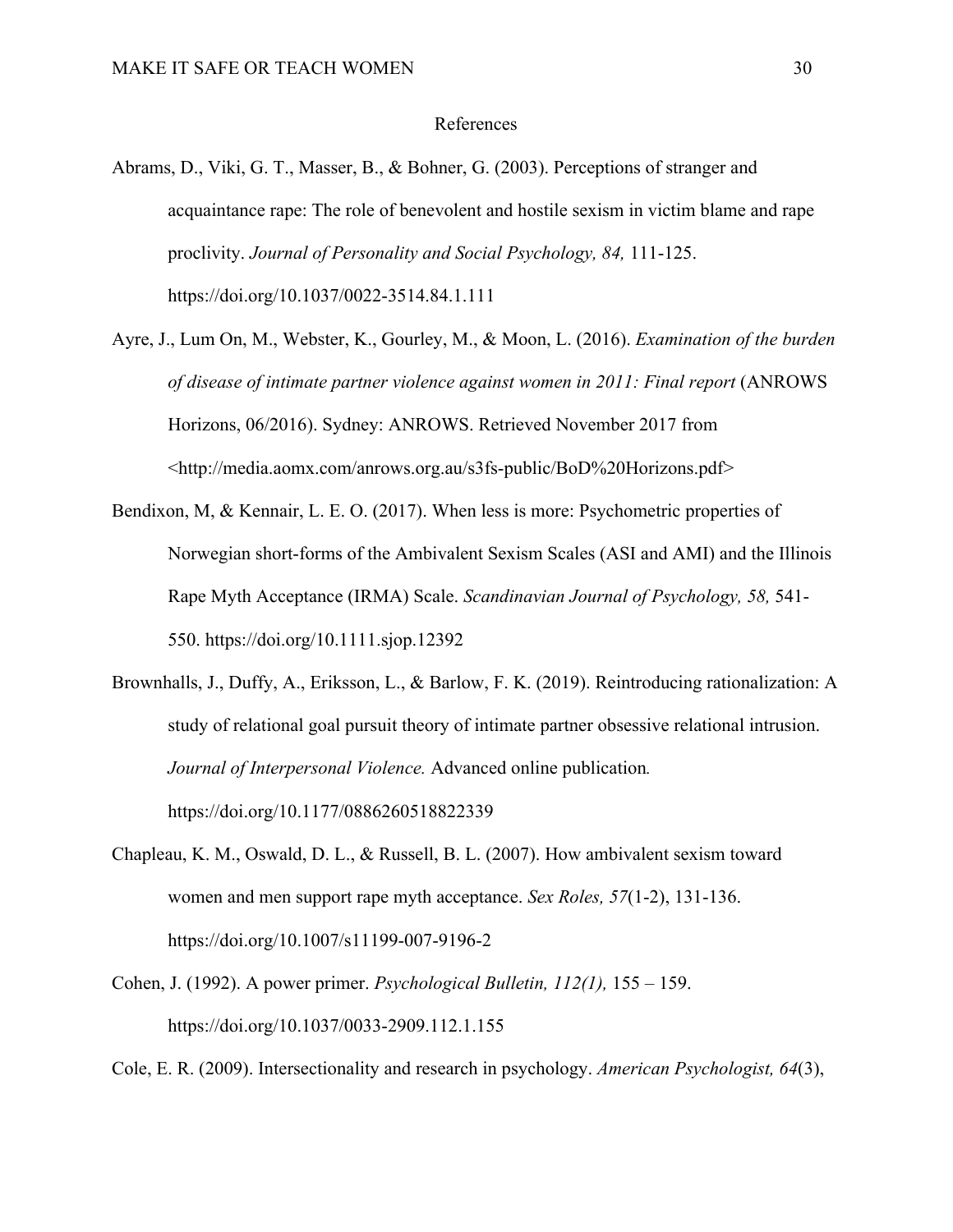170-180. https://doi.org/10.1037/a0014564

- Corvo, K., Dutton, D., & Chen, W. (2009). Do Duluth Model interventions with perpetrators of domestic violence violate mental health professional ethics? *Ethics and Behavior, 19(4),* 323-340. https://doi.org/10.1080/10508420903035323
- Crenshaw, K. (1991). Mapping the margins: Intersectionality, identity politics, and violence against Women of Color. *Stanford Law Review, 43,* 1241-1299.
- Crisp, R. J., & Turner, R. N. (2012). The imagined contact hypothesis. *Advances in Experimental Social Psychology, 46,* 125-182. https://doi.org/10.1016/B978-0-12-394281-4.00003-9
- Cross, E. J., Overall, N. C., Hammond, M. D., & Fletcher, G. J. O. (2017). When does men's hostile sexism predict relational aggression? The moderating role of partner commitment. *Personality Science, 8*, 331-340. https://doi.org/10.1177/1948550616672000
- Cuthbertson, D. (2019, January 17). Everyone has the right to get home safely. *The Age.* Retrieved from http://www.theage.com.au
- Dardenne, B., Dumont, M., & Bollier, T. (2007). Insidious dangers of benevolent sexism: consequences for women's performance. *Journal of Personality and Social Psychology*, *93*, 764-779. https://doi.org/10.1037/0022-3514.93.5.764

Davanloo, H. (1990). *Unlocking the unconscious*. Chichester, UK: John Wiley.

- Davey, M. (2018, June 15). Men need to change: Anger grows over police response to Eurydice Dixon's murder. *The Guardian*. Retrieved from http://www.theguardian.com.au
- de Lemus, S., Moya, M., & Glick, P. (2010). When contact correlates with prejudice: Adolescents' romantic relationship experience predicts greater benevolent sexism in boys and hostile sexism in girls. *Sex Roles, 63,* 214-225. https://doi.org/10.1007/s11199-010- 9786-2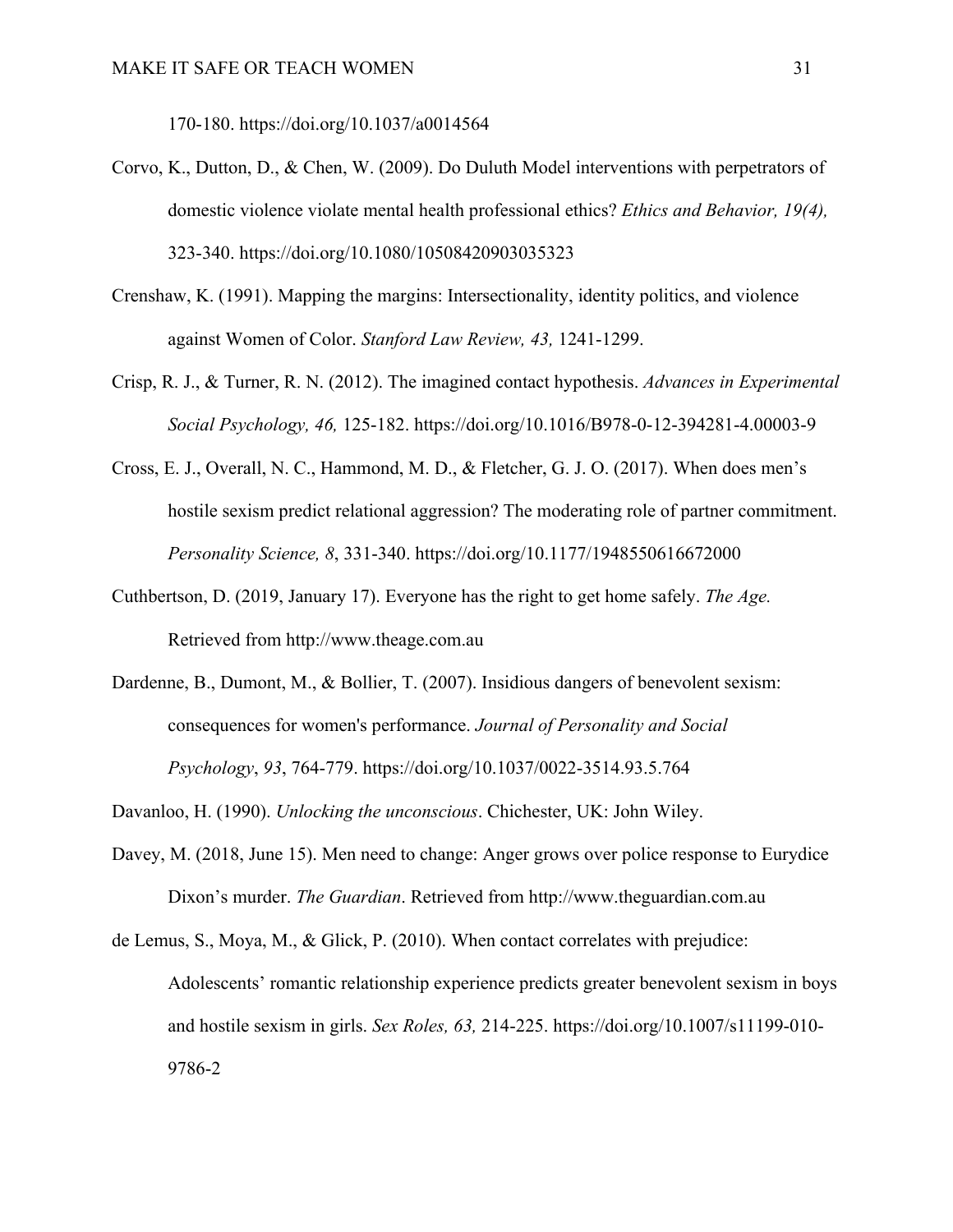- Fanslow, J., & Robinson, E. (2004). Violence against women in New Zealand: Prevalence and health consequences. *The New Zealand Medical Journal, 117(1206),* 1-12. doi: U117- 1206/1173
- Fischer, A. R. (2006). Women's benevolent sexism as reaction to hostility. *Psychology of Women Quarterly, 30*, 410-416. https://doi.org/10.1111/j.1471-6402.2006.00316.x
- Flood, M. (2011). Involving men in efforts to end violence against women. *Men and Masculinities, 14,* 358-377. https://doi.org/10.1177/1097184X10363995
- Glick, P., & Fiske, S. T. (1996). The Ambivalent Sexism Inventory: Differentiating hostile and benevolent sexism. *Journal of Personality and Social Psychology, 70,* 491-512.
- Glick, P., & Fiske, S. T. (2000). An ambivalent alliance: Hostile and benevolent sexism as complementary justifications for gender inequality. *American Psychologist, 56,* 109-118.
- Glick, P., & Fiske, S. T. (2006). The ambivalence toward men inventory: differentiating hostile and benevolent beliefs about men. *Psychology of Women Quarterly, 23(3),*519-536. https://doi.org/10.1111/j.1471-6402.1999.tb00379
- Glick, P., Fiske, S. T., Mladinic, A., Saiz, J., L., Abrams, D., Masser, B., … Wilemsen, T. (2000). Beyond prejudice as simple antipathy: Hostile and benevolent sexism across cultures. *Journal of Personality and Social Psychology, 79*(5), 763-775.
- Jacques-Tiura, A. J., Abbey, A., Wegner, R., Pierce, J., Pegram, S. E., & Woerner, J. (2015). Friends matter: Protective and harmful aspects of male friendships associated with pastyear sexual aggression in a community sample of young men. *American Journal of Public Health*, *105*, 1001-1007. https://doi.org/10.2105/AJPH.2014.302472
- Koepke, S., Eyssel, F., & Bohner, G. (2014). "She deserved it: Effects of sexism norms, type of violence, and victim's pre-assault behavior on blame attributions toward female victims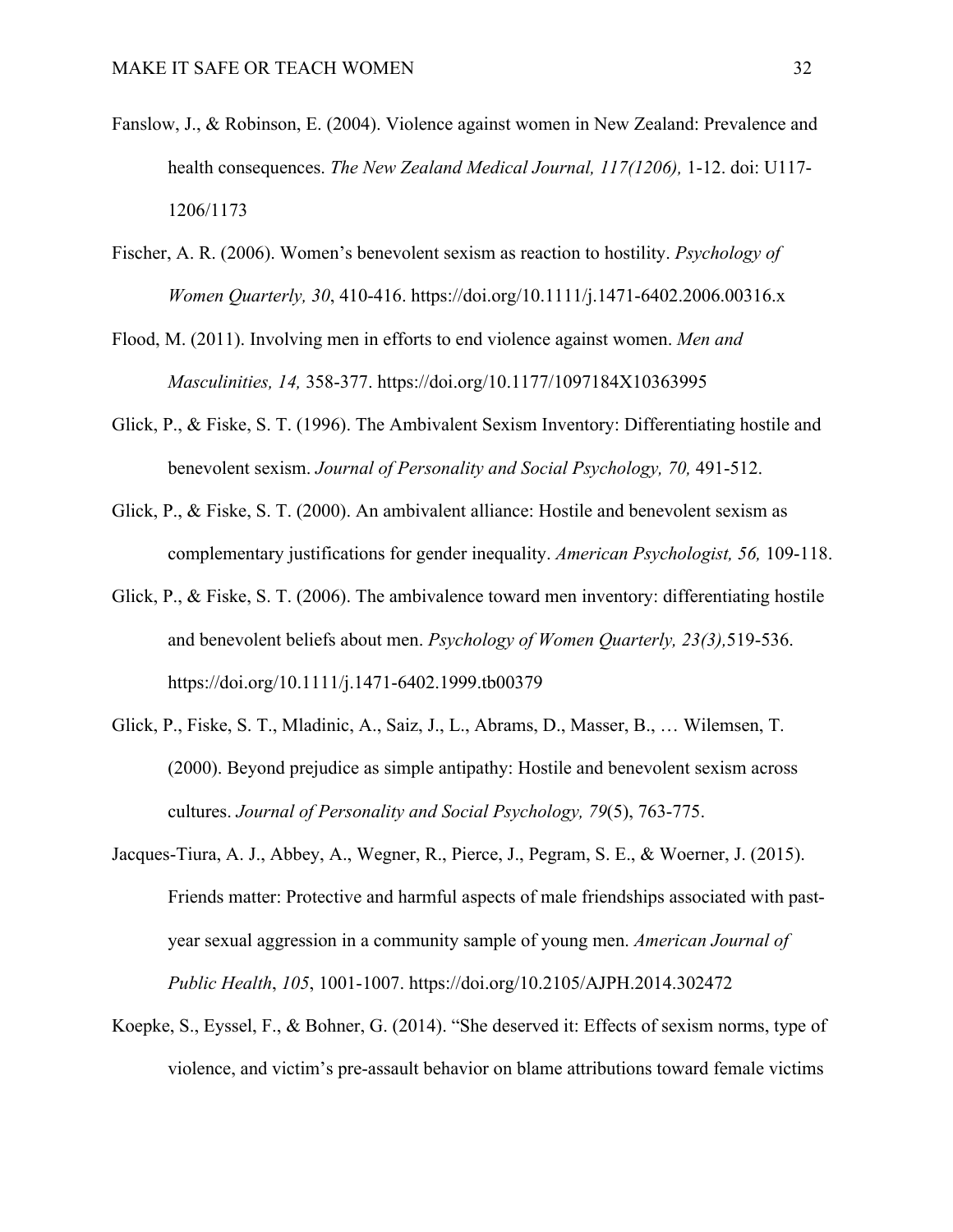and approval of the aggressor's behavior. *Violence Against Women, 20,* 446-464.

https://doi.org/10.1177/1077801214528581

- KPMG. (2016). *The cost of violence against women and their children in Australia: Final report May 2016*. Canberra: Department of Social Services. Retrieved November 15, 2018 from https://www.dss.gov.au/women/ publications-articles/reducing-violence/the-cost-ofviolence-against-women-and-their-children-in-australia- may-2016
- Messerschmidt, J. (2000). Becoming ''real men'': Adolescent masculinity challenges and sexual violence. *Men and Masculinities, 2,* 286-307.

https://doi.org/10.1177/1097184X00002003003

- Nettleton, P. H. (2011). Domestic violence in men's and women's magazines: Women are guilty of choosing the wrong men, men are not guilty of hitting women. *Women's Studies in Communication*, *34*(2), 139-160.
- Osborne, D., & Davies, P. G. (2012). When benevolence backfires: Benevolent sexists' opposition to elective and traumatic abortion. *Journal of Applied Social Psychology, 42*(2), 291-307. https://doi.org/10.1111/j.1559-1816.2011.00890
- Radke, H. R. M., Hornesy, M. J., & Barlow, F. K. (2018). Changing versus protective the status quo: why men and women engage in different types of action on behalf of women. *Sex Roles, 79,* 505-518. https://doi.org/10.1007/s11199-017-0884-2
- Rakow, L. (2001). Feminist approaches to popular culture: Giving patriarchy its due. In J. Storey (Ed.), *Cultural theory and popular culture: A reader* (pp. 275–291). Athens, GA: University of Georgia Press.
- Rodríguez-Mandera, S. L., Padilla, M., Varas-Díaz, N., Neilands, T., Vasques Guzzi, A. C., Florenciani, E. J., … Ramos-Pibernus, A. (2016). Experiences of violence among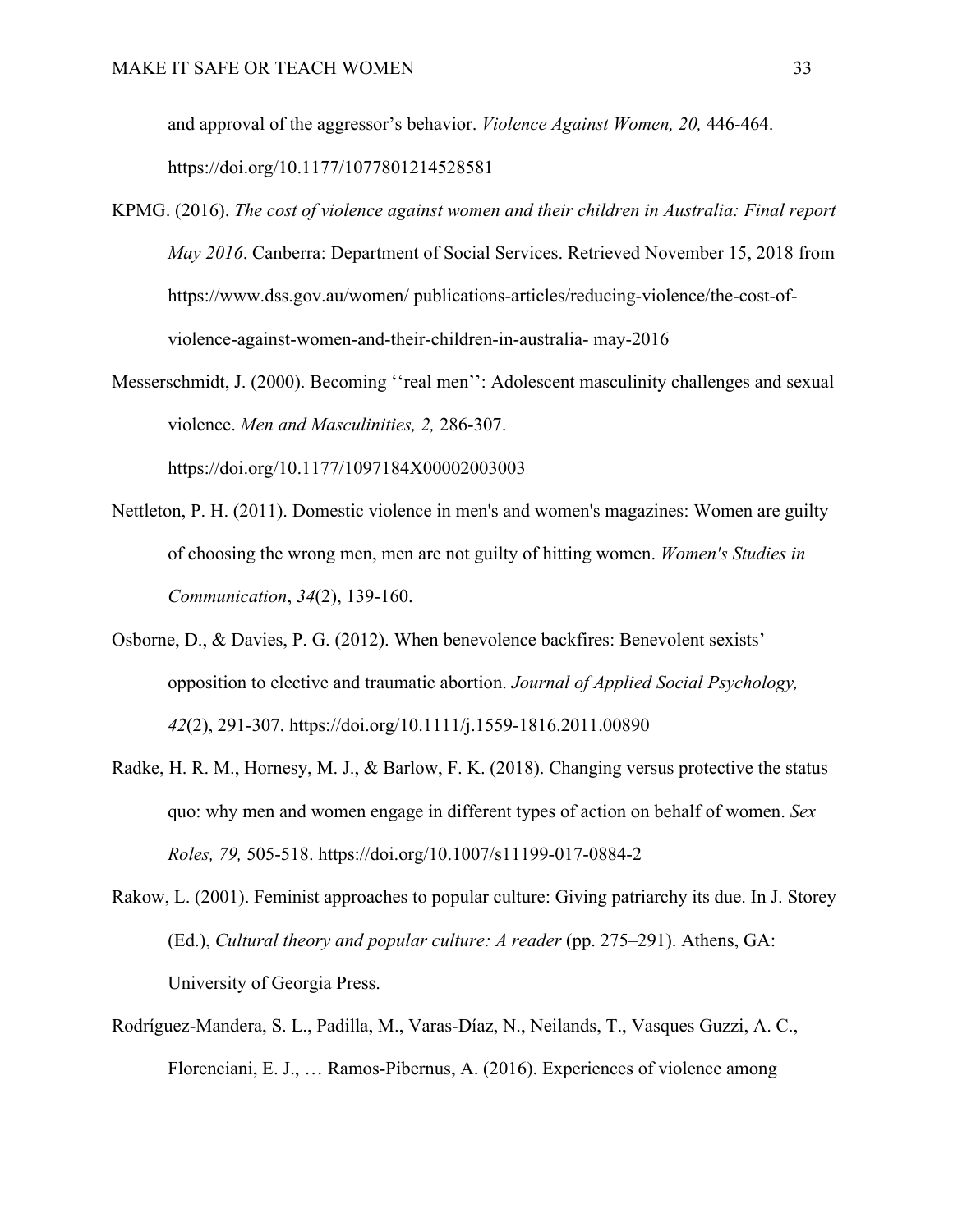transgender women in Puerto Rico: An underestimated problem. *Journal of Homosexuality, 64,* 209-217. https://doi.org/10.1080/00918369.2016.1174026

- Rollero, C., Glick, P., & Tartaglia, S. (2014). Psychometric properties of short versions of the Ambivalent Sexism Inventory and Ambivalence Toward Men Inventory. *TPM-Testing, Psychometrics, Methodology in Applied Psychology, 21*(2), 149-159.
- Sibley, C. G. (2009). *The New Zealand Attitudes and Values Study 2009: Questionnaire items and details for researchers.* Unpublished technical report, The University of Auckland.
- Taschler, M., & West, K. (2017). Contact with counter-stereotypical women predicts less sexism, less rape myth acceptance, less intention to rape (in men) and less projected enjoyment of rape (in women). *Sex Roles, 76,* 473-484. https://doi.org/10.1007/s11199- 016-0679
- Torbenfeldt Bengtsson, T. (2016). Performing hypermasculinity: Experiences with confined young offenders. *Men and Masculinities, 19,* 410-428. https://doi.org/10.1177/1097184X15595083
- Turquet, L., Seck, P., Azcona, G., Menon, R., Boyce, C., Piernon, N., … Harbour, E. (2011). Progress of the world's women: In pursuit of Justice. *United Nations Entity for Gender Equality and the Empowerment of Women.* Retrieved from http://menengage.org/wpcontent/uploads/2014/06/Progress\_of\_the\_Worlds\_Women \_2011.pdf
- Viki, G. T., Abrams, D., & Masser, B. (2004). Evaluating stranger and acquaintance rape: The role of benevolent sexism in perpetrator blame and recommended sentence length. *Law and Human Behavior*, *28*, 295-303.
- White Ribbon Campaign. (2019, November 8). *About white ribbon*. Retrieved from https://www.whiteribbon.ca/about.html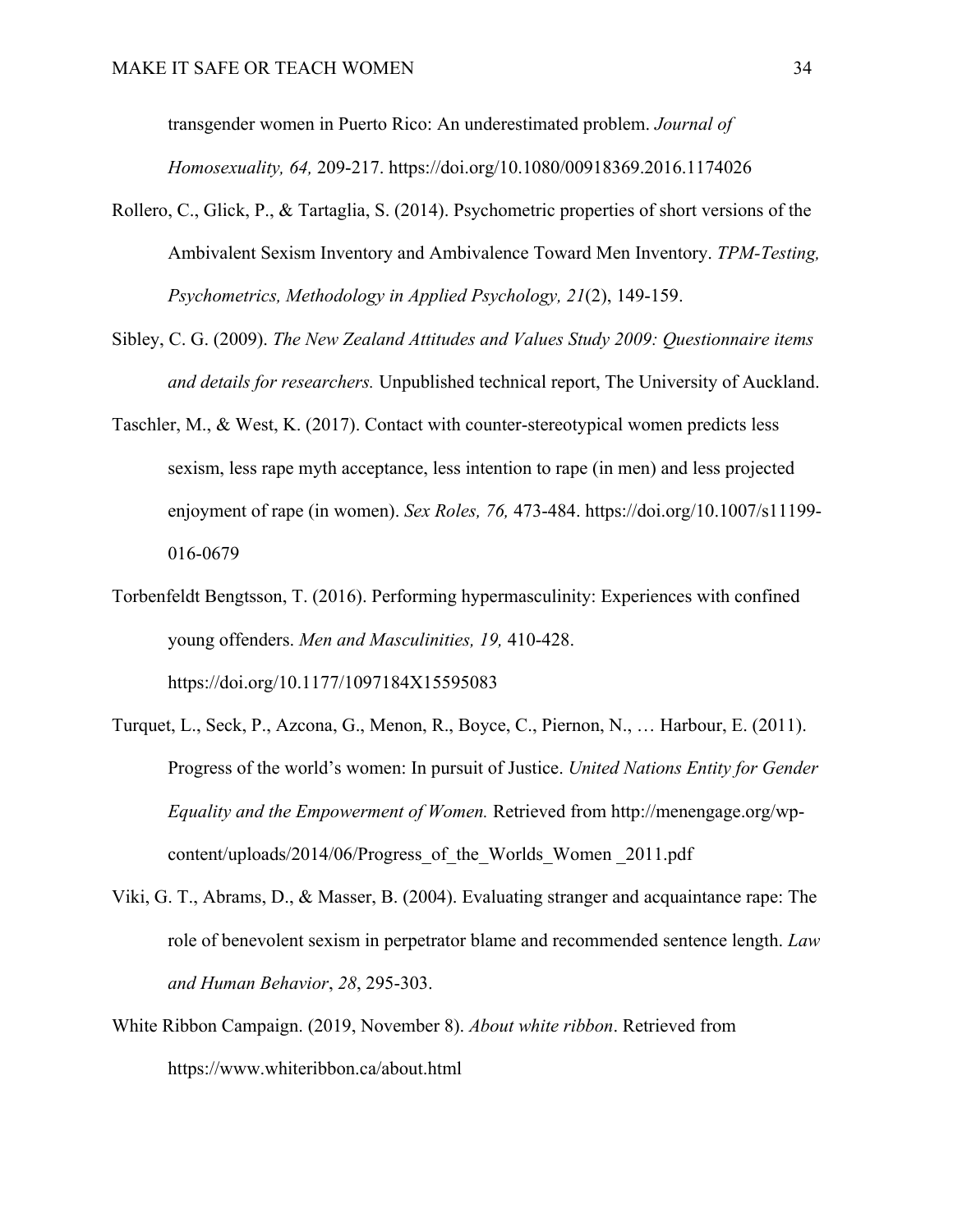Wirtz, A. L., Poteat, T. C., Malik, M., & Glass, N. (2020). Gender-based violence against transgender people in the United States: A call for research and programming. *Trauma, Violence & Abuse, 21,* 227-241. https://doi.org/10.1177/1524838018757749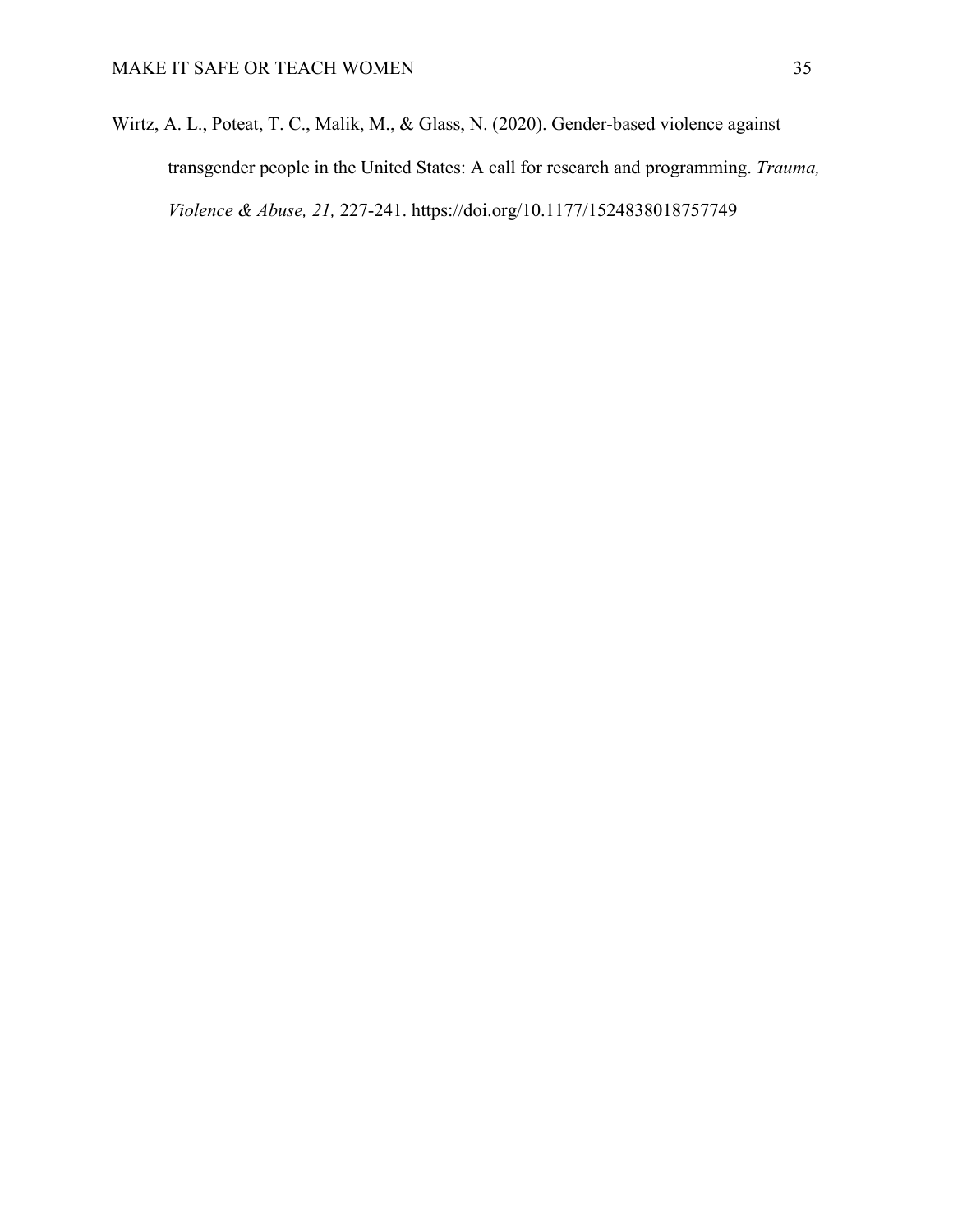# Table 1

|                        |               |               | Correlations |            |                   |                   |                   |         |          |
|------------------------|---------------|---------------|--------------|------------|-------------------|-------------------|-------------------|---------|----------|
| Variables              | Men $M(SD)$   | Women $M(SD)$ |              |            |                   | 4                 |                   |         |          |
| $1. \text{Age}$        | 51.42 (13.95) | 48.58 (13.78) | $--$         | .01        | $.43**$           | .01               | $.06**$           | $.05**$ | $.04**$  |
| 2. Country of Birth    | .78(.42)      | .80(.40)      | $-.03*$      | $\sim$ $-$ | $.02*$            | $-.06**$          | $-.01$            | $-.02*$ | $-.02*$  |
| 3. Parental Status     | .73(.44)      | .73(.44)      | .44**        | $-.02$     | $\qquad \qquad -$ | $.22**$           | $.09**$           | $.05**$ | $-.03**$ |
| 4. Relationship Status | .79(.41)      | .73(.44)      | $.17**$      | $-.06**$   | $.41**$           | $\qquad \qquad -$ | $.05**$           | $.03**$ | $-.04**$ |
| 5. Benevolent Sexism   | 3.96(1.16)    | 3.57(1.23)    | $.18**$      | .02        | $.14**$           | .02               | $\qquad \qquad -$ | $.48**$ | $.02**$  |
| 6. Hostile Sexism      | 3.32(1.26)    | 2.72(1.21)    | .01          | $.02*$     | $-.02$            | $.13**$           | $.34**$           | $- -$   | $-18**$  |
| 7. Targeting Men       | 5.64(1.35)    | 5.89(1.22)    | $.12**$      | $-.01$     | $.07**$           | $.05**$           | $.13**$           | $-.21*$ | $-$      |
| 8. Targeting Women     | 4.71(1.71)    | 4.89(1.83)    | $.22**$      | $-0$       | $.11**$           | .01               | $.29**$           | $.16**$ | $.40**$  |

*Descriptive Statistics and Correlations among Study Variables*

*Note*. Correlations for women ( $n = 13,722$ ) are presented above the diagonal, and correlations for men ( $n = 8,215$ ) are presented below

the diagonal. Country of Birth: New Zealand = 1, Other = 0. Parental Status: Parent = 1, Non-Parent = 0. Relationship Status: Serious

Relationship = 1, Other = 0. Gender: Men = 1, Women = 0. All other variables had a possible range from 1 to 7.

 $*_{p}$  < .05.  $*_{p}$  < .01.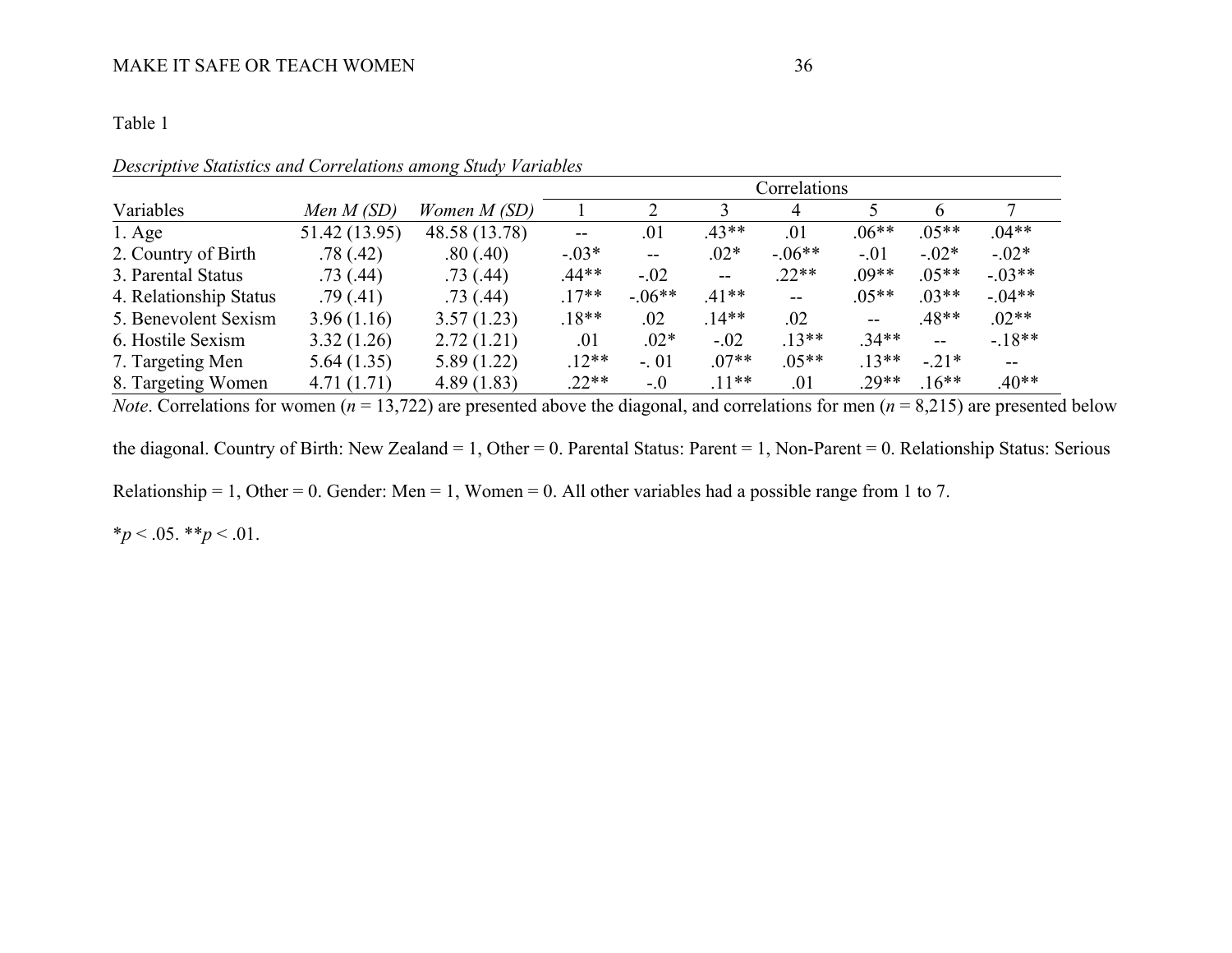# MAKE IT SAFE OR TEACH WOMEN 37

# Table 2

*Predicting (a) Targeting Men to Not be Violent Toward Women and (b) Targeting Women to Avoid Men's Violence as a Function of Control Variables, Gender, and Hostile and Benevolent Sexism*

|                            |           | (a) Targeting Men |                |           |           |                |            |           |
|----------------------------|-----------|-------------------|----------------|-----------|-----------|----------------|------------|-----------|
| <b>Block</b>               |           | $\overline{2}$    | $\overline{3}$ | 4         |           | $\overline{2}$ | 3          | 4         |
| Controls                   |           |                   |                |           |           |                |            |           |
| Age                        | $-.01$    | $-.01$            | $-.01$         | $-.01$    | $.21***$  | $.20***$       | $.20***$   | $.20***$  |
| Country of Birth           | $-.01$    | $-.01$            | $-.01$         | $-.01$    | $-.02**$  | $-.02**$       | $-.02**$   | $-.02**$  |
| <b>Parental Status</b>     | $-.03**$  | $-.04***$         | $-.03**$       | $-.03***$ | $.05***$  | $.03***$       | $.03***$   | $.03***$  |
| <b>Relationship Status</b> | .01       | $-.01$            | $-.01$         | $-.01$    | $-.05***$ | $-.02**$       | $-.02**$   | $-.02**$  |
| Targeting women            | $.35***$  | $.38***$          | $.38***$       | $.38***$  |           |                |            |           |
| Targeting men              |           |                   |                |           | $.32***$  | $.35***$       | $.36***$   | $.36***$  |
| Variables                  |           |                   |                |           |           |                |            |           |
| Gender                     |           | $-.01$            | $-.01$         | $-.01$    |           | $-.11***$      | $-.11***$  | $-11***$  |
| Hostile Sexism (HS)        |           | $-.32***$         | $-.32***$      | $-.32***$ |           | $.20***$       | $.20**$    | $.20***$  |
| Benevolent Sexism (BS)     |           | $.10***$          | $.12***$       | $.18***$  |           | $.15**$        | $.14***$   | $.14***$  |
| HS x BS                    |           |                   | $.13***$       | $.13***$  |           |                | $-.06***$  | $-.06***$ |
| Gender x HS                |           |                   | $-.02**$       | $-.02**$  |           |                | $-.01$     | $-.06$    |
| Gender x BS                |           |                   | $.02**$        | $0.02**$  |           |                | $-.01$     | $-.01$    |
| Gender x HS x BS           |           |                   |                | $-.01$    |           |                |            | .01       |
| $\Delta R^2$               | $.12***$  | $.08***$          | $.02***$       | .00       | $.17***$  | $.08***$       | $.01***$   | .00       |
| Adj. $R^2$                 | $.12***$  | $.20***$          | $.22***$       | .22       | $.17***$  | $.25***$       | $.26***$   | .26       |
| $\Delta F$                 | 530.17*** | 696.52***         | 159.62***      | .04       | 836.67*** | 744.99***      | $30.56***$ | 1.24      |

*Note.*  $* p < .05.$   $* p < .01.$   $* * p < .001.$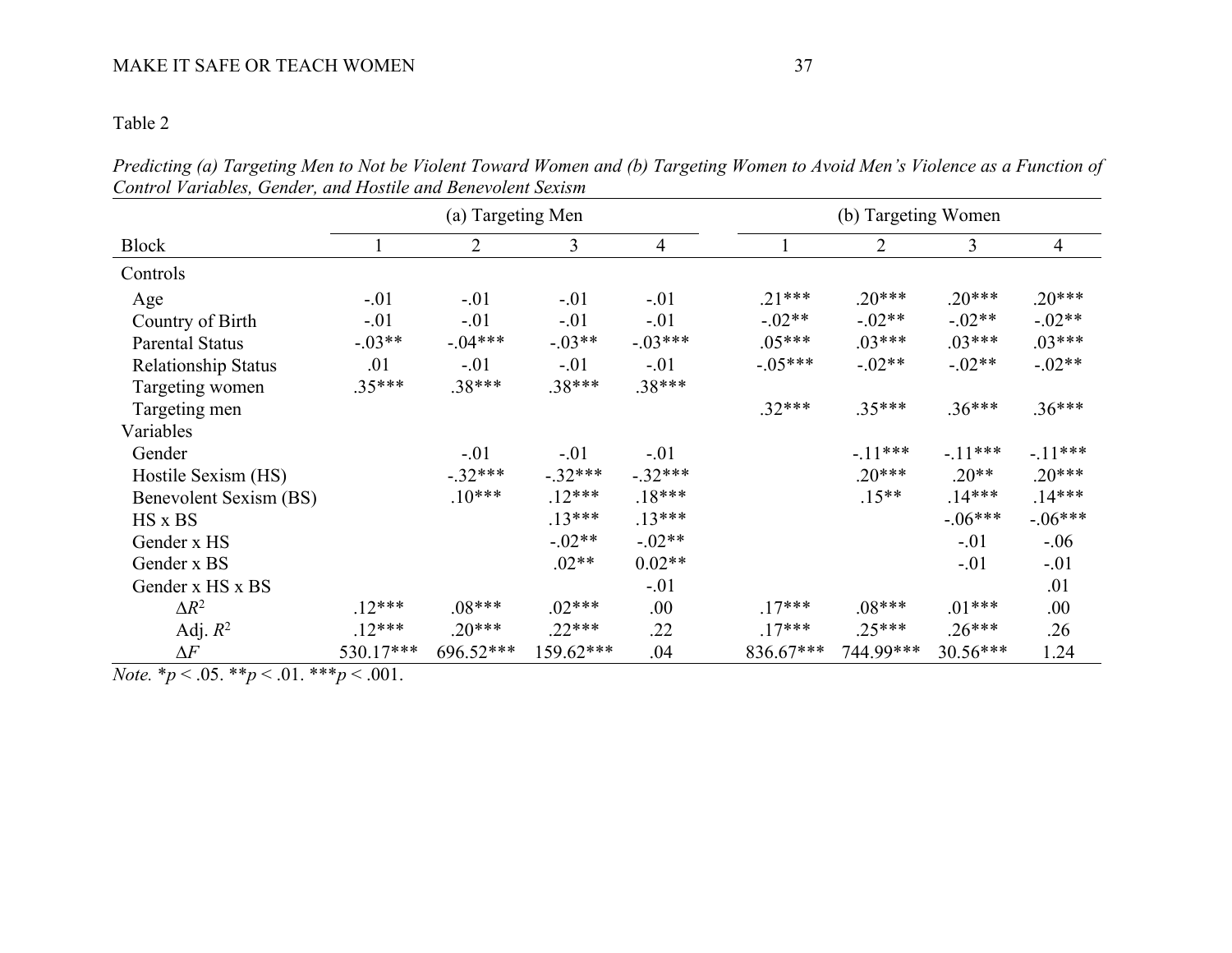Online supplement for Brownhalls, J., Duffy, A., Eriksson, L., Overall, N., Sibley, C.G., Radke, H.R. M., and Barlow, F. K. (2020). Make it safe at night or teach women to fight? Sexism predicts views on men's and women's responsibility to reduce men's violence against women. *Sex Roles*. Jessica Brownhalls, Griffith University. Email: jessica.brownhalls@griffithuni.edu.au

#### **Analysis Strategy**

We used a series of hierarchical regressions to assess the relationships among hostile sexism, benevolent sexism, participants' gender, and participants' expectations that interventions should target men or target women to reduce violence toward women. All control variables were entered at Block 1 of the regressions. At Block 2, participants' gender, benevolent sexism, and hostile sexism were added. Two-way interactions (i.e., hostile sexism x benevolent sexism, gender x hostile sexism, and gender x benevolent sexism) were entered at Block 3, with the three-way interaction among hostile sexism, benevolent sexism, and gender added at Block 4. For any significant interactions, simple slopes analysis was conducted to determine the nature of the interaction.

#### **Results**

Means, standard deviations, and bivariate correlations for all relevant variables are displayed in Table 1s. There was a positive association between targeting men to reduce men's violence toward women and targeting women to avoid violence from men. Hostile sexism was negatively associated with support for targeting men to not be violent toward women and positively associated with support for targeting women to avoid violence from men. Benevolent sexism was positively associated with support for targeting both men and women to reduce men's violence toward women. Prior to further analysis, gender was contrast coded (women = -1 and men  $= 1$ ), and hostile and benevolent sexism were mean centered to aid in the interpretation of results. Table 2s(a) and Table 2s(b) displays beta values and change statistics for the hierarchical regressions.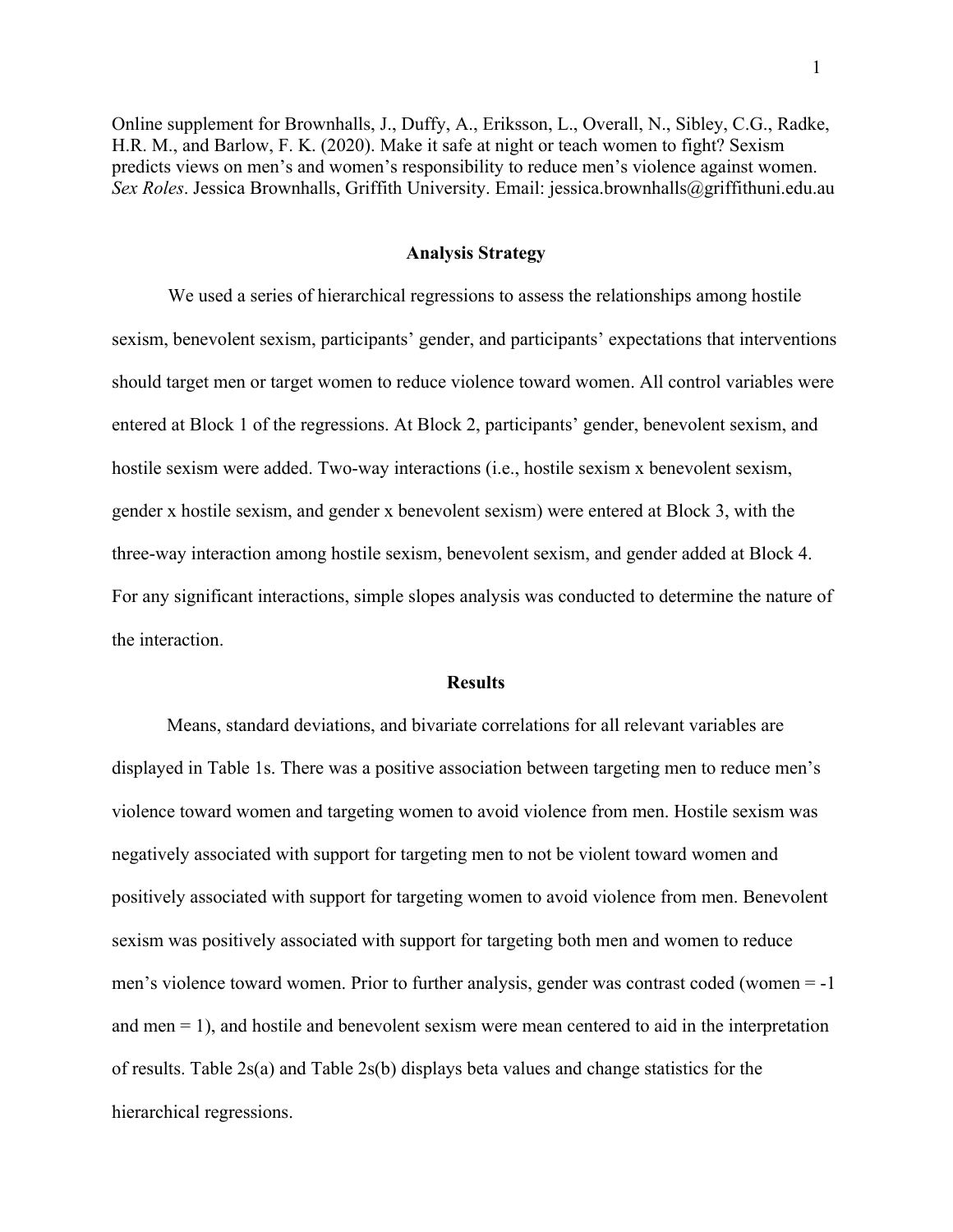As displayed in Tables 2s(a) and 2s(b), a significant amount of variance in targeting men (Block 2,  $R^2_{adj} = .07$ ,  $F(3, 20346) = 532.58$ ,  $p < .001$ ) and targeting women (Block 2,  $R^2_{adj} = .07$ ,  $F(3, 20326) = 580.97, p < .001$  to reduce men's violence toward women was accounted for by hostile sexism, benevolent sexism, and gender. In Hypothesis 1a we predicted hostile sexism to be negatively associated with support for targeting men to reduce men's violence toward women, whereas in Hypothesis 1b we predicted hostile sexism to be positively associated with support for targeting women to reduce men's violence toward women. In relation to Hypothesis 1a and as displayed in Table 2s(a), results indicated higher levels of hostile sexism were associated with less support for targeting men to reduce men's violence toward women (β = -.28,  $p < .001$ ). According to guidelines for effect sizes in multiple regression (small  $=$  .10, medium  $=$  .30, large = .50; Cohen, 1992), the variance explained by hostile sexism in relation to targeting men was of small effect size (i.e.,  $> 0.10$  and  $< 0.30$ ). In relation to Hypothesis 1b and as displayed in Table 2s(b), results indicated higher levels of hostile sexism were associated with more support for targeting women to avoid men's violence ( $\beta = 0.01$ ,  $p < 0.001$ ). The variance explained by hostile sexism in relation to targeting women did not reach the threshold for a small effect (i.e., < .10). Thus, both Hypotheses 1a and 1b were supported.

In Hypotheses 2a and 2b we expected benevolent sexism to be positively associated with support for targeting men and targeting women to reduce men's violence toward women. In relation to Hypothesis 2a and as indicated in Table 2s(a), higher levels of benevolent sexism were positively associated with support for targeting men ( $\beta = .18$ ,  $p < .001$ ). In relation to Hypothesis 2b and as indicated in Table 2s(b) higher levels of benevolent sexism were positively associated with support for targeting women ( $\beta = .21$ ,  $p < .001$ ). This supports Hypotheses 2a and 2b, although with small effect sizes (Cohen, 1992).

In Hypothesis 3a we predicted that women, more so than men, would support targeting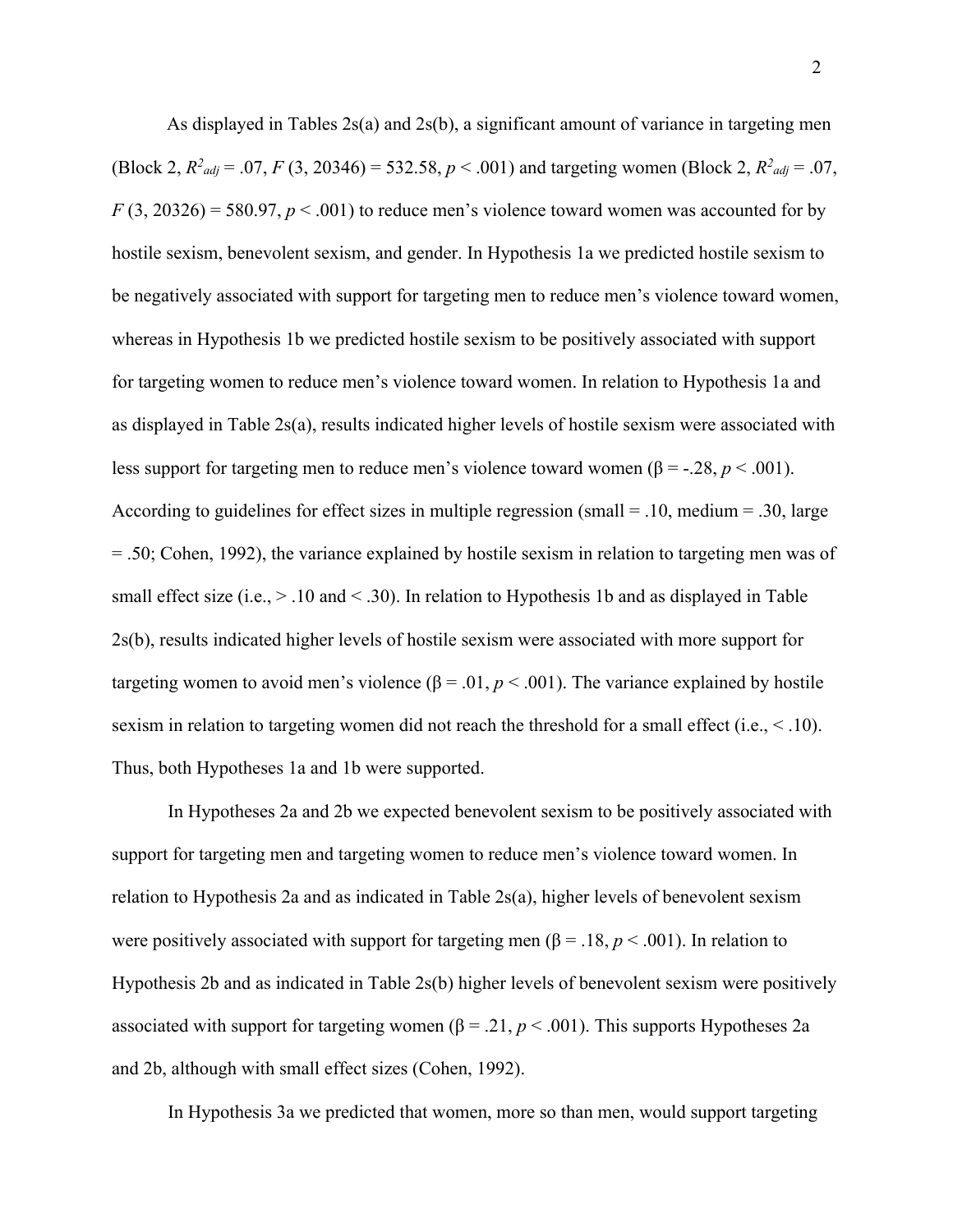men to reduce men's violence toward women. In Prediction 3b, however, we did not expect gender to impact support for targeting women to reduce men's violence. In relation to Hypothesis 3a and as displayed in Table 2s(a), gender accounted for a significant amount of variance in targeting men (β = -.06,  $p < .05$ ) with women, more so than men, expecting that men should be taught to avoid men's violence. In relation to Prediction 3b and as displayed in Table 2s(b), gender also accounted for a significant amount of variance in targeting women ( $\beta$  = -.13, *p* = .001) with women, more so than men, expecting that women should be taught to avoid men's violence. This produced a small effect size. Thus, Hypothesis 3a was supported although the variance explained did not reach the threshold for a small effect size, and Prediction 3b was not supported.

Research Question 1 explored the two-way interaction between hostile sexism and benevolent sexism in relation to support for targeting men and targeting women to reduce men's violence toward women. The two-way interactions entered at Block 3 (Table 2s) accounted for a significant amount of variance in relation to targeting men  $(R^2_{adj} = .09, F(3, 20343) = 131.04, p$  $< .001$ ) and targeting women ( $R^2_{adj} = .14$ ,  $F(3, 20323) = 2.70$ ,  $p = .04$ ). For targeting men and as displayed in Table 2s(a), there was a significant two-way interaction between hostile and benevolent sexism ( $\beta = .13$ ,  $p < .001$ ). Simple slopes analysis indicated that when benevolent sexism was low, hostile sexism was negatively associated with targeting men ( $\beta$  = -.41, *p* < .001). The negative association between hostile sexism and support for targeting men remained, but was weaker, when benevolent sexism was high (β = -.17,  $p$  < .001). For targeting women, there was no significant two-way interaction between hostile and benevolent sexism. Therefore, analyses examining Research Question 1 revealed that benevolent sexism appears to slightly dampen the effects of hostile sexism in relation to support for targeting men only.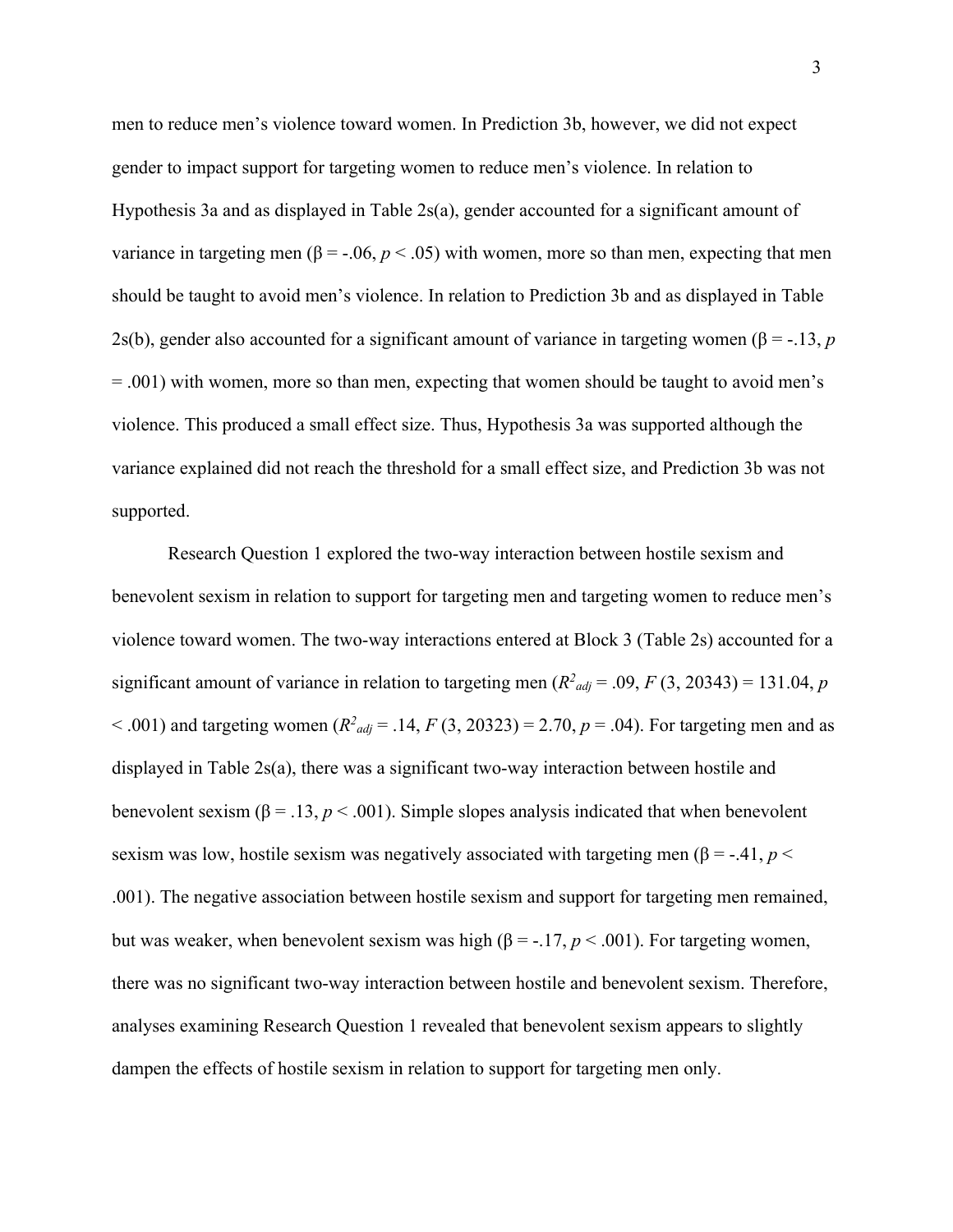In Research Question 2 we explored the two-way interaction between gender and hostile sexism in relation to support for targeting men and targeting women to reduce men's violence toward women. As displayed in Table 2s(a), there was a significant two-way interaction between gender and hostile sexism in relation to targeting men ( $\beta$  = -.03,  $p$  < .001). The association between hostile sexism and targeting men was slightly stronger among men ( $\beta$  = -.29, *p* < .001) than women ( $\beta$  = -.26,  $p < .001$ ). As displayed in Table 2s(b), there was also a significant twoway interaction between gender and hostile sexism in relation to targeting women ( $\beta = -.02$ ,  $p =$ .03). Simple slopes analysis revealed that hostile sexism was a better predictor of support for targeting women among women (β = .10,  $p < .001$ ) than men (β = .08,  $p < .001$ ). Therefore, analyses for Research Question 2 indicated that hostile sexism might be slightly more relevant to men than women in relation to predicting support for targeting men but, in relation to support for targeting women to reduce men's violence toward women, hostile sexism is slightly more relevant to women than men.

In Research Question 3 we explored the two-way interaction between gender and benevolent sexism in relation to support for targeting men and targeting women to reduce men's violence toward women. This two-way interaction between gender and benevolent sexism was only significant in relation to targeting men, as displayed in Table 2s(a) (β = .02, *p* = .003). Simple slopes analysis revealed benevolent sexism was a better predictor for men ( $\beta = .21$ ,  $p <$ .001) than for women ( $\beta = .14$ ,  $p < .001$ ). Therefore, analyses for Research Question 3 indicated that benevolent sexism might be slightly more relevant to men than women in relation to predicting support for targeting men but, in relation to support for targeting women to reduce men's violence toward women, the impact of benevolent sexism did not differ across women and men.

In Research Question 4 we explored the three-way interactions between gender, hostile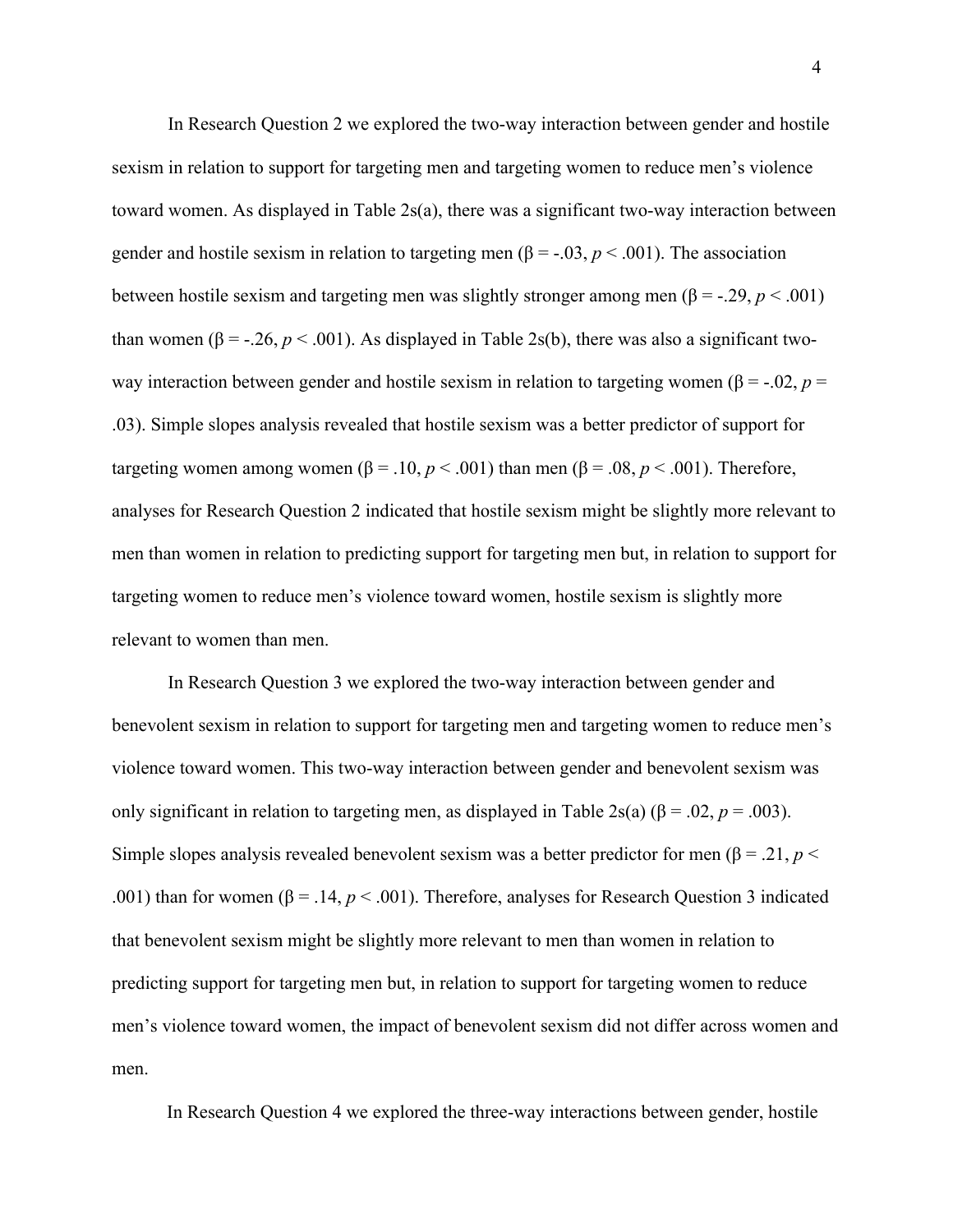sexism, and benevolent sexism in relation to support for targeting men and targeting women to reduce men's violence toward women. There were no significant three-way interactions at Block 4.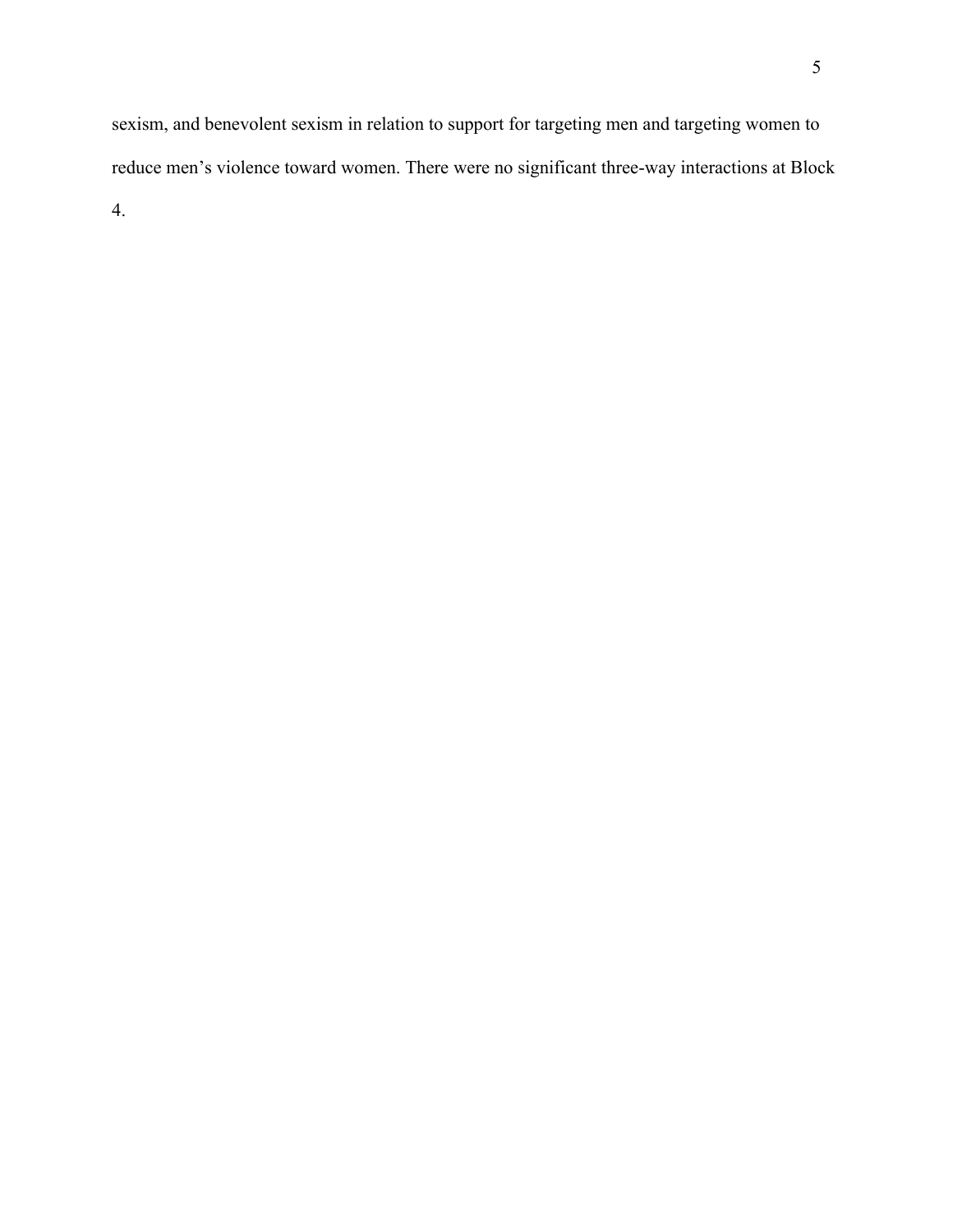# Table 1s

|                        |               |               | Correlations      |          |                          |          |         |         |                          |
|------------------------|---------------|---------------|-------------------|----------|--------------------------|----------|---------|---------|--------------------------|
| Variables              | Men $M(SD)$   | Women $M(SD)$ |                   |          |                          | 4        |         |         |                          |
| $1. \text{Age}$        | 51.42 (13.95) | 48.58 (13.78) | $\qquad \qquad -$ | .01      | $.43**$                  | .01      | $.06**$ | $.05**$ | $.04**$                  |
| 2. Country of Birth    | .78(.42)      | .80(.40)      | $-.03*$           | $\sim$   | $.02*$                   | $-.06**$ | $-.01$  | $-.02*$ | $-.02*$                  |
| 3. Parental Status     | .73(0.44)     | .73(.44)      | .44**             | $-.02$   | $\overline{\phantom{a}}$ | $.22**$  | $.09**$ | $.05**$ | $-.03**$                 |
| 4. Relationship Status | .79(.41)      | .73(.44)      | $.17**$           | $-.06**$ | $.41**$                  | $- -$    | $.05**$ | $.03**$ | $-.04**$                 |
| 5. Benevolent Sexism   | 3.96(1.16)    | 3.57(1.23)    | $.18**$           | .02      | $.14**$                  | .02      | $- -$   | .48**   | $.02**$                  |
| 6. Hostile Sexism      | 3.32(1.26)    | 2.72(1.21)    | .01               | $.02*$   | $-.02$                   | $.13**$  | $.34**$ | $- -$   | $-18**$                  |
| 7. Targeting Men       | 5.64(1.35)    | 5.89(1.22)    | $.12**$           | $-.01$   | $.07**$                  | $.05**$  | $.13**$ | $-.21*$ | $\overline{\phantom{m}}$ |
| 8. Targeting Women     | 4.71(1.71)    | 4.89(1.83)    | $.22**$           | $-.0$    | $.11**$                  | .01      | $.29**$ | $.16**$ | $.40**$                  |

*Descriptive Statistics and Correlations among Study Variables* 

*Note*. Correlations for women ( $n = 13,722$ ) are presented above the diagonal, and correlations for men ( $n = 8,215$ ) are presented below

the diagonal. Country of Birth: New Zealand = 1, Other = 0. Parental Status: Parent = 1, Non-Parent = 0. Relationship Status: Serious

Relationship = 1, Other = 0. Gender: Men = 1, Women = 0. All other variables had a possible range from 1 to 7.

 $*_{p}$  < .05.  $*_{p}$  < .01.